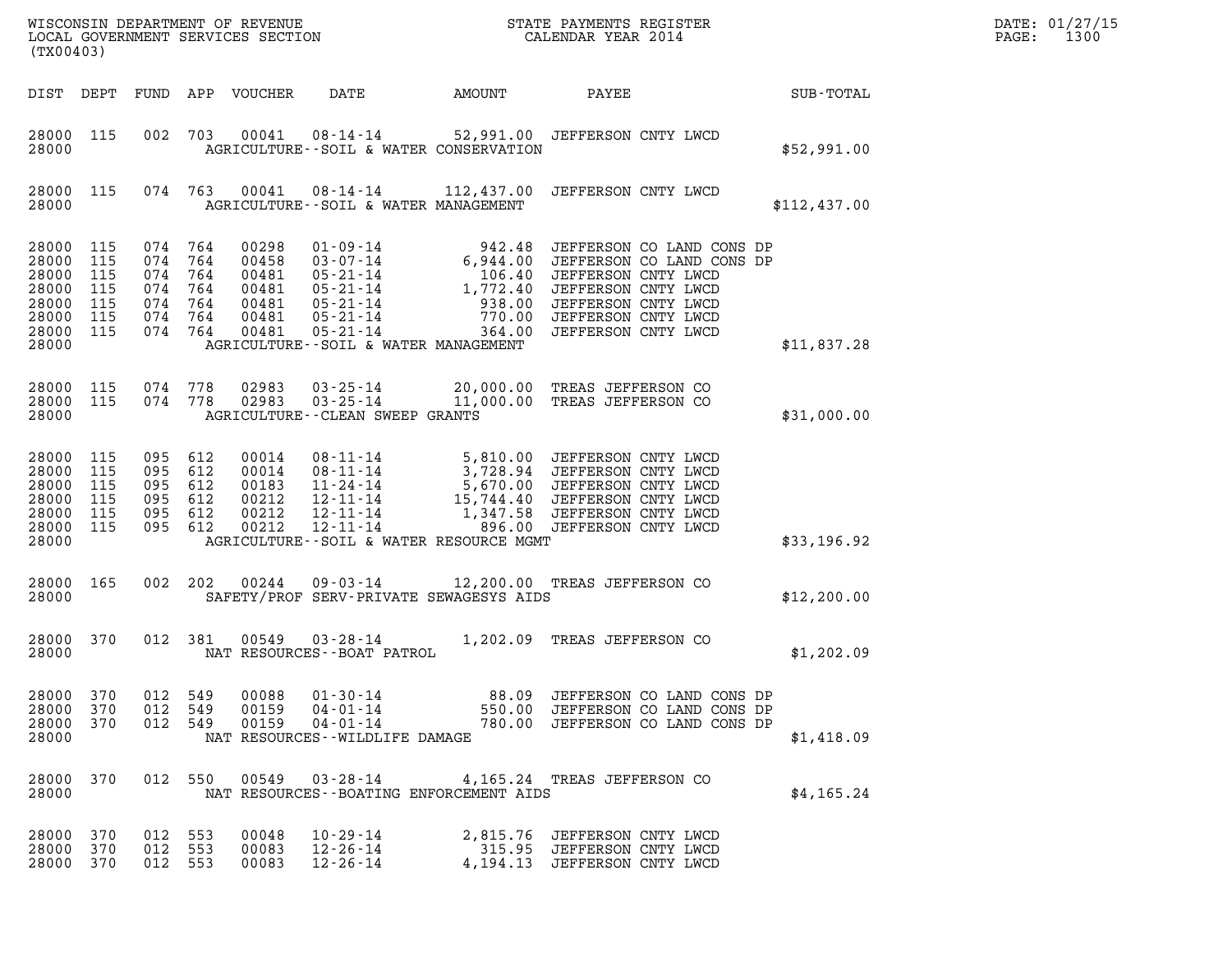| (TX00403)                                                                                  |                                                        |                                                                                                 |         |                                                                               |                                             |                                             | %WISCONSIN DEPARTMENT OF REVENUE $$\tt STATE$ PAYMENTS REGISTER LOCAL GOVERNMENT SERVICES SECTION $$\tt CALEINDAR$ YEAR 2014                                                                                                                           |                | DATE: 01/27/15<br>1301<br>$\mathtt{PAGE}$ : |
|--------------------------------------------------------------------------------------------|--------------------------------------------------------|-------------------------------------------------------------------------------------------------|---------|-------------------------------------------------------------------------------|---------------------------------------------|---------------------------------------------|--------------------------------------------------------------------------------------------------------------------------------------------------------------------------------------------------------------------------------------------------------|----------------|---------------------------------------------|
|                                                                                            |                                                        |                                                                                                 |         | DIST DEPT FUND APP VOUCHER                                                    | DATE                                        | AMOUNT                                      | PAYEE                                                                                                                                                                                                                                                  | SUB-TOTAL      |                                             |
| 28000 370<br>28000                                                                         |                                                        |                                                                                                 | 012 553 | 00088                                                                         | $01 - 30 - 14$                              | NAT RESOURCES - WILDLIFE DAMAGE CLAIMS      | 1,580.40 JEFFERSON CO LAND CONS DP                                                                                                                                                                                                                     | \$8,906.24     |                                             |
| 28000 370<br>28000                                                                         |                                                        | 012 563                                                                                         |         |                                                                               |                                             | NAT RESOURCES - COUNTY CONSERVATION AIDS    | 01454  01-28-14  1,500.00 TREAS JEFFERSON CO                                                                                                                                                                                                           | \$1,500.00     |                                             |
| 28000 370<br>28000                                                                         |                                                        |                                                                                                 | 012 574 | 00269                                                                         |                                             | NAT RESOURCES - - SNOWMOBILE TRAIL AIDS     | 08-20-14 22,837.50 TREAS JEFFERSON CO                                                                                                                                                                                                                  | \$22,837.50    |                                             |
| 28000 370<br>28000                                                                         |                                                        | 012 663                                                                                         |         | 00791                                                                         |                                             | NAT RESOURCES - - LAKES MANAGEMENT GRANTS   | 10-03-14 579.05 TREAS JEFFERSON CO                                                                                                                                                                                                                     | \$579.05       |                                             |
| 28000 370<br>28000                                                                         |                                                        | 012 675                                                                                         |         | 01402                                                                         | NAT RESOURCES - - RIVER PROTECTION          |                                             | 01-14-14 16,678.01 TREAS JEFFERSON CNTY                                                                                                                                                                                                                | \$16,678.01    |                                             |
| 28000 395<br>28000                                                                         |                                                        |                                                                                                 |         | 011 168 14028                                                                 | 05-05-14                                    | TRANSPORTATION--ELDERLY & DISABLED          | 181,805.00 COUNTY OF JEFFERSON                                                                                                                                                                                                                         | \$181,805.00   |                                             |
| 28000<br>28000<br>28000<br>28000<br>28000<br>28000<br>28000<br>28000<br>28000 395<br>28000 | 395<br>395<br>395<br>395<br>395<br>395<br>395<br>- 395 | 011 185<br>011 185<br>011 185<br>011 185<br>011 185<br>011 185<br>011 185<br>011 185<br>011 185 |         | 07460<br>15699<br>16821<br>19649<br>22203<br>22203<br>25452<br>31184<br>31184 |                                             | TRANSPORTATION - - HIGHWAY SAFETY - FEDERAL | 03-24-14<br>06-23-14<br>07-03-14<br>1,120.44 TREAS JEFFERSON CO<br>07-30-14<br>1,120.44 TREAS JEFFERSON CO<br>07-30-14<br>6,667.83 TREAS JEFFERSON CO<br>08-25-14<br>7,056.12 TREAS JEFFERSON CO<br>09-26-14<br>11,928.72 TREAS JEFFERSON CO<br>11-17- | \$41,605.27    |                                             |
| 28000 395<br>28000<br>28000<br>28000                                                       | 395<br>395                                             | 011 190<br>011 190<br>011 190                                                                   |         | 02028<br>18028<br>28028                                                       | 01-06-14<br>07-07-14<br>$10 - 06 - 14$      | TRANSPORTATION--GENERAL TRANSP AIDS-GTA     | 394,675.75 COUNTY OF JEFFERSON<br>789,351.50 COUNTY OF JEFFERSON<br>394,675.75 COUNTY OF JEFFERSON                                                                                                                                                     | \$1,578,703.00 |                                             |
| 28000 395<br>28000 395<br>28000                                                            |                                                        | 011 278                                                                                         | 011 278 | 19258<br>98969                                                                | 07-23-14<br>$01 - 07 - 14$                  | TRANSPORTATION - - LRIP/TRIP/MSIP GRANTS    | 5,037.26 TREAS JEFFERSON CO<br>4,751.06 TREAS JEFFERSON CO                                                                                                                                                                                             | \$9,788.32     |                                             |
| 28000<br>28000                                                                             | 410                                                    | 002 116                                                                                         |         | 11261                                                                         | $11 - 05 - 14$<br>CORRECTIONS - - LOCAL AID | 85,909.44                                   | TREAS JEFFERSON CO                                                                                                                                                                                                                                     | \$85,909.44    |                                             |
| 28000 435<br>28000 435                                                                     |                                                        | 005 000<br>005 000                                                                              |         | 90412<br>90415                                                                | $01 - 01 - 14$<br>$02 - 01 - 14$            |                                             | 155,722.00 JEFFERSON CO<br>151,082.00 JEFFERSON CO                                                                                                                                                                                                     |                |                                             |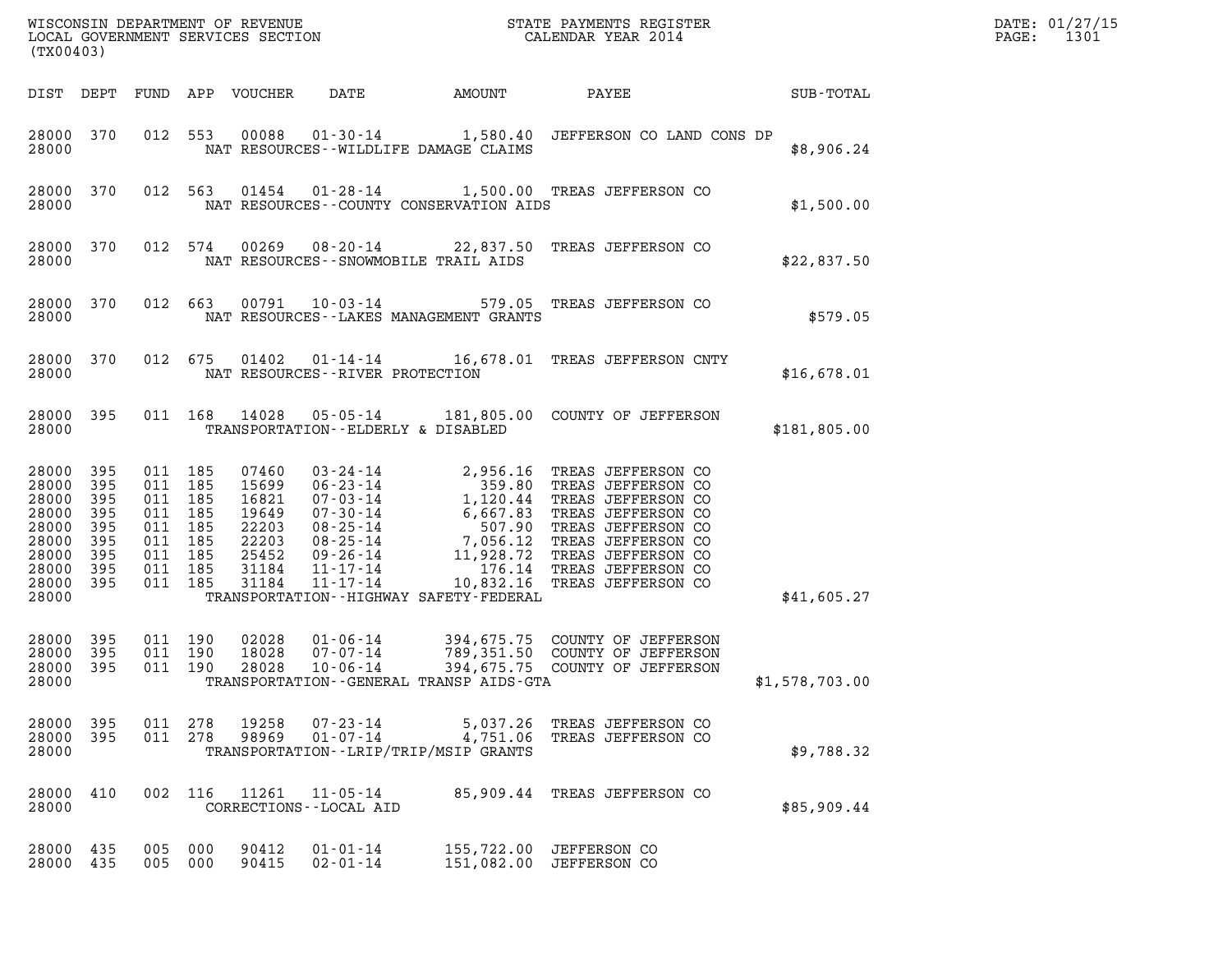| (TX00403)                                                                                                                                                                                 |                                                                                                                                          |                                                                                                                                          |                                                                                                                                          |                                                                                                                                                                                  |                                                                                                                                                                                                                                                                                                                                                                      |                                                                                                                                                                                                                                                                                                      |                                                                                                                                                                                                                                                                                                                                                                                            |                |
|-------------------------------------------------------------------------------------------------------------------------------------------------------------------------------------------|------------------------------------------------------------------------------------------------------------------------------------------|------------------------------------------------------------------------------------------------------------------------------------------|------------------------------------------------------------------------------------------------------------------------------------------|----------------------------------------------------------------------------------------------------------------------------------------------------------------------------------|----------------------------------------------------------------------------------------------------------------------------------------------------------------------------------------------------------------------------------------------------------------------------------------------------------------------------------------------------------------------|------------------------------------------------------------------------------------------------------------------------------------------------------------------------------------------------------------------------------------------------------------------------------------------------------|--------------------------------------------------------------------------------------------------------------------------------------------------------------------------------------------------------------------------------------------------------------------------------------------------------------------------------------------------------------------------------------------|----------------|
| DIST                                                                                                                                                                                      | DEPT                                                                                                                                     | FUND                                                                                                                                     | APP                                                                                                                                      | <b>VOUCHER</b>                                                                                                                                                                   | DATE                                                                                                                                                                                                                                                                                                                                                                 | AMOUNT                                                                                                                                                                                                                                                                                               | PAYEE                                                                                                                                                                                                                                                                                                                                                                                      | SUB-TOTAL      |
| 28000<br>28000<br>28000<br>28000<br>28000<br>28000<br>28000<br>28000<br>28000<br>28000<br>28000                                                                                           | 435<br>435<br>435<br>435<br>435<br>435<br>435<br>435<br>435<br>435                                                                       | 005<br>005<br>005<br>005<br>005<br>005<br>005<br>005<br>005<br>005                                                                       | 000<br>000<br>000<br>000<br>000<br>000<br>000<br>000<br>000<br>000                                                                       | 90416<br>90417<br>90419<br>90420<br>90500<br>90502<br>90506<br>90508<br>90509<br>90510                                                                                           | $03 - 01 - 14$<br>$04 - 01 - 14$<br>$05 - 01 - 14$<br>$06 - 01 - 14$<br>$07 - 01 - 14$<br>$08 - 01 - 14$<br>$09 - 01 - 14$<br>$10 - 01 - 14$<br>$11 - 01 - 14$<br>$12 - 01 - 14$<br>HEALTH SERVICES - - STATE/FED AIDS                                                                                                                                               | 108,398.00<br>168,224.00<br>153,482.00<br>125,647.00<br>1,000,375.00<br>307,499.00<br>103,512.00<br>135,326.00<br>109,998.00<br>121,057.00                                                                                                                                                           | <b>JEFFERSON CO</b><br><b>JEFFERSON CO</b><br><b>JEFFERSON CO</b><br><b>JEFFERSON CO</b><br><b>JEFFERSON CO</b><br><b>JEFFERSON CO</b><br><b>JEFFERSON CO</b><br>JEFFERSON CO<br><b>JEFFERSON CO</b><br>JEFFERSON CO                                                                                                                                                                       | \$2,640,322.00 |
| 28000<br>28000<br>28000<br>28000<br>28000<br>28000<br>28000<br>28000<br>28000<br>28000<br>28000<br>28000<br>28000<br>28000<br>28000<br>28000<br>28000<br>28000<br>28000<br>28000<br>28000 | 437<br>437<br>437<br>437<br>437<br>437<br>437<br>437<br>437<br>437<br>437<br>437<br>437<br>437<br>437<br>437<br>437<br>437<br>437<br>437 | 005<br>005<br>005<br>005<br>005<br>005<br>005<br>005<br>005<br>005<br>005<br>005<br>005<br>005<br>005<br>005<br>005<br>005<br>005<br>005 | 000<br>000<br>000<br>000<br>000<br>000<br>000<br>000<br>000<br>000<br>000<br>000<br>000<br>000<br>000<br>000<br>000<br>000<br>000<br>000 | 00000<br>00000<br>00000<br>00000<br>00000<br>00000<br>00000<br>00000<br>00000<br>00000<br>00000<br>00000<br>00000<br>00000<br>00000<br>00000<br>00000<br>00000<br>00000<br>00000 | $01 - 06 - 14$<br>$01 - 30 - 14$<br>$02 - 05 - 14$<br>$02 - 28 - 14$<br>$03 - 05 - 14$<br>$04 - 07 - 14$<br>$04 - 30 - 14$<br>$05 - 05 - 14$<br>$06 - 05 - 14$<br>$07 - 07 - 14$<br>$07 - 30 - 14$<br>$08 - 05 - 14$<br>$08 - 29 - 14$<br>$09 - 05 - 14$<br>$10 - 06 - 14$<br>$10 - 30 - 14$<br>$11 - 03 - 14$<br>$11 - 04 - 14$<br>$11 - 05 - 14$<br>$12 - 05 - 14$ | 16,913.08<br>197,244.58<br>14,290.20<br>67,006.13<br>11,940.02<br>5,477.60<br>271,232.91<br>707.91<br>275,014.73<br>107,351.18<br>272,709.49<br>17,442.11<br>655,189.11<br>20,929.56<br>19,525.90<br>225,878.87<br>55,384.30<br>16,778.99<br>21,573.88<br>CHILDREN & FAMILIES - - STATE/FEDERAL AIDS | JEFFERSON<br>JEFFERSON CHILD SUPPORT<br>JEFFERSON<br>JEFFERSON CHILD SUPPORT<br>JEFFERSON<br>JEFFERSON<br>JEFFERSON CHILD SUPPORT<br><b>JEFFERSON</b><br>JEFFERSON<br><b>JEFFERSON</b><br>JEFFERSON CHILD SUPPORT<br>JEFFERSON<br>JEFFERSON<br>JEFFERSON<br>JEFFERSON<br>JEFFERSON CHILD SUPPORT<br>12,188.00 JEFFERSON CHILD SUPPORT<br>JEFFERSON CHILD SUPPORT<br>JEFFERSON<br>JEFFERSON | \$2,284,778.55 |
| 28000<br>28000<br>28000                                                                                                                                                                   | 455<br>455                                                                                                                               | 002<br>002                                                                                                                               | 217<br>217                                                                                                                               | 00688<br>02224                                                                                                                                                                   | $08 - 22 - 14$<br>$11 - 05 - 14$<br>JUSTICE -- COUNTY DRUG COURTS                                                                                                                                                                                                                                                                                                    | 30,736.25<br>26,982.00                                                                                                                                                                                                                                                                               | TREAS JEFFERSON CO<br>TREAS JEFFERSON CO                                                                                                                                                                                                                                                                                                                                                   | \$57,718.25    |
| 28000<br>28000                                                                                                                                                                            | 455                                                                                                                                      | 002                                                                                                                                      | 221                                                                                                                                      | 13                                                                                                                                                                               | $07 - 30 - 14$<br>JUSTICE--LAW ENFORCEMENT SERVICES AID                                                                                                                                                                                                                                                                                                              | 1,260.00                                                                                                                                                                                                                                                                                             | TREAS JEFFERSON CO                                                                                                                                                                                                                                                                                                                                                                         | \$1,260.00     |
| 28000<br>28000                                                                                                                                                                            | 455                                                                                                                                      | 002                                                                                                                                      | 231                                                                                                                                      | 01464                                                                                                                                                                            | $02 - 19 - 14$<br>JUSTICE - - LAW ENFORCEMENT TRAINING                                                                                                                                                                                                                                                                                                               |                                                                                                                                                                                                                                                                                                      | 14,560.00 TREAS JEFFERSON CO                                                                                                                                                                                                                                                                                                                                                               | \$14,560.00    |
| 28000<br>28000                                                                                                                                                                            | 455                                                                                                                                      | 002                                                                                                                                      | 241                                                                                                                                      | 00363                                                                                                                                                                            | $08 - 05 - 14$                                                                                                                                                                                                                                                                                                                                                       | JUSTICE -- CEASE AND OTHER FEDERAL GRANTS                                                                                                                                                                                                                                                            | 407.01 TREAS JEFFERSON CO                                                                                                                                                                                                                                                                                                                                                                  | \$407.01       |
| 28000 455                                                                                                                                                                                 |                                                                                                                                          |                                                                                                                                          | 002 532                                                                                                                                  |                                                                                                                                                                                  | 07-22-14                                                                                                                                                                                                                                                                                                                                                             |                                                                                                                                                                                                                                                                                                      | 28,703.17 TREAS JEFFERSON CO                                                                                                                                                                                                                                                                                                                                                               |                |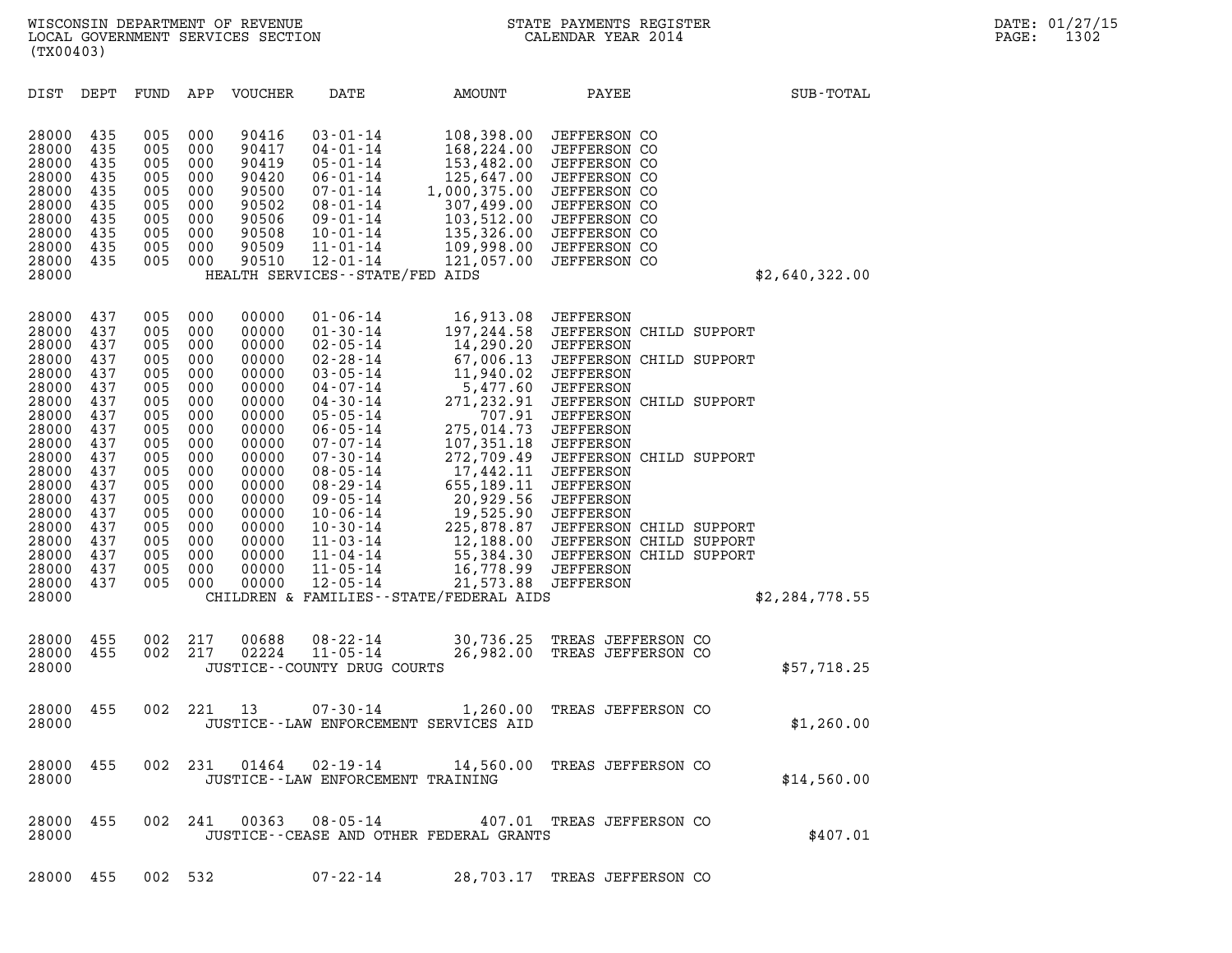| WISCONSIN DEPARTMENT OF REVENUE   | STATE PAYMENTS REGISTER | DATE: 01/27/15 |
|-----------------------------------|-------------------------|----------------|
| LOCAL GOVERNMENT SERVICES SECTION | CALENDAR YEAR 2014      | 1303<br>PAGE:  |

| (TX00403)                                                                                                                            |                          |                                                                                                                       |       |                                               | WISCONSIN DEPARTMENT OF REVENUE<br>LOCAL GOVERNMENT SERVICES SECTION FOR THE STATE PAYMENTS REGISTER<br>(TWO 0403)                                                                                                                                                                 |                    |                                                    | DATE: 01/27/15<br>PAGE: 1303 |
|--------------------------------------------------------------------------------------------------------------------------------------|--------------------------|-----------------------------------------------------------------------------------------------------------------------|-------|-----------------------------------------------|------------------------------------------------------------------------------------------------------------------------------------------------------------------------------------------------------------------------------------------------------------------------------------|--------------------|----------------------------------------------------|------------------------------|
|                                                                                                                                      |                          |                                                                                                                       |       |                                               |                                                                                                                                                                                                                                                                                    |                    | DIST DEPT FUND APP VOUCHER DATE AMOUNT PAYEE TOTAL |                              |
| 28000                                                                                                                                |                          | 28000 455 002 532                                                                                                     |       |                                               | 009 03-10-14 29,456.04 TREAS JEFFERSON CO<br>JUSTICE -- VICTIM/WITNESS ASSISTANCE SERV                                                                                                                                                                                             |                    | \$58,159.21                                        |                              |
| 28000 465<br>28000 465<br>28000<br>28000 465<br>28000 465                                                                            | 465                      | 002 305<br>002 305<br>002 305<br>002 305<br>002 305                                                                   |       |                                               | 00037  10-24-14  47,465.54  TREAS JEFFERSON CO<br>00040  10-24-14  20.63  TREAS JEFFERSON CO<br>01073  02-07-14  2,428.63  TREAS JEFFERSON CO<br>01089  05-09-14  1,856.32  TREAS JEFFERSON CO<br>01090  05-09-14  29,912.81  TREAS JEFFER                                         |                    | \$81,683.93                                        |                              |
| 28000                                                                                                                                |                          |                                                                                                                       |       |                                               | MILITARY AFFAIRS-EMER MGMT-DISASTER RECO                                                                                                                                                                                                                                           |                    |                                                    |                              |
| 28000                                                                                                                                |                          |                                                                                                                       |       |                                               | 28000 465 002 308 00081 11-19-14 4,168.00 TREAS JEFFERSON CO<br>MILITARY AFFAIRS-EMER MGMT-RESPONSE EOMT                                                                                                                                                                           |                    | \$4,168.00                                         |                              |
| 28000                                                                                                                                |                          |                                                                                                                       |       |                                               | 28000 465 002 337 01553 07-09-14 20,263.00 TREAS JEFFERSON CO<br>MILITARY AFFAIRS-EMERGENCY MGMT PLANNING                                                                                                                                                                          |                    | \$20,263.00                                        |                              |
| 28000 465<br>28000 465<br>28000<br>28000 465<br>28000<br>28000 465<br>28000<br>28000 465<br>28000<br>28000 465<br>28000 465<br>28000 | 465<br>465<br>465<br>465 | 002 342<br>002 342<br>002 342<br>002 342<br>002 342<br>002 342<br>002 342<br>002 342<br>002 342<br>002 342<br>002 342 |       |                                               | 00037   10-24-14   284,793.21   TREAS JEFFERSON CO<br>00037   10-24-14   123.81   TREAS JEFFERSON CO<br>00984   01-15-14   26,943.47   TREAS JEFFERSON CO<br>01073   02-07-14   14,571.75   TREAS JEFFERSON CO<br>01073   02-07-14   1<br>MILITARY AFFAIRS-EMERGENCY MGMT-FED FUND |                    | \$557,789.67                                       |                              |
| 28000 465<br>28000                                                                                                                   |                          |                                                                                                                       |       |                                               | 002 350 00069 08-12-14 1,931.04 TREAS JEFFERSON CO<br>MILITARY AFFAIRS--HOMELAND SEC GRANT                                                                                                                                                                                         |                    | \$1,931.04                                         |                              |
| 28000 465<br>28000                                                                                                                   |                          |                                                                                                                       |       |                                               | 072 364 00931 01-10-14 17,716.00 TREAS JEFFERSON CO<br>MILITARY AFFAIRS-EMER MGMT-PLANNING AID                                                                                                                                                                                     |                    | \$17,716.00                                        |                              |
| 28000<br>28000                                                                                                                       | 485                      | 002 127                                                                                                               | 06472 | 06-27-14<br>VETERANS AFFAIRS GRANTS           | 1,300.00 TREAS JEFFERSON CO                                                                                                                                                                                                                                                        |                    | \$1,300.00                                         |                              |
| 28000<br>28000                                                                                                                       | 485                      | 082 267                                                                                                               | 06472 | 06-27-14                                      | 5,850.00<br>VETERANS AFFAIRS - - GRANTS TO COUNTIES                                                                                                                                                                                                                                | TREAS JEFFERSON CO | \$5,850.00                                         |                              |
| 28000<br>28000                                                                                                                       | 485                      | 082 280                                                                                                               | 03410 | $01 - 30 - 14$<br>VETERANS AFFAIRS - - GRANTS | 4,939.08                                                                                                                                                                                                                                                                           | TREAS JEFFERSON CO | \$4,939.08                                         |                              |
| 28000 485                                                                                                                            |                          | 083 370                                                                                                               | 06472 | $06 - 27 - 14$                                | 5,850.00 TREAS JEFFERSON CO                                                                                                                                                                                                                                                        |                    |                                                    |                              |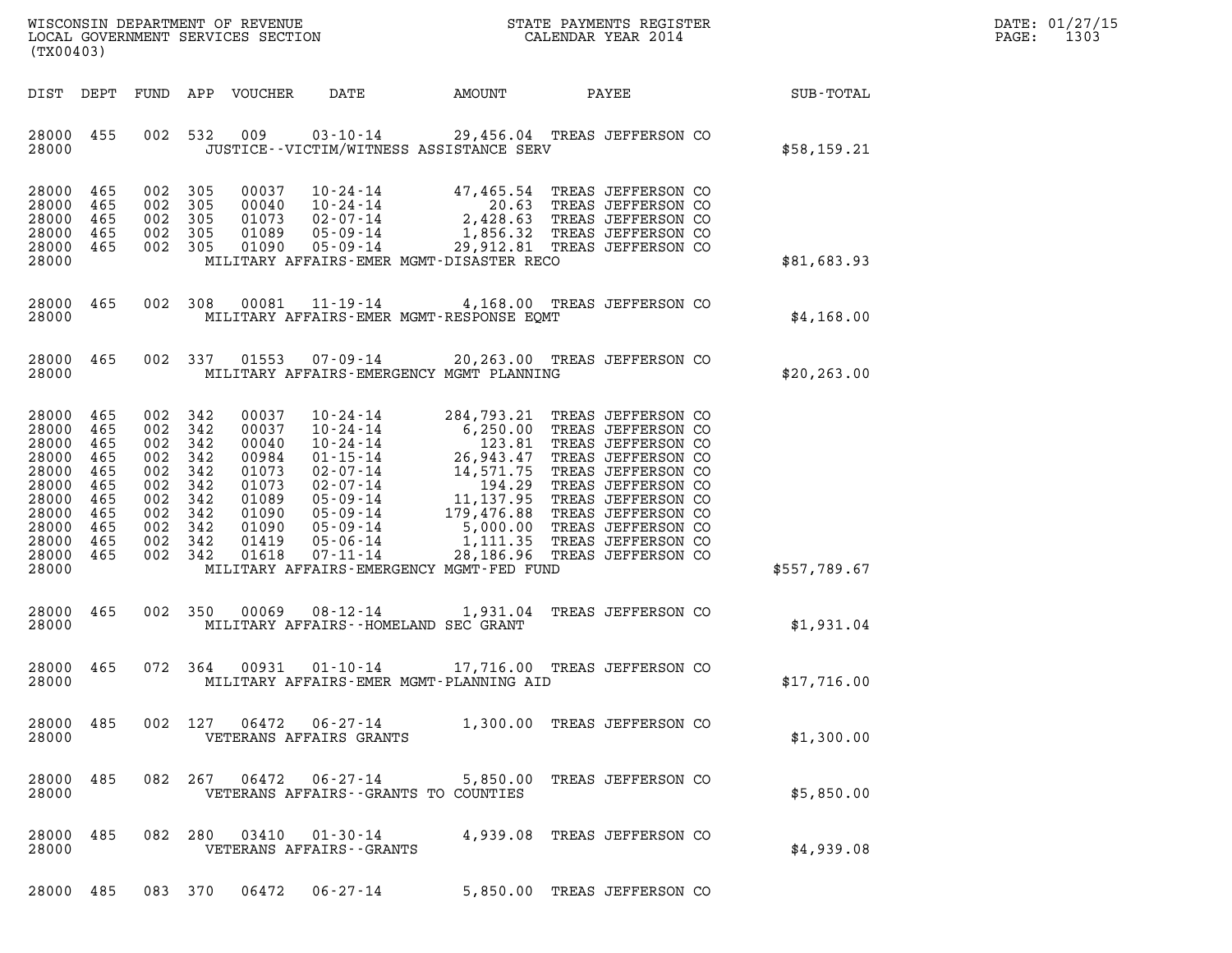| DIST                                                                                                                                | DEPT                                                                                                  |                                                                                                       |                                                                                                       | FUND APP VOUCHER                                                                                                                    | DATE                                                                                                                                                                                                                                                                                                                               | AMOUNT | PAYEE                                                                                                                                                                                                                                                                                                                                           | SUB-TOTAL    |
|-------------------------------------------------------------------------------------------------------------------------------------|-------------------------------------------------------------------------------------------------------|-------------------------------------------------------------------------------------------------------|-------------------------------------------------------------------------------------------------------|-------------------------------------------------------------------------------------------------------------------------------------|------------------------------------------------------------------------------------------------------------------------------------------------------------------------------------------------------------------------------------------------------------------------------------------------------------------------------------|--------|-------------------------------------------------------------------------------------------------------------------------------------------------------------------------------------------------------------------------------------------------------------------------------------------------------------------------------------------------|--------------|
| 28000                                                                                                                               |                                                                                                       |                                                                                                       |                                                                                                       |                                                                                                                                     | VETERANS AFFAIRS -- GRANTS TO COUNTIES                                                                                                                                                                                                                                                                                             |        |                                                                                                                                                                                                                                                                                                                                                 | \$5,850.00   |
| 28000<br>28000<br>28000                                                                                                             | 505<br>505                                                                                            | 002<br>002                                                                                            | 142<br>142                                                                                            | 06524<br>07200                                                                                                                      | DOA--FEDERAL ENERGY GRANTS                                                                                                                                                                                                                                                                                                         |        | 03-10-14 2,258.64 TREAS JEFFERSON CO<br>03-28-14 1,505.76 TREAS JEFFERSON CO                                                                                                                                                                                                                                                                    | \$3,764.40   |
| 28000<br>28000<br>28000<br>28000<br>28000<br>28000<br>28000<br>28000<br>28000<br>28000<br>28000<br>28000<br>28000<br>28000<br>28000 | 505<br>505<br>505<br>505<br>505<br>505<br>505<br>505<br>505<br>505<br>505<br>505<br>505<br>505        | 002<br>002<br>002<br>002<br>002<br>002<br>002<br>002<br>002<br>002<br>002<br>002<br>002<br>002        | 155<br>155<br>155<br>155<br>155<br>155<br>155<br>155<br>155<br>155<br>155<br>155<br>155<br>155        | 60043<br>60043<br>60117<br>60201<br>60201<br>60401<br>60401<br>60461<br>60461<br>60574<br>60574<br>60574<br>60721<br>60721          | 08-06-14<br>08-06-14<br>09-06-14<br>09-08-14<br>09-08-14<br>1-25-14<br>1-25-14<br>1-25-14<br>2,670.58<br>11-25-14<br>3,652.69<br>568.29<br>11-25-14<br>2,755.03<br>01-23-14<br>2,755.03<br>02-25-14<br>2,755.03<br>02-25-14<br>2,755.03<br>04-08-14<br>36,932.28<br>04-08-14<br>36,932<br>DOA-HOUSING ASSISTANCE-FEDERAL FUNDS     |        | 10,012.71 TREAS JEFFERSON CO<br>TREAS JEFFERSON CO<br>TREAS JEFFERSON CO<br>TREAS JEFFERSON CO<br>TREAS JEFFERSON CO<br>TREAS JEFFERSON CO<br>TREAS JEFFERSON CO<br>TREAS JEFFERSON CO<br>TREAS JEFFERSON CO<br>TREAS JEFFERSON CO<br>TREAS JEFFERSON CO<br>TREAS JEFFERSON CO<br>TREAS JEFFERSON CO<br>TREAS JEFFERSON CO                      | \$79,768.11  |
| 28000<br>28000<br>28000<br>28000<br>28000<br>28000<br>28000<br>28000<br>28000<br>28000<br>28000                                     | 505<br>505<br>505<br>505<br>505<br>505<br>505<br>505<br>505<br>505                                    | 002<br>002<br>002<br>002<br>002<br>002<br>002<br>002<br>002<br>002                                    | 745<br>745<br>745<br>745<br>745<br>745<br>745<br>745<br>745<br>745                                    | 02003<br>02003<br>02003<br>02003<br>02003<br>02003<br>02003<br>04396<br>04396<br>04396                                              | DOA--HOUSING ASSISTANCE GRANTS                                                                                                                                                                                                                                                                                                     |        | 10-01-14<br>1.00 TREAS JEFFERSON CO<br>10-01-14<br>52.68 TREAS JEFFERSON CO<br>10-01-14<br>12,543.34 TREAS JEFFERSON CO<br>10-01-14<br>1,276.00 TREAS JEFFERSON CO<br>10-01-14<br>10,680.66 TREAS JEFFERSON CO<br>10-01-14<br>36,798.73 TREAS JEFFER                                                                                            | \$241,034.41 |
| 28000<br>28000<br>28000<br>28000<br>28000<br>28000<br>28000<br>28000<br>28000<br>28000<br>28000<br>28000<br>28000<br>28000<br>28000 | 505<br>505<br>505<br>505<br>505<br>505<br>505<br>505<br>505<br>505<br>505<br>505<br>505<br>505<br>505 | 035<br>035<br>035<br>035<br>035<br>035<br>035<br>035<br>035<br>035<br>035<br>035<br>035<br>035<br>035 | 371<br>371<br>371<br>371<br>371<br>371<br>371<br>371<br>371<br>371<br>371<br>371<br>371<br>371<br>371 | 60043<br>60043<br>60043<br>60117<br>60117<br>60117<br>60201<br>60201<br>60401<br>60401<br>60401<br>60461<br>60461<br>60461<br>60574 | $\begin{array}{cccc} 08\hbox{-}06\hbox{-}14 & 6\hbox{-}578\hbox{-}32 \\ 08\hbox{-}06\hbox{-}14 & 3\hbox{-}485\hbox{-}37 \\ 08\hbox{-}06\hbox{-}14 & 4\hbox{-}299\hbox{-}52 \\ 09\hbox{-}08\hbox{-}14 & 1\hbox{-}888\hbox{-}04 \\ 09\hbox{-}08\hbox{-}14 & 1\hbox{-}888\hbox{-}04 \\ 09\hbox{-}08\hbox{-}14 & 1\hbox{-}324\hbox{-}$ |        | 6,578.32 TREAS JEFFERSON CO<br>TREAS JEFFERSON CO<br>TREAS JEFFERSON CO<br>TREAS JEFFERSON CO<br>TREAS JEFFERSON CO<br>TREAS JEFFERSON CO<br>TREAS JEFFERSON CO<br>TREAS JEFFERSON CO<br>TREAS JEFFERSON CO<br>TREAS JEFFERSON CO<br>TREAS JEFFERSON CO<br>TREAS JEFFERSON CO<br>TREAS JEFFERSON CO<br>TREAS JEFFERSON CO<br>TREAS JEFFERSON CO |              |

(TX00403)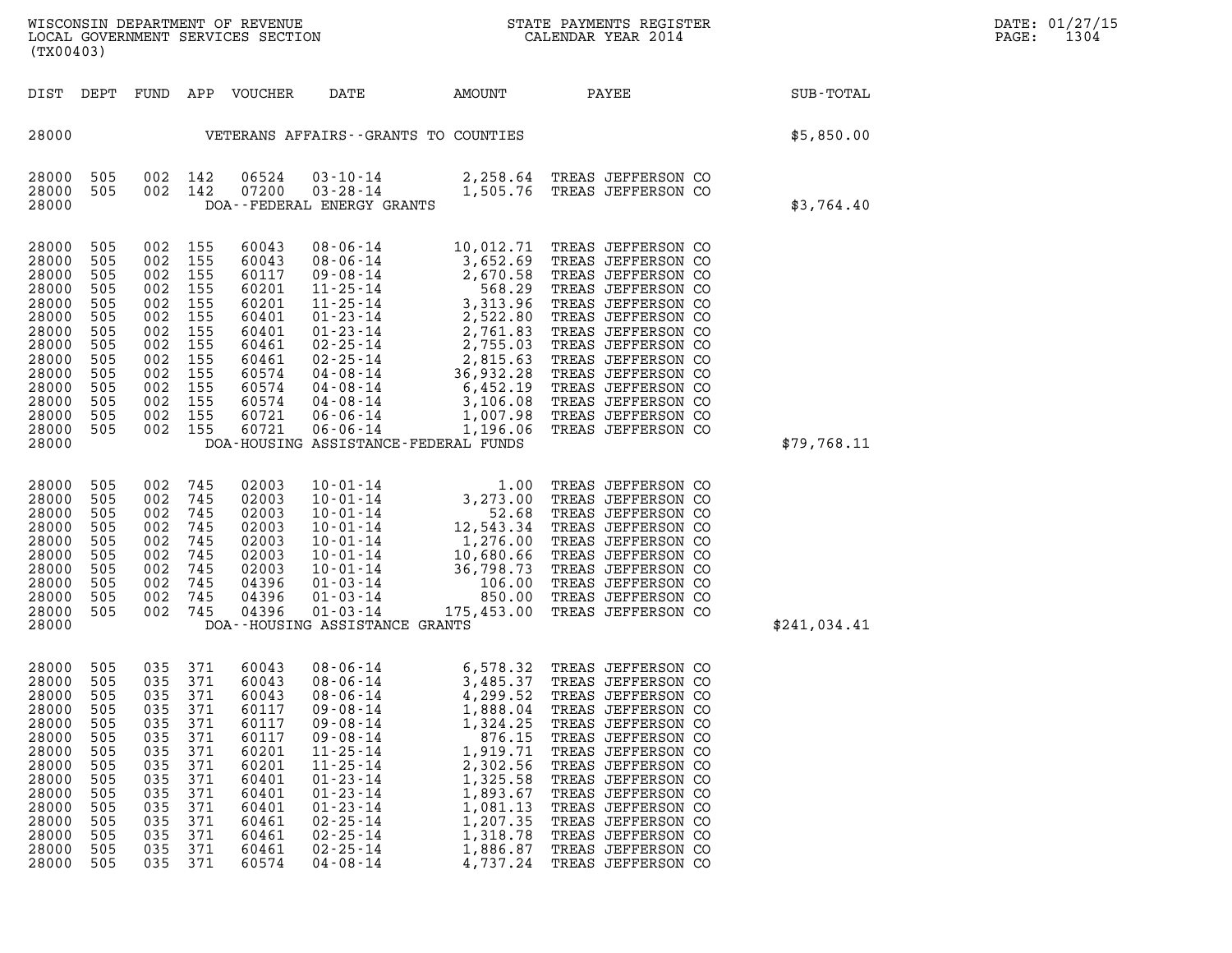| DIST<br>DEPT<br><b>VOUCHER</b><br>FUND<br>APP<br>DATE<br>AMOUNT<br>PAYEE                                                                                                                                                                                                                                                                                                                                   | <b>SUB-TOTAL</b> |
|------------------------------------------------------------------------------------------------------------------------------------------------------------------------------------------------------------------------------------------------------------------------------------------------------------------------------------------------------------------------------------------------------------|------------------|
| 505<br>60574<br>$04 - 08 - 14$<br>28000<br>035<br>371<br>3,129.92<br>TREAS JEFFERSON CO<br>28000<br>505<br>035<br>371<br>60721<br>$06 - 06 - 14$<br>3,946.20<br>TREAS JEFFERSON CO<br>28000<br>505<br>035<br>371<br>60721<br>724.11<br>$06 - 06 - 14$<br>TREAS JEFFERSON CO<br>28000<br>505<br>371<br>60721<br>905.80<br>035<br>$06 - 06 - 14$<br>TREAS JEFFERSON CO<br>28000<br>DOA--PUBLIC BENEFITS FUND | \$44,830.57      |
| 28000<br>505<br>166<br>05111<br>$01 - 28 - 14$<br>1,000.00<br>089<br>TREAS JEFFERSON CO<br>28000<br>DOA--LAND INFORMATION FUND                                                                                                                                                                                                                                                                             | \$1,000.00       |
| 28000<br>835<br>002<br>105<br>43663<br>07-28-14<br>310,845.03<br>TREAS JEFFERSON CO<br>28000<br>835<br>002<br>105<br>80767<br>$11 - 17 - 14$<br>1,781,246.10<br>TREAS JEFFERSON CO<br>28000<br>REVENUE--STATE SHARED REVENUES                                                                                                                                                                              | \$2,092,091.13   |
| 28000<br>835<br>002<br>109<br>01028<br>$07 - 28 - 14$<br>66,421.00<br>TREAS JEFFERSON CO<br>28000<br>REVENUE--EXEMPT COMPUTER AID                                                                                                                                                                                                                                                                          | \$66,421.00      |
| 28000<br>835<br>302<br>10041<br>$07 - 28 - 14$<br>9,150,398.55 TREAS JEFFERSON CO<br>002<br>302<br>28000<br>835<br>002<br>11041<br>$07 - 28 - 14$<br>1,792,216.67<br>TREAS JEFFERSON CO<br>REVENUE-FIRST DOLLAR/SCHOOL LEVY CREDITS<br>28000                                                                                                                                                               | \$10,942,615.22  |
| 28000<br>835<br>021<br>363<br>37322<br>2,154,654.30<br>TREAS JEFFERSON CO<br>$03 - 24 - 14$<br>28000<br>REVENUE - - LOTTERY CREDIT -                                                                                                                                                                                                                                                                       | \$2,154,654.30   |
| 28000<br>DISTRICT TOTAL APPROPRIATIONS                                                                                                                                                                                                                                                                                                                                                                     | \$23,593,634.33  |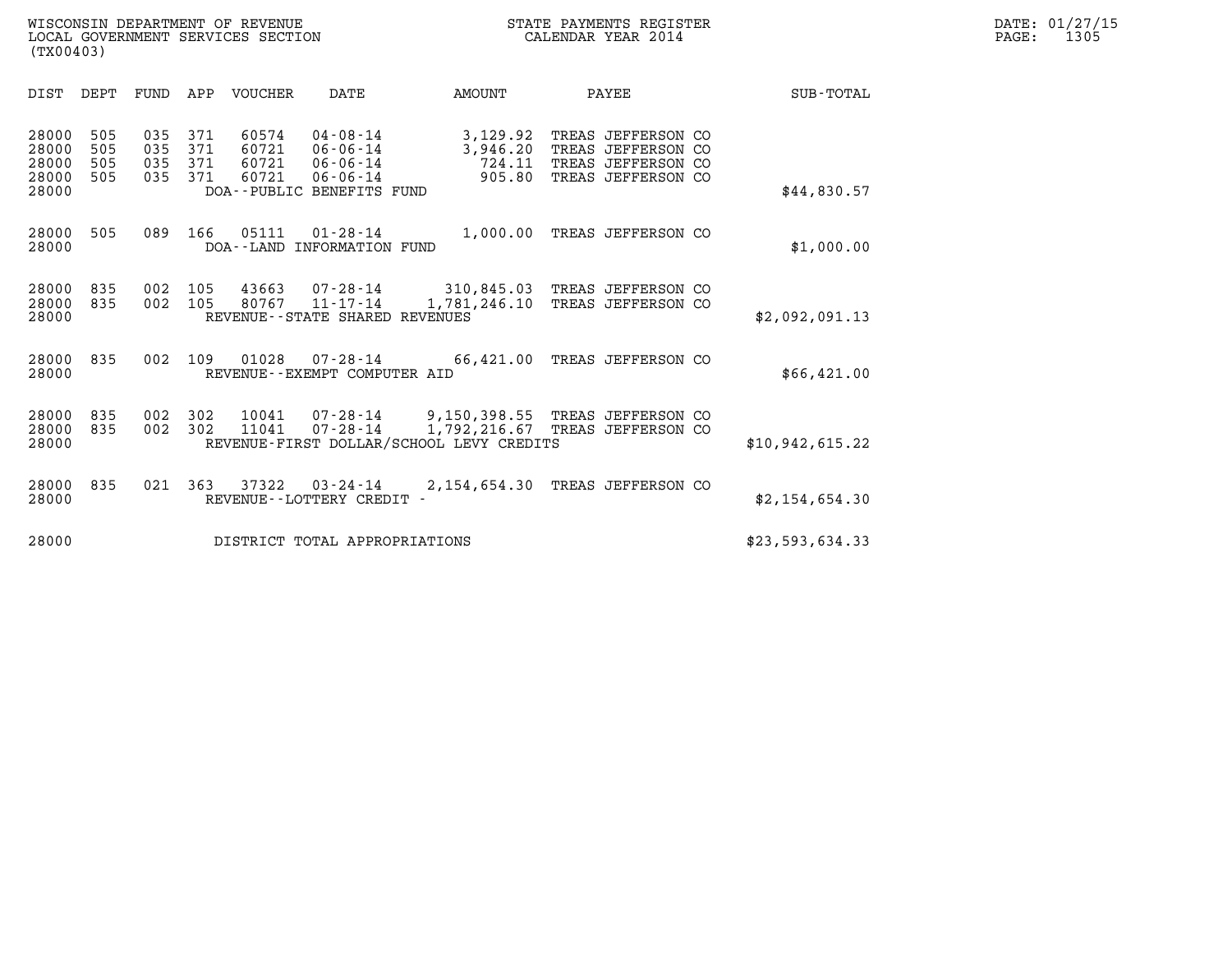| (TX00403)                                             |           |                                          |         |                  |                                                              |                                             | $\tt WISCONSIM DEPARTMENT OF REVENUE$ $\tt WISCONSIMENT$ SERVICES SECTION $\tt WISCONBINENT$ SERVICES SECTION $\tt CALENDAR$ YEAR 2014 |                  | DATE: 01/27/15<br>$\mathtt{PAGE:}$<br>1306 |
|-------------------------------------------------------|-----------|------------------------------------------|---------|------------------|--------------------------------------------------------------|---------------------------------------------|----------------------------------------------------------------------------------------------------------------------------------------|------------------|--------------------------------------------|
|                                                       | DIST DEPT |                                          |         | FUND APP VOUCHER | DATE                                                         | AMOUNT                                      | PAYEE                                                                                                                                  | <b>SUB-TOTAL</b> |                                            |
| 28002 165<br>28002                                    |           | 002 225                                  |         |                  |                                                              | SAFETY/PROF SERV--FIRE INSURANCE DUES       | 00716  06-30-14  4,779.90 TREAS TN AZTALAN                                                                                             | \$4,779.90       |                                            |
| 28002 370<br>28002                                    |           |                                          | 012 571 | 37655            |                                                              | NAT RESOURCES - - FOREST CROP/MFL/CO FOREST | 06-16-14 37.80 TREAS TN AZTALAN                                                                                                        | \$37.80          |                                            |
| 28002 370<br>28002                                    |           | 28002 370 012 579<br>012 579             |         | 19408<br>19408   |                                                              | NAT RESOURCES--AIDS IN LIEU OF TAXES        | 04-16-14 109.97 TREAS TN AZTALAN<br>04-16-14 177.83 TREAS TN AZTALAN                                                                   | \$287.80         |                                            |
| 28002 370<br>28002                                    |           |                                          |         |                  | NAT RESOURCES - - RU RECYCLING GRANT                         |                                             | 074 670 41623 05-23-14 5,077.25 TREAS TN AZTALAN                                                                                       | \$5,077.25       |                                            |
| 28002 395<br>28002 395<br>28002<br>28002 395<br>28002 | - 395     | 011 191<br>011 191<br>011 191<br>011 191 |         | 20714<br>30714   | 10714 04-07-14<br>07-07-14<br>10-06-14                       | TRANSPORTATION--GENERAL TRANSP AIDS-GTA     | 04714  01-06-14  18,296.17  TOWN OF AZTALAN<br>18,296.17 TOWN OF AZTALAN<br>18,296.17 TOWN OF AZTALAN<br>18,296.18 TOWN OF AZTALAN     | \$73,184.69      |                                            |
| 28002 395<br>28002                                    |           |                                          | 011 278 |                  |                                                              | TRANSPORTATION--LRIP/TRIP/MSIP GRANTS       | 34094  12-12-14  24,328.45  TREAS TN AZTALAN                                                                                           | \$24,328.45      |                                            |
| 28002 835<br>28002 835<br>28002                       |           | 002 105<br>002 105                       |         | 43639            | 07-28-14<br>80743 11-17-14<br>REVENUE--STATE SHARED REVENUES |                                             | 4,521.96 TREAS TN AZTALAN<br>25,625.23 TREAS TN AZTALAN                                                                                | \$30,147.19      |                                            |
| 28002 835<br>28002                                    |           | 002 109                                  |         |                  | REVENUE - - EXEMPT COMPUTER AID                              |                                             |                                                                                                                                        | \$62.00          |                                            |
| 28002 835<br>28002                                    |           | 002 501                                  |         | 00002            | $02 - 03 - 14$                                               | DOA-PAYMENT FOR MUNICIPAL SERVICES AID      | 132.31 TREAS TN AZTALAN                                                                                                                | \$132.31         |                                            |
| 28002                                                 |           |                                          |         |                  | DISTRICT TOTAL APPROPRIATIONS                                |                                             |                                                                                                                                        | \$138,037.39     |                                            |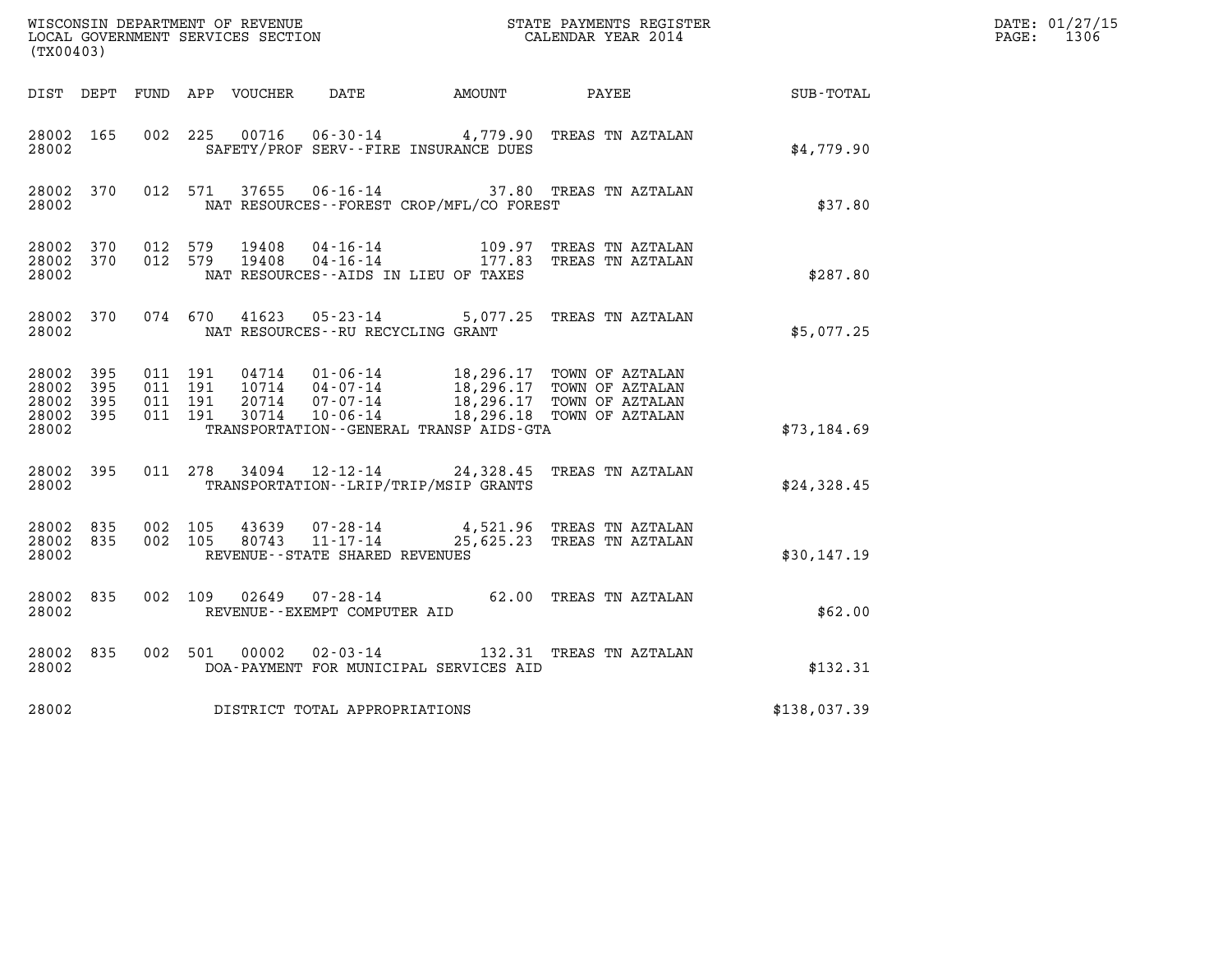| WISCONSIN DEPARTMENT OF REVENUE<br>LOCAL GOVERNMENT SERVICES SECTION<br>(TX00403) | STATE PAYMENTS REGISTER<br>CALENDAR YEAR 2014 | DATE: 01/27/15<br>1307<br>PAGE: |
|-----------------------------------------------------------------------------------|-----------------------------------------------|---------------------------------|

| (TX00403)                                 |                          |                          |                          |                                  |                                                                 |                                                                                |                                                                                                    |                  |
|-------------------------------------------|--------------------------|--------------------------|--------------------------|----------------------------------|-----------------------------------------------------------------|--------------------------------------------------------------------------------|----------------------------------------------------------------------------------------------------|------------------|
| DIST                                      | DEPT                     | FUND APP                 |                          | VOUCHER                          | DATE                                                            | AMOUNT                                                                         | PAYEE                                                                                              | <b>SUB-TOTAL</b> |
| 28004<br>28004                            | 165                      | 002                      | 225                      | 00717                            |                                                                 | $06 - 30 - 14$ 2,425.89<br>SAFETY/PROF SERV--FIRE INSURANCE DUES               | TREAS TN COLD SPRING                                                                               | \$2,425.89       |
| 28004<br>28004                            | 370                      | 002                      | 503                      | 16765                            | $02 - 05 - 14$                                                  | 1,984.63<br>NAT RESOURCES -- AIDS IN LIEU OF TAXES                             | TREAS TN COLD SPRING<br>TOWN SHARE 170.50                                                          | \$1,984.63       |
| 28004<br>28004                            | 370                      | 012                      | 571                      | 37656                            | $06 - 16 - 14$                                                  | NAT RESOURCES -- FOREST CROP/MFL/CO FOREST                                     | 10.00 TREAS TN COLD SPRING                                                                         | \$10.00          |
| 28004<br>28004<br>28004                   | 370<br>370               | 012<br>012               | 579<br>579               | 19409<br>19409                   | $04 - 16 - 14$<br>$04 - 16 - 14$                                | 296.62<br>16.00<br>NAT RESOURCES -- AIDS IN LIEU OF TAXES                      | TREAS TN COLD SPRING<br>TREAS TN COLD SPRING                                                       | \$312.62         |
| 28004<br>28004                            | 370                      | 074                      | 670                      |                                  | NAT RESOURCES - - RU RECYCLING GRANT                            | $41624$ $05-23-14$ 2,510.30                                                    | TREAS TN COLD SPRING                                                                               | \$2,510.30       |
| 28004<br>28004<br>28004<br>28004<br>28004 | 395<br>395<br>395<br>395 | 011<br>011<br>011<br>011 | 191<br>191<br>191<br>191 | 04715<br>10715<br>20715<br>30715 | $01 - 06 - 14$<br>$04 - 07 - 14$<br>07-07-14<br>$10 - 06 - 14$  | 12,950.74<br>12,950.74<br>12,950.77<br>TRANSPORTATION--GENERAL TRANSP AIDS-GTA | TOWN OF COLD SPRING<br>TOWN OF COLD SPRING<br>12,950.74 TOWN OF COLD SPRING<br>TOWN OF COLD SPRING | \$51,802.99      |
| 28004<br>28004<br>28004                   | 835<br>835               | 002<br>002               | 105<br>105               | 43640<br>80744                   | 07-28-14<br>$11 - 17 - 14$<br>REVENUE - - STATE SHARED REVENUES | 8,882.72                                                                       | 1,567.54 TREAS TN COLD SPRING<br>TREAS TN COLD SPRING                                              | \$10,450.26      |
| 28004<br>28004                            | 835                      | 002                      | 109                      |                                  | $02650$ $07 - 28 - 14$<br>REVENUE--EXEMPT COMPUTER AID          | 10.00                                                                          | TREAS TN COLD SPRING                                                                               | \$10.00          |
| 28004                                     |                          |                          |                          |                                  | DISTRICT TOTAL APPROPRIATIONS                                   |                                                                                |                                                                                                    | \$69,506.69      |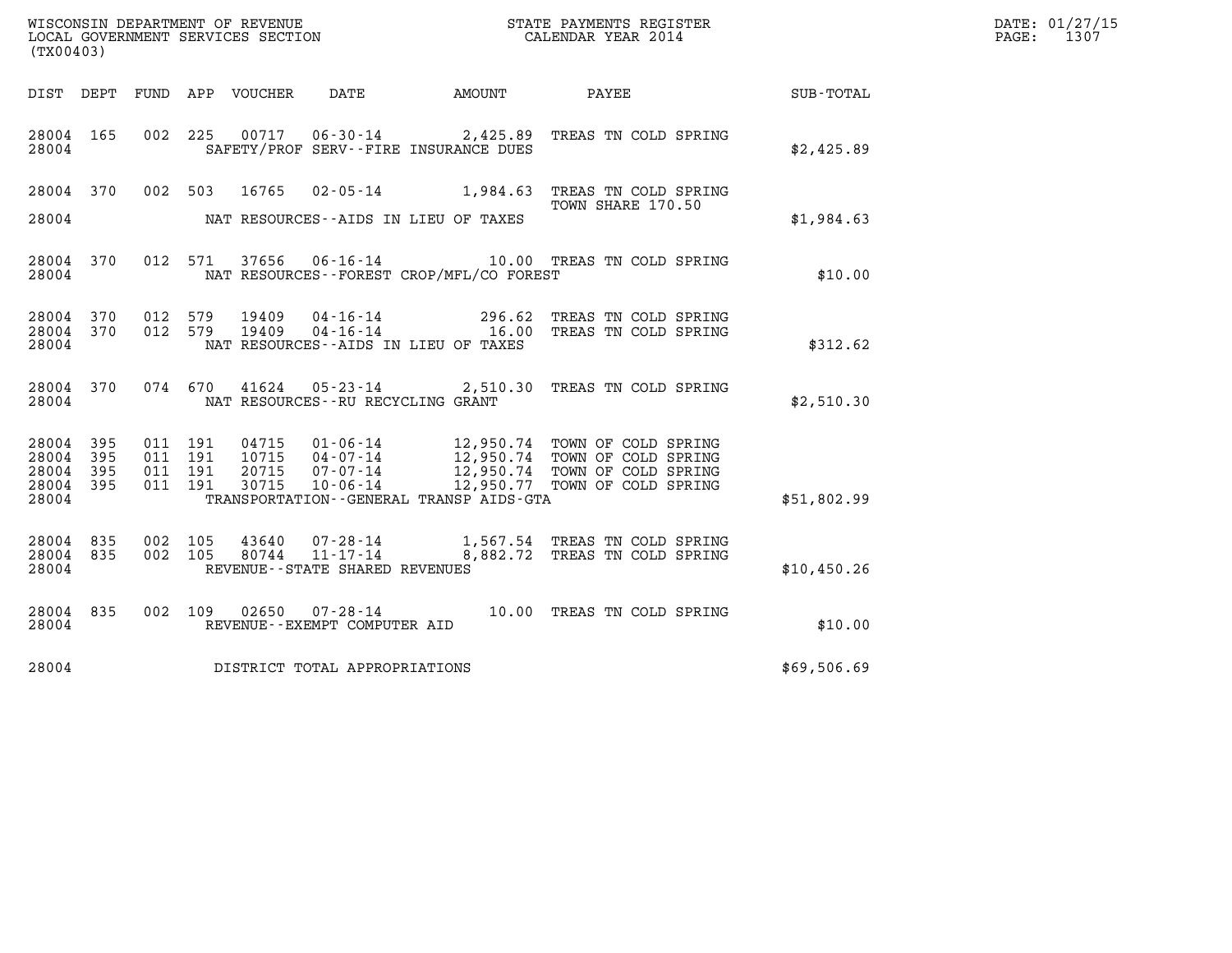| (TX00403)                                 |                          |                                          |            |                                  |                                                                 |                                                                                                           | %WISCONSIN DEPARTMENT OF REVENUE $$\tt STATE~PAYMENTS~REGISTER~LOCALSONSTR~GOLERNMENT~SERVICES~SECTION~CALENDAR~YEAR~2014$ |               | DATE: 01/27/15<br>$\mathtt{PAGE:}$<br>1308 |
|-------------------------------------------|--------------------------|------------------------------------------|------------|----------------------------------|-----------------------------------------------------------------|-----------------------------------------------------------------------------------------------------------|----------------------------------------------------------------------------------------------------------------------------|---------------|--------------------------------------------|
|                                           |                          |                                          |            | DIST DEPT FUND APP VOUCHER       | DATE                                                            | AMOUNT PAYEE                                                                                              |                                                                                                                            | SUB-TOTAL     |                                            |
| 28006 165<br>28006                        |                          | 002 225                                  |            | 00718                            |                                                                 | SAFETY/PROF SERV--FIRE INSURANCE DUES                                                                     | 06-30-14 6,271.38 TREAS TN CONCORD                                                                                         | \$6,271.38    |                                            |
| 28006 370<br>28006                        |                          |                                          | 012 571    |                                  |                                                                 | NAT RESOURCES - - FOREST CROP/MFL/CO FOREST                                                               | 37657  06-16-14  32.60 TREAS TN CONCORD                                                                                    | \$32.60       |                                            |
| 28006<br>28006<br>28006<br>28006<br>28006 | 370<br>370<br>370<br>370 | 012<br>012 579<br>012<br>012 579         | 579<br>579 | 19410<br>19410<br>19410<br>19410 | $04 - 16 - 14$                                                  | 04-16-14<br>04-16-14<br>04-16-14<br>04-16-14<br>26.80<br>347.60<br>NAT RESOURCES -- AIDS IN LIEU OF TAXES | TREAS TN CONCORD<br>TREAS TN CONCORD<br>TREAS TN CONCORD<br>TREAS TN CONCORD                                               | \$496.22      |                                            |
| 28006<br>28006<br>28006<br>28006<br>28006 | 395<br>395<br>395<br>395 | 011 191<br>011 191<br>011 191<br>011 191 |            | 04716<br>10716<br>20716<br>30716 | $01 - 06 - 14$<br>04-07-14<br>07-07-14<br>$10 - 06 - 14$        | TRANSPORTATION--GENERAL TRANSP AIDS-GTA                                                                   | 26,822.39 TOWN OF CONCORD<br>26,822.39 TOWN OF CONCORD<br>26,822.39 TOWN OF CONCORD<br>26,822.39 TOWN OF CONCORD           | \$107, 289.56 |                                            |
| 28006<br>28006<br>28006                   | 835<br>835               | 002 105<br>002 105                       |            | 43641<br>80745                   | $07 - 28 - 14$<br>11-17-14<br>REVENUE - - STATE SHARED REVENUES |                                                                                                           | 5,088.88 TREAS TN CONCORD<br>28,836.97 TREAS TN CONCORD                                                                    | \$33,925.85   |                                            |
| 28006<br>28006                            | 835                      |                                          | 002 109    |                                  | REVENUE--EXEMPT COMPUTER AID                                    |                                                                                                           | 02651  07-28-14  24.00 TREAS TN CONCORD                                                                                    | \$24.00       |                                            |
| 28006<br>28006                            | 835                      |                                          | 021 363    |                                  | REVENUE--LOTTERY CREDIT -                                       |                                                                                                           | 36138 03-24-14 16,135.32 TREAS TN CONCORD                                                                                  | \$16, 135.32  |                                            |
| 28006                                     |                          |                                          |            |                                  | DISTRICT TOTAL APPROPRIATIONS                                   |                                                                                                           |                                                                                                                            | \$164, 174.93 |                                            |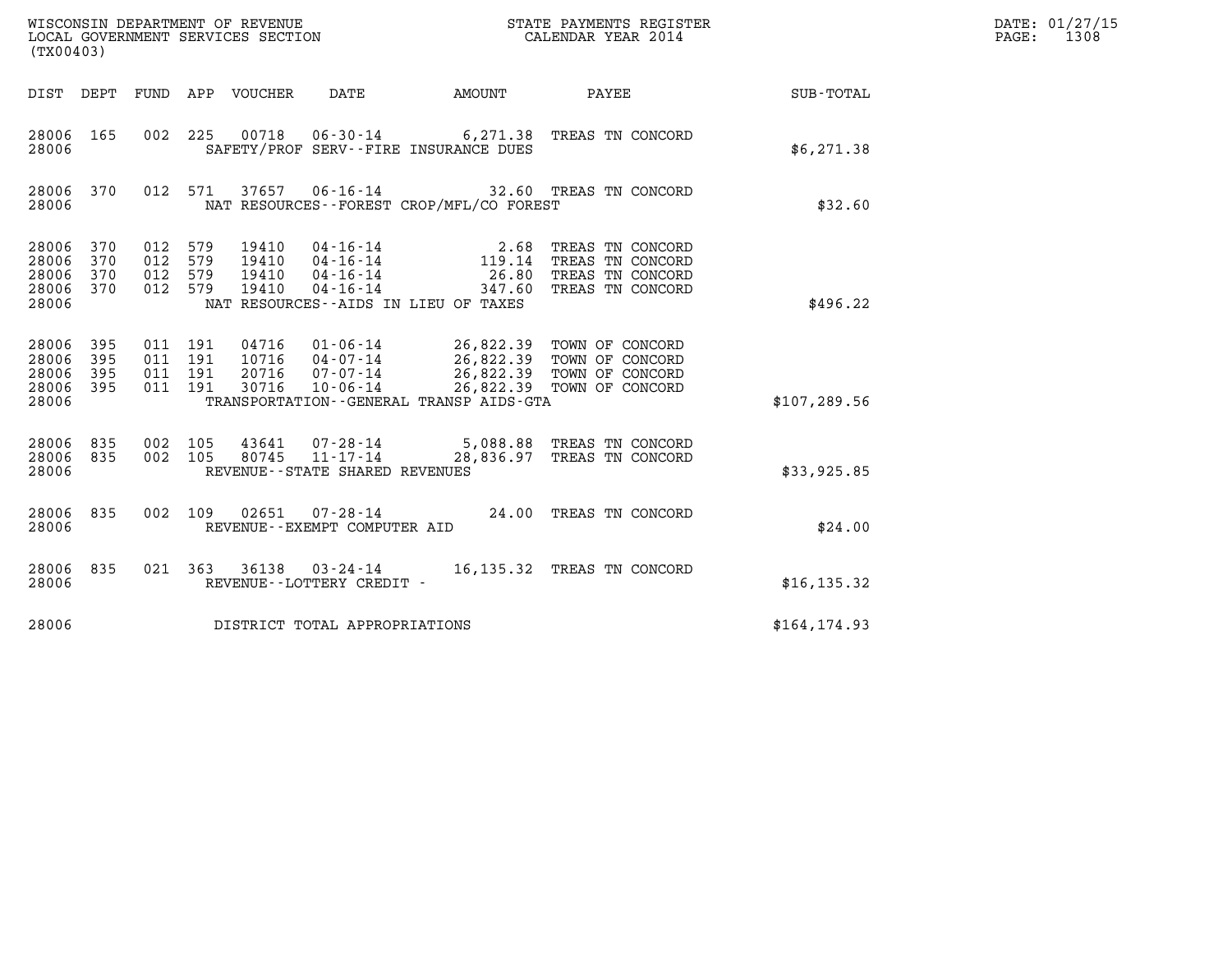| (TX00403)                                 |                          |                       |                               |                                  | WISCONSIN DEPARTMENT OF REVENUE<br>LOCAL GOVERNMENT SERVICES SECTION |                                             | STATE PAYMENTS REGISTER<br>CALENDAR YEAR 2014                                                                                                                                                                                                                           |               | DATE: 01/27/15<br>PAGE:<br>1309 |
|-------------------------------------------|--------------------------|-----------------------|-------------------------------|----------------------------------|----------------------------------------------------------------------|---------------------------------------------|-------------------------------------------------------------------------------------------------------------------------------------------------------------------------------------------------------------------------------------------------------------------------|---------------|---------------------------------|
| DIST DEPT                                 |                          | FUND                  |                               | APP VOUCHER                      | DATE                                                                 | AMOUNT                                      | PAYEE                                                                                                                                                                                                                                                                   | SUB-TOTAL     |                                 |
| 28008<br>28008                            | 165                      |                       | 002 225                       | 00719                            |                                                                      | SAFETY/PROF SERV--FIRE INSURANCE DUES       | 06-30-14 4,887.72 TREAS TN FARMINGTON                                                                                                                                                                                                                                   | \$4,887.72    |                                 |
| 28008<br>28008<br>28008                   | 370<br>370               | 000<br>000            | 001<br>001                    | 01DNR<br>03DNR                   | $06 - 19 - 14$<br>$11 - 04 - 14$                                     | NAT RESOURCES-SEVERANCE/YIELD/WITHDRAWAL    | 202.58 TREAS TOWN FARMINGTON<br>245.19 TREAS TOWN FARMINGTON                                                                                                                                                                                                            | \$447.77      |                                 |
| 28008<br>28008                            | 370                      | 002 503               |                               | 16766                            |                                                                      | NAT RESOURCES--AIDS IN LIEU OF TAXES        | 02-05-14 368.39 TREAS TN FARMINGTON<br>TOWN SHARE 0.00                                                                                                                                                                                                                  | \$368.39      |                                 |
| 28008 370<br>28008                        |                          |                       | 012 571                       | 37658                            |                                                                      | NAT RESOURCES - - FOREST CROP/MFL/CO FOREST | 06-16-14 71.79 TREAS TN FARMINGTON                                                                                                                                                                                                                                      | \$71.79       |                                 |
| 28008<br>28008<br>28008<br>28008          | 370<br>370<br>370        | 012<br>012<br>012 579 | 579<br>579                    | 19411<br>19411<br>19411          | 04-16-14<br>$04 - 16 - 14$<br>$04 - 16 - 14$                         | NAT RESOURCES--AIDS IN LIEU OF TAXES        | 152.15 TREAS TN FARMINGTON<br>16.51 TREAS TN FARMINGTON<br>459.46 TREAS TN FARMINGTON                                                                                                                                                                                   | \$628.12      |                                 |
| 28008<br>28008<br>28008<br>28008<br>28008 | 395<br>395<br>395<br>395 | 011 191               | 011 191<br>011 191<br>011 191 | 04717<br>10717<br>20717<br>30717 | 01-06-14<br>$04 - 07 - 14$<br>$07 - 07 - 14$<br>$10 - 06 - 14$       | TRANSPORTATION--GENERAL TRANSP AIDS-GTA     | 28,912.92 TOWN OF FARMINGTON<br>28,912.92 TOWN OF FARMINGTON<br>28,912.92 TOWN OF FARMINGTON<br>28,912.95 TOWN OF FARMINGTON                                                                                                                                            | \$115,651.71  |                                 |
| 28008<br>28008<br>28008                   | 835<br>835               | 002 105<br>002        | 105                           | 43642<br>80746                   | REVENUE - - STATE SHARED REVENUES                                    |                                             | $0.7 - 28 - 14$<br>$1.1 - 17 - 14$<br>$1.4 - 17 - 14$<br>$1.5 - 16$<br>$1.6 - 16$<br>$1.6 - 16$<br>$1.7 - 14$<br>$1.6 - 16$<br>$1.7 - 14$<br>$1.7 - 14$<br>$1.7 - 14$<br>$1.7 - 14$<br>$1.7 - 14$<br>$1.7 - 14$<br>$1.7 - 14$<br>$1.7 - 14$<br>$1.7 - 14$<br>$1.7 - 14$ | \$22,391.37   |                                 |
| 28008                                     |                          |                       |                               |                                  | DISTRICT TOTAL APPROPRIATIONS                                        |                                             |                                                                                                                                                                                                                                                                         | \$144, 446.87 |                                 |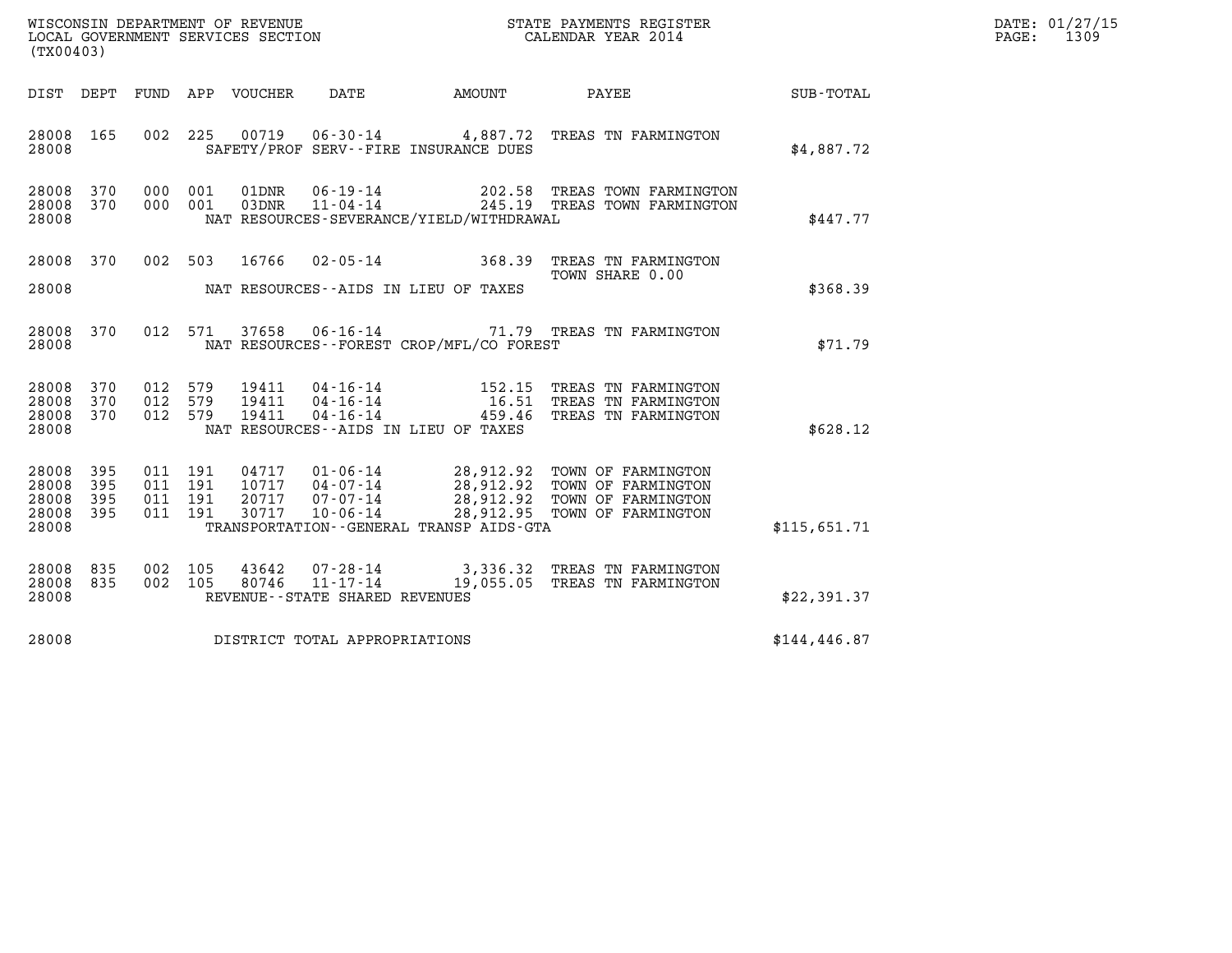| (TX00403)                                     |                   |                    | WISCONSIN DEPARTMENT OF REVENUE<br>LOCAL GOVERNMENT SERVICES SECTION<br>LOCAL GOVERNMENT SERVICES SECTION |                                                              |                                                                                                                   | STATE PAYMENTS REGISTER<br>CALENDAR YEAR 2014                  |              | DATE: 01/27/15<br>PAGE:<br>1310 |
|-----------------------------------------------|-------------------|--------------------|-----------------------------------------------------------------------------------------------------------|--------------------------------------------------------------|-------------------------------------------------------------------------------------------------------------------|----------------------------------------------------------------|--------------|---------------------------------|
| DIST DEPT                                     |                   |                    | FUND APP VOUCHER                                                                                          | DATE                                                         |                                                                                                                   | AMOUNT PAYEE                                                   | SUB-TOTAL    |                                 |
| 28010 165<br>28010                            |                   |                    |                                                                                                           |                                                              | SAFETY/PROF SERV--FIRE INSURANCE DUES                                                                             | 002 225 00720 06-30-14 3,198.58 TREAS TN HEBRON                | \$3,198.58   |                                 |
| 28010 370<br>28010 370<br>28010               |                   | 000 001<br>000 001 |                                                                                                           |                                                              | NAT RESOURCES-SEVERANCE/YIELD/WITHDRAWAL                                                                          |                                                                | \$3,251.54   |                                 |
| 28010 370<br>28010                            |                   |                    | 002 503                                                                                                   |                                                              | NAT RESOURCES -- AIDS IN LIEU OF TAXES                                                                            | 16767 02-05-14 39,513.67 TREAS TN HEBRON<br>TOWN SHARE 5693.20 | \$39,513.67  |                                 |
| 28010 370<br>28010                            |                   |                    |                                                                                                           |                                                              | NAT RESOURCES--FOREST CROP/MFL/CO FOREST                                                                          | 012 571 37659 06-16-14 140.50 TREAS TN HEBRON                  | \$140.50     |                                 |
| 28010 370<br>28010 370<br>28010               |                   | 012 579<br>012 579 | 19412<br>19412                                                                                            | 04-16-14<br>04-16-14                                         | NAT RESOURCES--AIDS IN LIEU OF TAXES                                                                              | 428.39 TREAS TN HEBRON<br>509.97 TREAS TN HEBRON               | \$938.36     |                                 |
| 28010 370<br>28010                            |                   |                    | 41625<br>074 670                                                                                          | NAT RESOURCES -- RU RECYCLING GRANT                          |                                                                                                                   | 05-23-14 3,664.52 TREAS TN HEBRON                              | \$3,664.52   |                                 |
| 28010 395<br>28010<br>28010<br>28010<br>28010 | 395<br>395<br>395 | 011 191            | 011 191<br>04718<br>011 191<br>10718<br>20718<br>011 191<br>30718                                         | 07-07-14<br>$10 - 06 - 14$                                   | 01-06-14 19,598.12 TOWN OF HEBRON<br>04-07-14 19,598.12 TOWN OF HEBRON<br>TRANSPORTATION--GENERAL TRANSP AIDS-GTA | 19,598.12 TOWN OF HEBRON<br>19,598.15 TOWN OF HEBRON           | \$78,392.51  |                                 |
| 28010 835<br>28010 835<br>28010               |                   | 002 105            | 002 105<br>43643<br>80747                                                                                 | 07-28-14<br>$11 - 17 - 14$<br>REVENUE--STATE SHARED REVENUES |                                                                                                                   | 2,304.64 TREAS TN HEBRON<br>13,059.62 TREAS TN HEBRON          | \$15,364.26  |                                 |
| 28010 835<br>28010                            |                   |                    | 002 109                                                                                                   | 02652 07-28-14<br>REVENUE - - EXEMPT COMPUTER AID            |                                                                                                                   | 2.00 TREAS TN HEBRON                                           | \$2.00       |                                 |
| 28010 835<br>28010                            |                   |                    | 002 501<br>00002                                                                                          | 02-03-14                                                     | DOA-PAYMENT FOR MUNICIPAL SERVICES AID                                                                            | 381.77 TREAS TN HEBRON                                         | \$381.77     |                                 |
| 28010                                         |                   |                    |                                                                                                           | DISTRICT TOTAL APPROPRIATIONS                                |                                                                                                                   |                                                                | \$144,847.71 |                                 |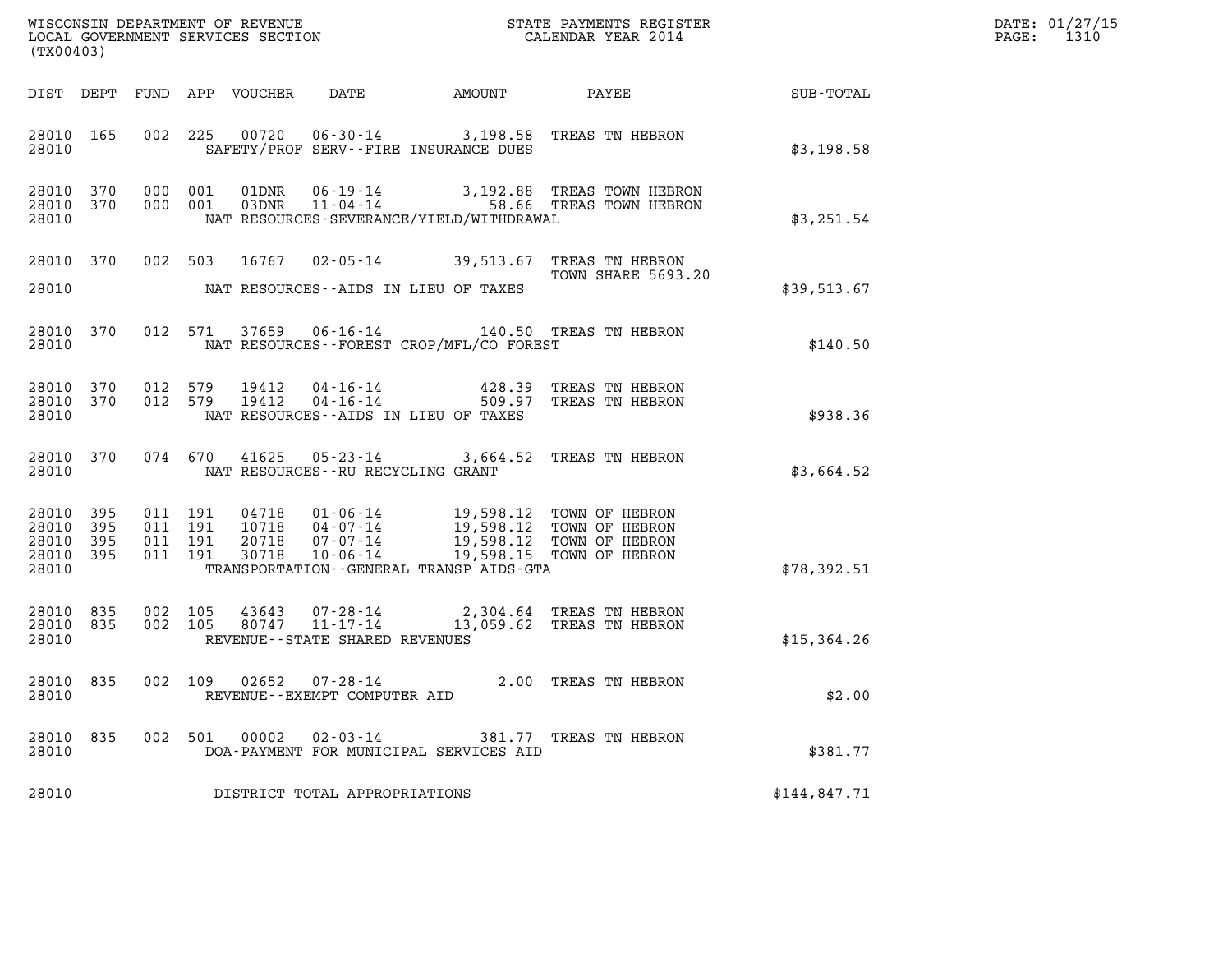| (TX00403)                                                 |           |                   |                                          |                                   |                                               | WISCONSIN DEPARTMENT OF REVENUE<br>LOCAL GOVERNMENT SERVICES SECTION<br>CALENDAR YEAR 2014                                                                                               |              | DATE: 01/27/15<br>PAGE: 1311 |
|-----------------------------------------------------------|-----------|-------------------|------------------------------------------|-----------------------------------|-----------------------------------------------|------------------------------------------------------------------------------------------------------------------------------------------------------------------------------------------|--------------|------------------------------|
|                                                           |           |                   |                                          |                                   |                                               | DIST DEPT FUND APP VOUCHER DATE AMOUNT PAYEE SUB-TOTAL                                                                                                                                   |              |                              |
| 28012 165                                                 | 28012     |                   |                                          |                                   | SAFETY/PROF SERV--FIRE INSURANCE DUES         | 002 225 00721 06-30-14 15,741.34 TREAS TN IXONIA                                                                                                                                         | \$15,741.34  |                              |
| 28012 370<br>28012                                        |           |                   |                                          |                                   | NAT RESOURCES-SEVERANCE/YIELD/WITHDRAWAL      | 000 001 01DNR 06-19-14 324.26 TREAS TOWN IXONIA                                                                                                                                          | \$324.26     |                              |
| 28012                                                     | 28012 370 |                   |                                          |                                   | NAT RESOURCES--FOREST CROP/MFL/CO FOREST      | 012 571 37660 06-16-14 82.82 TREAS TN IXONIA                                                                                                                                             | \$82.82      |                              |
|                                                           | 28012     |                   |                                          | NAT RESOURCES--RU RECYCLING GRANT |                                               | 28012 370 074 670 41626 05-23-14 7,740.23 TREAS TN IXONIA                                                                                                                                | \$7,740.23   |                              |
| 28012                                                     |           |                   |                                          |                                   | NAT RESOURCES--RU CONSOLIDATED GRANT          | 28012 370 074 673 41626 05-23-14 1,723.44 TREAS TN IXONIA                                                                                                                                | \$1,723.44   |                              |
| 28012 395<br>28012 395<br>28012 395<br>28012 395<br>28012 |           |                   | 011 191<br>011 191<br>011 191<br>011 191 |                                   | TRANSPORTATION - - GENERAL TRANSP AIDS - GTA  | 04719   01-06-14   37,481.48 TOWN OF IXONIA<br>10719   04-07-14   37,481.48 TOWN OF IXONIA<br>20719   07-07-14   37,481.48 TOWN OF IXONIA<br>30719   10-06-14   37,481.50 TOWN OF IXONIA | \$149,925.94 |                              |
| 28012 435<br>28012                                        |           |                   |                                          |                                   | HS--AMBULANCE FUNDING ASSISTANCE GRANTS       | 005 162 01HSD 09-08-14 4,226.43 TREAS TOWN IXONIA                                                                                                                                        | \$4,226.43   |                              |
|                                                           | 28012 435 |                   |                                          |                                   | 28012 HS--PREPAID MEDICAL TRANSPORT REIMBURSE | 005 163 01LGS 11-17-14 2,600.00 TOWN OF IXONIA EMEERGENCY SER                                                                                                                            | \$2,600.00   |                              |
| 28012 835<br>28012                                        |           | 28012 835 002 105 | 002 105                                  | REVENUE--STATE SHARED REVENUES    |                                               | $\begin{array}{cccc} 43644 & 07\text{-}28\text{-}14 & 10,379.52 & \text{TREAS TN IXONIA}\\ 80748 & 11\text{-}17\text{-}14 & 56,303.78 & \text{TREAS TN IXONIA} \end{array}$              | \$66,683.30  |                              |
|                                                           | 28012 835 | 28012 28012       |                                          | REVENUE--EXEMPT COMPUTER AID      |                                               | 002 109 02653 07-28-14 1,706.00 TREAS TN IXONIA                                                                                                                                          | \$1,706.00   |                              |
| 28012                                                     |           |                   |                                          | DISTRICT TOTAL APPROPRIATIONS     |                                               |                                                                                                                                                                                          | \$250,753.76 |                              |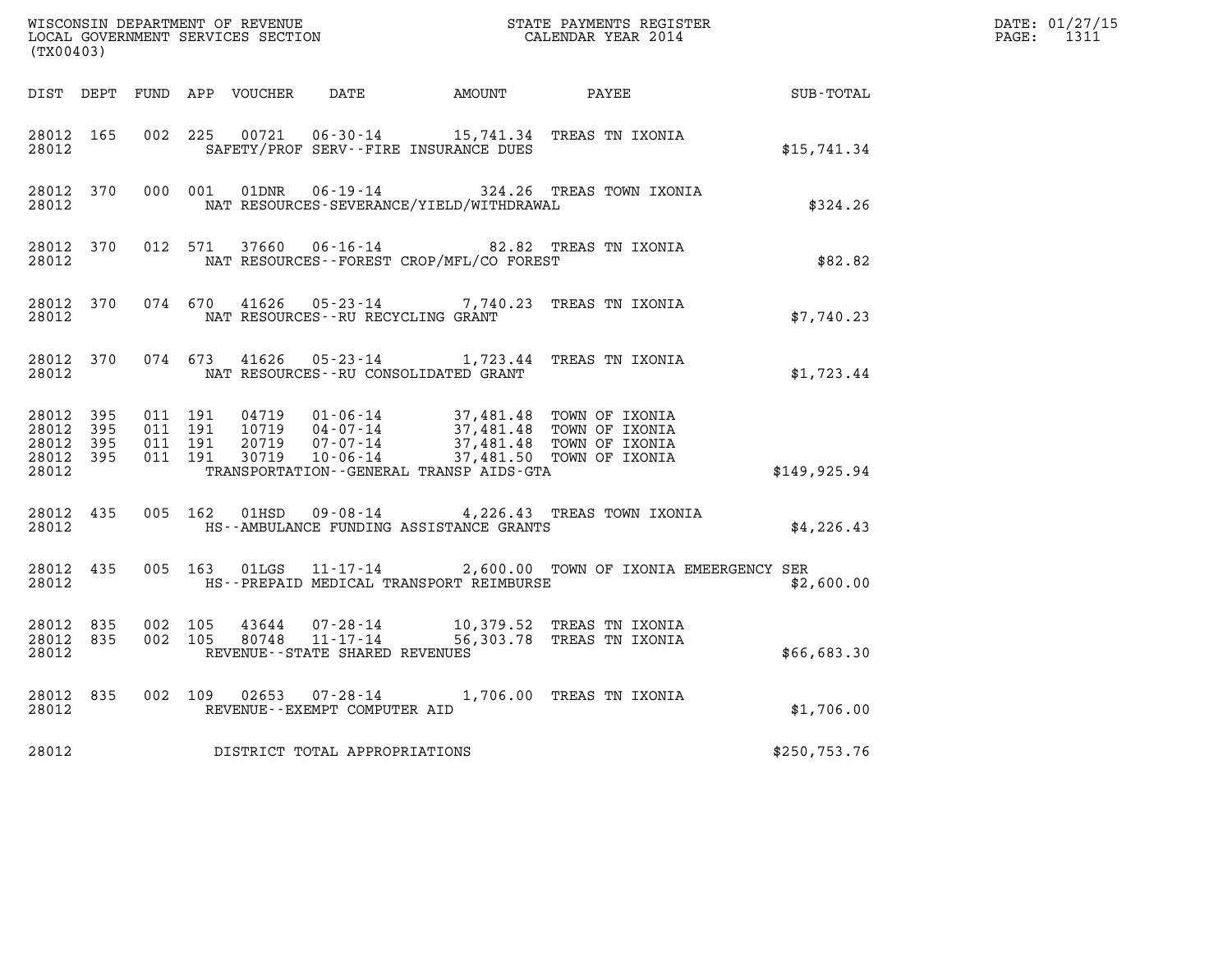| (TX00403)                                         |  |  |                                   |                                              |                                                                                                                                                                                                                                      |              | DATE: 01/27/15<br>PAGE: 1312 |
|---------------------------------------------------|--|--|-----------------------------------|----------------------------------------------|--------------------------------------------------------------------------------------------------------------------------------------------------------------------------------------------------------------------------------------|--------------|------------------------------|
|                                                   |  |  |                                   | DIST DEPT FUND APP VOUCHER DATE AMOUNT PAYEE |                                                                                                                                                                                                                                      | SUB-TOTAL    |                              |
| 28014                                             |  |  |                                   | SAFETY/PROF SERV--FIRE INSURANCE DUES        | 28014 165 002 225 00722 06-30-14 6,810.46 TREAS TN JEFFERSON                                                                                                                                                                         | \$6,810.46   |                              |
|                                                   |  |  |                                   |                                              | 28014 370 002 503 16578 01-30-14 54,059.30 TREAS TN JEFFERSON                                                                                                                                                                        |              |                              |
| 28014                                             |  |  |                                   | NAT RESOURCES--AIDS IN LIEU OF TAXES         | TOWN SHARE 6152.63                                                                                                                                                                                                                   | \$54,059.30  |                              |
| 28014                                             |  |  |                                   | NAT RESOURCES--FOREST CROP/MFL/CO FOREST     | 28014 370 012 571 37661 06-16-14 54.60 TREAS TN JEFFERSON                                                                                                                                                                            | \$54.60      |                              |
| 28014                                             |  |  |                                   | NAT RESOURCES--AIDS IN LIEU OF TAXES         | 28014 370 012 579 19413 04-16-14        44.80 TREAS TNJEFFERSON<br>28014 370 012 579 19413 04-16-14          38.21 TREAS TNJEFFERSON<br>28014 370 012 579 19413 04-16-14        425.68 TREAS TNJEFFERSON                             | \$508.69     |                              |
| 28014                                             |  |  | NAT RESOURCES--RU RECYCLING GRANT |                                              | 28014 370 074 670 41627 05-23-14 5,378.33 TREAS TN JEFFERSON                                                                                                                                                                         | \$5,378.33   |                              |
| 28014 395<br>28014 395<br>28014<br>28014<br>28014 |  |  |                                   | TRANSPORTATION--GENERAL TRANSP AIDS-GTA      | 395 011 191 04720 01-06-14 25,176.42 TOWN OF JEFFERSON<br>395 011 191 10720 04-07-14 25,176.42 TOWN OF JEFFERSON<br>395 011 191 20720 07-07-14 25,176.42 TOWN OF JEFFERSON<br>395 011 191 30720 10-06-14 25,176.43 TOWN OF JEFFERSON | \$100,705.69 |                              |
| 28014                                             |  |  | REVENUE--STATE SHARED REVENUES    |                                              | 28014 835 002 105 43645 07-28-14 9,832.37 TREAS TNJEFFERSON<br>28014 835 002 105 80749 11-17-14 57,985.07 TREAS TNJEFFERSON                                                                                                          | \$67,817.44  |                              |
| 28014                                             |  |  | REVENUE - - EXEMPT COMPUTER AID   |                                              | 28014 835 002 109 02654 07-28-14 64.00 TREAS TN JEFFERSON                                                                                                                                                                            | \$64.00      |                              |
| 28014                                             |  |  |                                   | DOA-PAYMENT FOR MUNICIPAL SERVICES AID       | 28014 835 002 501 00002 02-03-14 61.17 TREAS TN JEFFERSON                                                                                                                                                                            | \$61.17      |                              |
| 28014                                             |  |  | DISTRICT TOTAL APPROPRIATIONS     |                                              |                                                                                                                                                                                                                                      | \$235,459.68 |                              |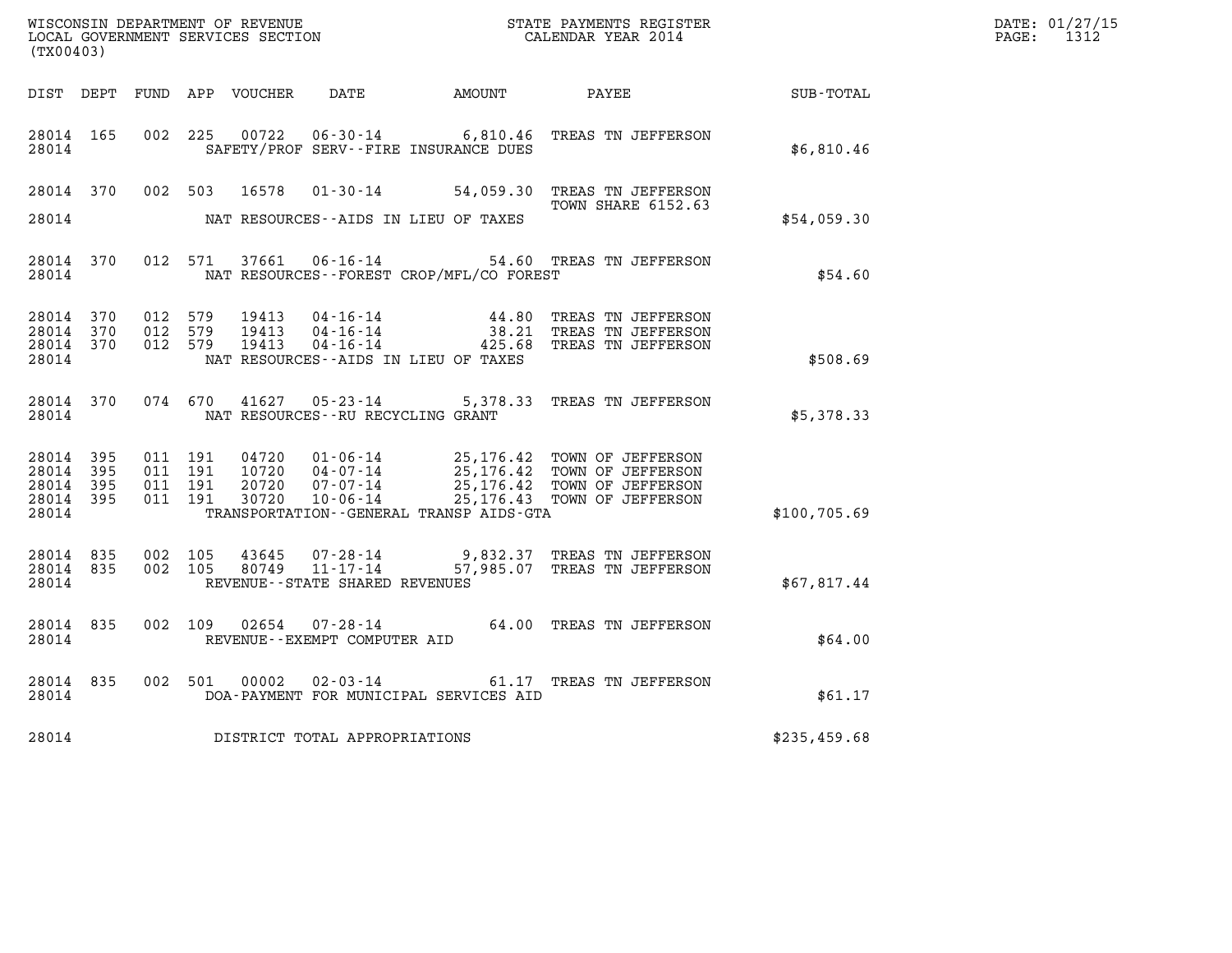| (TX00403)                                 |                            |                                          |         | WISCONSIN DEPARTMENT OF REVENUE<br>LOCAL GOVERNMENT SERVICES SECTION |                                                              |                                                                   | STATE PAYMENTS REGISTER<br>CALENDAR YEAR 2014                                                                                |              | DATE: 01/27/15<br>$\mathtt{PAGE}$ :<br>1313 |
|-------------------------------------------|----------------------------|------------------------------------------|---------|----------------------------------------------------------------------|--------------------------------------------------------------|-------------------------------------------------------------------|------------------------------------------------------------------------------------------------------------------------------|--------------|---------------------------------------------|
| DIST DEPT                                 |                            |                                          |         | FUND APP VOUCHER                                                     | DATE                                                         | AMOUNT PAYEE                                                      |                                                                                                                              | SUB-TOTAL    |                                             |
| 28016 165<br>28016                        |                            | 002                                      | 225     | 00723                                                                |                                                              | SAFETY/PROF SERV--FIRE INSURANCE DUES                             | 06-30-14 12,884.17 TREAS TN KOSHKONONG                                                                                       | \$12,884.17  |                                             |
| 28016<br>28016                            | 370                        |                                          | 012 571 | 37662                                                                | $06 - 16 - 14$                                               | NAT RESOURCES--FOREST CROP/MFL/CO FOREST                          | 66.86 TREAS TN KOSHKONONG                                                                                                    | \$66.86      |                                             |
| 28016<br>28016<br>28016<br>28016<br>28016 | 370<br>370<br>370<br>370   | 012 579<br>012<br>012 579<br>012 579     | 579     | 19414<br>19414<br>19414<br>19414                                     | 04-16-14<br>04-16-14<br>04-16-14<br>04-16-14                 | 83.29<br>11.72<br>804.53<br>NAT RESOURCES - AIDS IN LIEU OF TAXES | .33 TREAS TN KOSHKONONG<br>TREAS TN KOSHKONONG<br>TREAS TN KOSHKONONG<br>TREAS TN KOSHKONONG                                 | \$899.87     |                                             |
| 28016 370<br>28016                        |                            | 074 670                                  |         | 41628                                                                | $05 - 23 - 14$<br>NAT RESOURCES - - RU RECYCLING GRANT       |                                                                   | 8,096.81 TREAS TN KOSHKONONG                                                                                                 | \$8,096.81   |                                             |
| 28016 370<br>28016                        |                            |                                          | 074 673 | 41628                                                                | 05-23-14                                                     | 958.07<br>NAT RESOURCES - - RU CONSOLIDATED GRANT                 | TREAS TN KOSHKONONG                                                                                                          | \$958.07     |                                             |
| 28016<br>28016<br>28016<br>28016<br>28016 | 395<br>395<br>395<br>- 395 | 011 191<br>011 191<br>011 191<br>011 191 |         | 04721<br>10721<br>20721<br>30721                                     | 01-06-14<br>04-07-14<br>07-07-14<br>10-06-14                 | TRANSPORTATION - - GENERAL TRANSP AIDS - GTA                      | 36,830.50 TOWN OF KOSHKONONG<br>36,830.50 TOWN OF KOSHKONONG<br>36,830.50 TOWN OF KOSHKONONG<br>36,830.53 TOWN OF KOSHKONONG | \$147,322.03 |                                             |
| 28016<br>28016<br>28016                   | 835<br>835                 | 002 105<br>002 105                       |         | 43646<br>80750                                                       | 07-28-14<br>$11 - 17 - 14$<br>REVENUE--STATE SHARED REVENUES | 6,415.57                                                          | TREAS TN KOSHKONONG<br>39,315.12 TREAS TN KOSHKONONG                                                                         | \$45,730.69  |                                             |
| 28016 835<br>28016                        |                            | 002 109                                  |         | 02655                                                                | 07-28-14<br>REVENUE--EXEMPT COMPUTER AID                     |                                                                   | 221.00 TREAS TN KOSHKONONG                                                                                                   | \$221.00     |                                             |
| 28016<br>28016                            | 835                        |                                          | 021 363 |                                                                      | $36139$ $03 - 24 - 14$<br>REVENUE--LOTTERY CREDIT -          |                                                                   | 380.91 TREAS TN KOSHKONONG                                                                                                   | \$380.91     |                                             |
| 28016                                     |                            |                                          |         |                                                                      | DISTRICT TOTAL APPROPRIATIONS                                |                                                                   |                                                                                                                              | \$216,560.41 |                                             |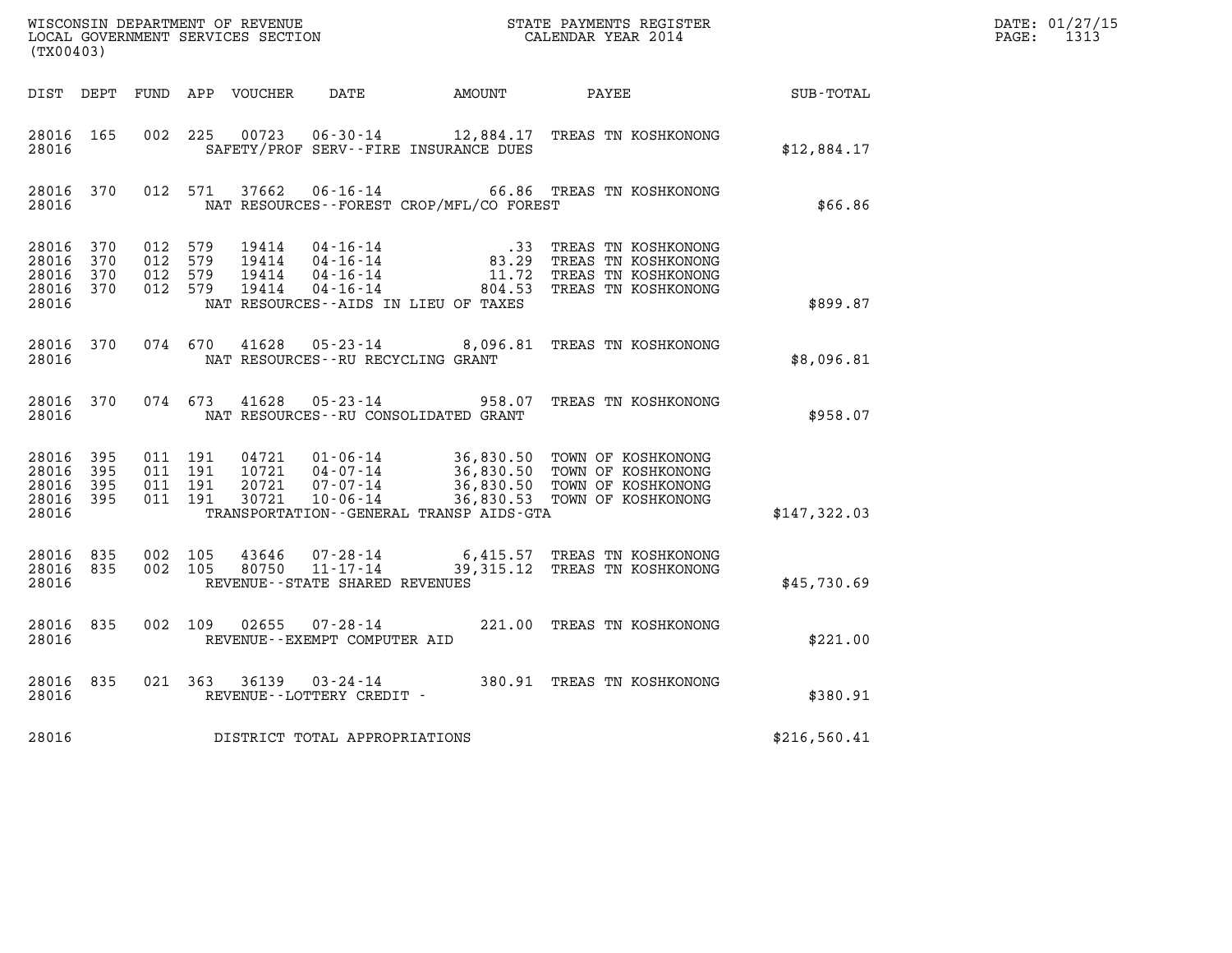| WISCONSIN DEPARTMENT OF REVENUE   | STATE PAYMENTS REGISTER | DATE: 01/27/15 |
|-----------------------------------|-------------------------|----------------|
| LOCAL GOVERNMENT SERVICES SECTION | CALENDAR YEAR 2014      | PAGE:          |

| (TX00403)                                         |            |                                                   |                                                                | WISCONSIN DEPARTMENT OF REVENUE<br>LOCAL GOVERNMENT SERVICES SECTION<br>CALENDAR YEAR 2014                                                                                |             | DATE: 01/27/15<br>PAGE: 1314 |
|---------------------------------------------------|------------|---------------------------------------------------|----------------------------------------------------------------|---------------------------------------------------------------------------------------------------------------------------------------------------------------------------|-------------|------------------------------|
|                                                   |            |                                                   |                                                                | DIST DEPT FUND APP VOUCHER DATE AMOUNT PAYEE TOTAL                                                                                                                        |             |                              |
| 28018 165<br>28018                                |            |                                                   | SAFETY/PROF SERV--FIRE INSURANCE DUES                          | 002 225 00724 06-30-14 8,481.63 TREAS TN LAKE MILLS                                                                                                                       | \$8,481.63  |                              |
| 28018 370<br>28018 370                            |            |                                                   |                                                                | 002 503 16948 02-14-14 71,097.62 TREAS TN LAKE MILLS<br>002 503 16948 02-14-14 2,048.50 TREAS TN LAKE MILLS<br>TOWN SHARE 4598.98                                         |             |                              |
| 28018                                             |            |                                                   | NAT RESOURCES--AIDS IN LIEU OF TAXES                           |                                                                                                                                                                           | \$73,146.12 |                              |
| 28018 370<br>28018                                |            |                                                   |                                                                | 012 381 00551 03-28-14 2,859.94 TREAS TN LAKE MILLS NAT RESOURCES--BOAT PATROL                                                                                            | \$2,859.94  |                              |
| 28018 370<br>28018                                |            |                                                   | NAT RESOURCES--BOATING ENFORCEMENT AIDS                        | 012 550 00551 03-28-14 9,909.69 TREAS TN LAKE MILLS                                                                                                                       | \$9,909.69  |                              |
| 28018 370<br>28018                                |            |                                                   | NAT RESOURCES--FOREST CROP/MFL/CO FOREST                       | 012 571 37663 06-16-14 37.30 TREAS TN LAKE MILLS                                                                                                                          | \$37.30     |                              |
| 28018 370<br>28018 370<br>28018 370<br>28018      |            |                                                   | NAT RESOURCES--AIDS IN LIEU OF TAXES                           | 012 579 19415 04-16-14 390.32 TREAS TN LAKE MILLS<br>012 579 19415 04-16-14 205.80 TREAS TN LAKE MILLS<br>012 579 19415 04-16-14 958.14 TREAS TN LAKE MILLS               | \$1,554.26  |                              |
| 28018 370<br>28018 370<br>28018                   |            |                                                   | NAT RESOURCES--INVASIVE AOUATICE SPECIES                       | 012 678  01204  12-03-14  3,000.00 TREAS TN LAKE MILLS<br>012  678  01684  02-25-14  1,000.00 TREAS TN LAKE MILLS                                                         | \$4,000.00  |                              |
| 28018 370<br>28018                                |            |                                                   | NAT RESOURCES--RU RECYCLING GRANT                              | 074 670 41629 05-23-14 2,298.55 TREAS TN LAKE MILLS                                                                                                                       | \$2,298.55  |                              |
| 28018 395<br>28018<br>28018<br>28018 395<br>28018 | 395<br>395 | 011 191<br>011 191<br>011 191<br>20722<br>011 191 | 07-07-14<br>TRANSPORTATION--GENERAL TRANSP AIDS-GTA            | 04722 01-06-14 20,047.99 TOWN OF LAKE MILLS<br>10722 04-07-14 20,047.99 TOWN OF LAKE MILLS<br>20,047.99 TOWN OF LAKE MILLS<br>30722 10-06-14 20,047.99 TOWN OF LAKE MILLS | \$80,191.96 |                              |
| 28018 455<br>28018                                |            |                                                   | 002 231 01505 02-20-14<br>JUSTICE - - LAW ENFORCEMENT TRAINING | 480.00 TREAS TN LAKE MILLS                                                                                                                                                | \$480.00    |                              |
| 28018 835<br>28018<br>28018                       | 835        | 002 105<br>002 105                                | REVENUE - - STATE SHARED REVENUES                              | 43647 07-28-14 3,382.04 TREAS TN LAKE MILLS<br>80751 11-17-14 19,165.36 TREAS TN LAKE MILLS                                                                               | \$22,547.40 |                              |

28018 835 002 109 02656 07-28-14 57.00 TREAS TN LAKE MILLS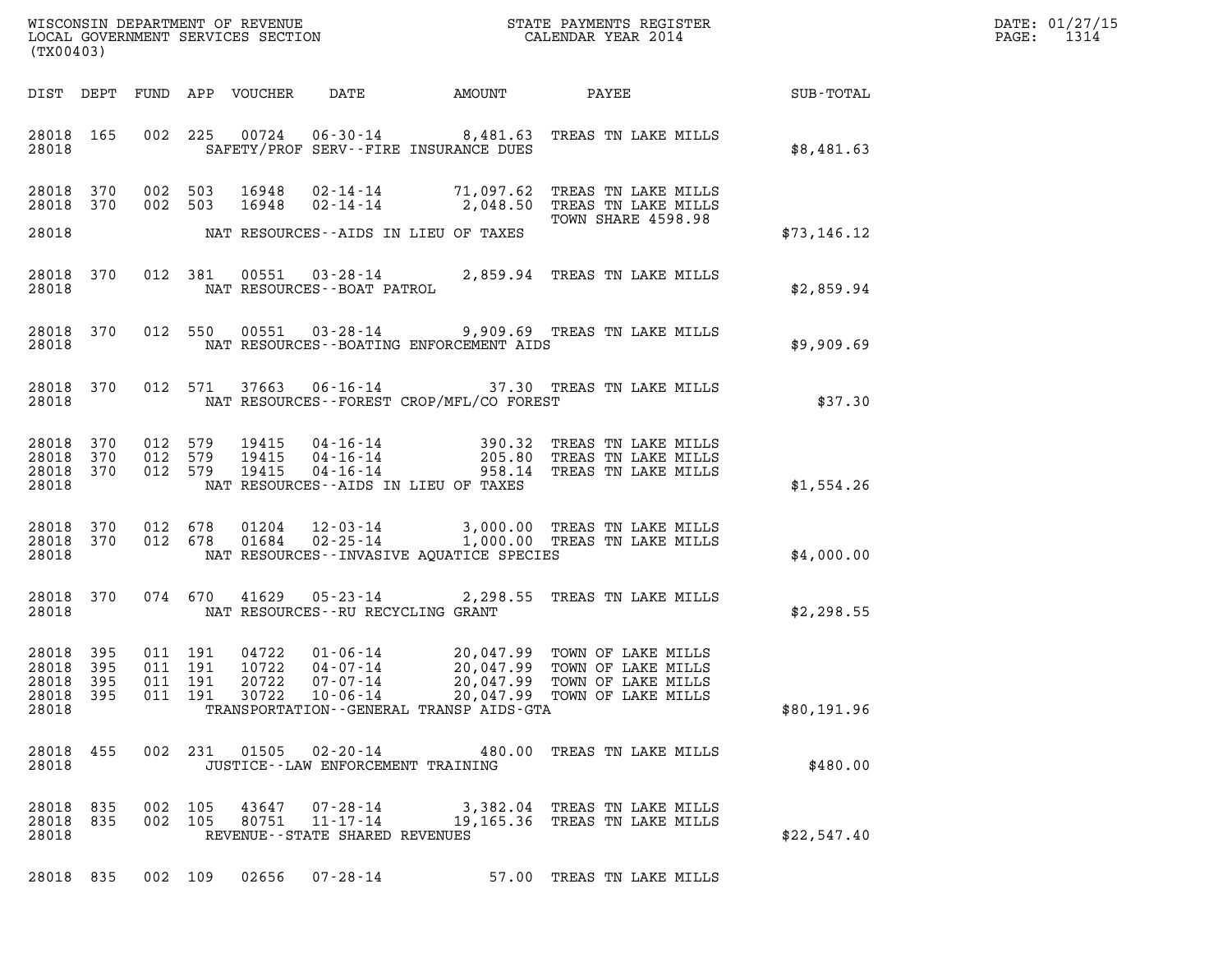| WISCONSIN DEPARTMENT OF REVENUE<br>LOCAL GOVERNMENT SERVICES SECTION<br>(TX00403) |      |     |         |                                                |          | STATE PAYMENTS REGISTER<br>CALENDAR YEAR 2014 |              | DATE: 01/27/15<br>1315<br>$\mathtt{PAGE}$ : |
|-----------------------------------------------------------------------------------|------|-----|---------|------------------------------------------------|----------|-----------------------------------------------|--------------|---------------------------------------------|
| DIST<br>DEPT                                                                      | FUND | APP | VOUCHER | DATE                                           | AMOUNT   | PAYEE                                         | SUB-TOTAL    |                                             |
| 28018                                                                             |      |     |         | REVENUE - - EXEMPT COMPUTER AID                |          |                                               | \$57.00      |                                             |
| 835<br>28018<br>28018                                                             | 021  | 363 | 36140   | $03 - 24 - 14$<br>REVENUE - - LOTTERY CREDIT - | 4,382.07 | TREAS TN LAKE MILLS                           | \$4,382.07   |                                             |
| 28018                                                                             |      |     |         | DISTRICT TOTAL APPROPRIATIONS                  |          |                                               | \$209,945.92 |                                             |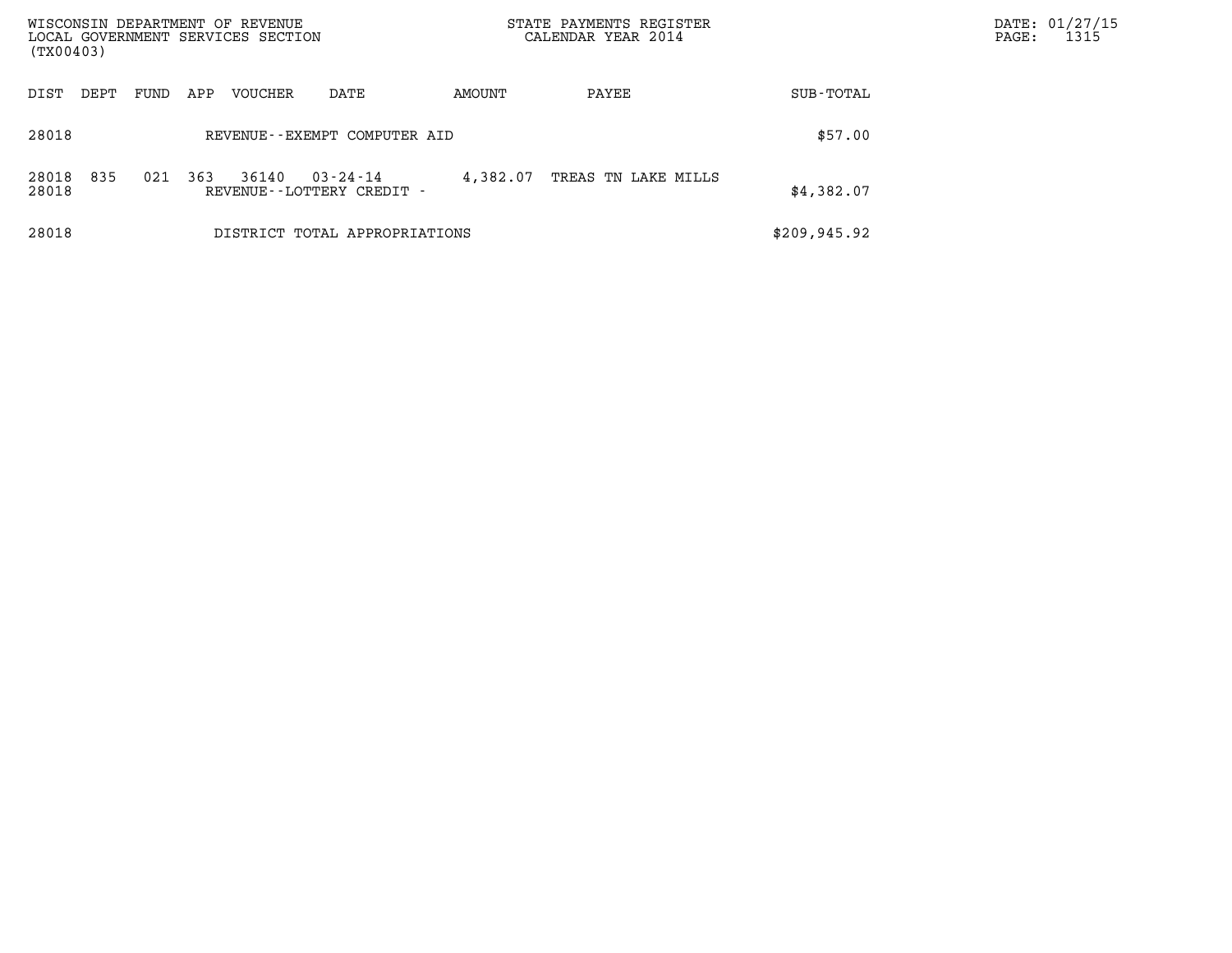| (TX00403)                                            |            |                                                                              | WISCONSIN DEPARTMENT OF REVENUE<br>LOCAL GOVERNMENT SERVICES SECTION              |                           | STATE PAYMENTS REGISTER<br>CALENDAR YEAR 2014                                                                             |              | DATE: 01/27/15<br>$\mathtt{PAGE}$ :<br>1316 |
|------------------------------------------------------|------------|------------------------------------------------------------------------------|-----------------------------------------------------------------------------------|---------------------------|---------------------------------------------------------------------------------------------------------------------------|--------------|---------------------------------------------|
|                                                      |            | DIST DEPT FUND APP VOUCHER                                                   | DATE                                                                              | <b>EXAMPLE THE AMOUNT</b> | PAYEE                                                                                                                     | SUB-TOTAL    |                                             |
| 28020 165<br>28020                                   |            |                                                                              | SAFETY/PROF SERV--FIRE INSURANCE DUES                                             |                           | 002 225 00725 06-30-14 3,737.67 TREAS TN MILFORD                                                                          | \$3,737.67   |                                             |
| 28020 370<br>28020                                   |            | 000 001                                                                      | NAT RESOURCES-SEVERANCE/YIELD/WITHDRAWAL                                          |                           | 01DNR  06-19-14  25.65 TREAS TOWN MILFORD                                                                                 | \$25.65      |                                             |
| 28020 370<br>28020                                   |            | 012 571                                                                      | NAT RESOURCES--FOREST CROP/MFL/CO FOREST                                          |                           | 37664  06-16-14  43.34  TREAS TN MILFORD                                                                                  | \$43.34      |                                             |
| 28020 370<br>28020                                   |            |                                                                              | NAT RESOURCES - - RU RECYCLING GRANT                                              |                           | 074 670 41630 05-23-14 2,856.35 TREAS TN MILFORD                                                                          | \$2,856.35   |                                             |
| 28020 395<br>28020<br>28020<br>395<br>28020<br>28020 | 395<br>395 | 011 191<br>04723<br>011 191<br>10723<br>011 191<br>20723<br>011 191<br>30723 | 04-07-14<br>07-07-14<br>$10 - 06 - 14$<br>TRANSPORTATION--GENERAL TRANSP AIDS-GTA |                           | 01-06-14 22,524.88 TOWN OF MILFORD<br>22,524.88 TOWN OF MILFORD<br>22,524.88 TOWN OF MILFORD<br>22,524.88 TOWN OF MILFORD | \$90,099.52  |                                             |
| 28020 835<br>835<br>28020<br>28020                   |            | 002 105<br>002 105<br>80752                                                  | $11 - 17 - 14$<br>REVENUE--STATE SHARED REVENUES                                  |                           | 43648 07-28-14 2,061.52 TREAS TN MILFORD<br>11,681.94 TREAS TN MILFORD                                                    | \$13,743.46  |                                             |
| 28020 835<br>28020                                   |            |                                                                              | REVENUE--EXEMPT COMPUTER AID                                                      |                           | 002 109 02657 07-28-14 36.00 TREAS TN MILFORD                                                                             | \$36.00      |                                             |
| 28020                                                |            |                                                                              | DISTRICT TOTAL APPROPRIATIONS                                                     |                           |                                                                                                                           | \$110,541.99 |                                             |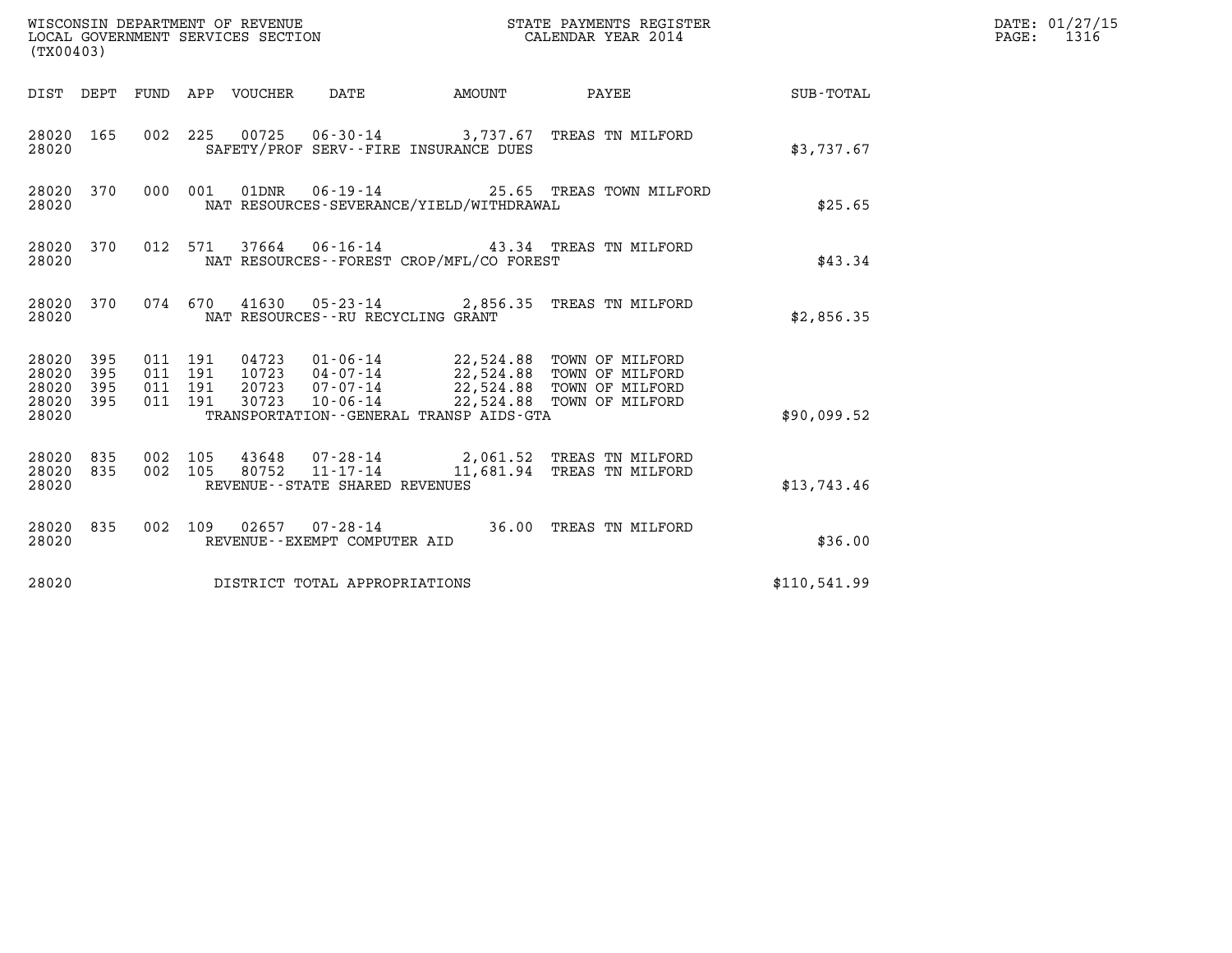| (TX00403)                                             |           |         |                                                   |                                                        |                                             |                                                                                                                                                                           |                  | DATE: 01/27/15<br>$\mathtt{PAGE:}$<br>1317 |
|-------------------------------------------------------|-----------|---------|---------------------------------------------------|--------------------------------------------------------|---------------------------------------------|---------------------------------------------------------------------------------------------------------------------------------------------------------------------------|------------------|--------------------------------------------|
|                                                       |           |         | DIST DEPT FUND APP VOUCHER                        | DATE                                                   | AMOUNT                                      | PAYEE                                                                                                                                                                     | <b>SUB-TOTAL</b> |                                            |
| 28022                                                 | 28022 165 |         |                                                   |                                                        | SAFETY/PROF SERV--FIRE INSURANCE DUES       | 002 225 00726 06-30-14 12,381.03 TREAS TN OAKLAND                                                                                                                         | \$12,381.03      |                                            |
| 28022 370<br>28022                                    |           |         | 000 001                                           |                                                        | NAT RESOURCES-SEVERANCE/YIELD/WITHDRAWAL    | 01DNR  06-19-14  9,883.42 TREAS TOWN OAKLAND                                                                                                                              | \$9,883.42       |                                            |
| 28022                                                 | 28022 370 |         | 012 381                                           |                                                        |                                             | 81  00553  03-28-14  2,294.79  TREAS TN OAKLAND<br>NAT RESOURCES--BOAT PATROL                                                                                             | \$2,294.79       |                                            |
| 28022                                                 | 28022 370 |         |                                                   |                                                        | NAT RESOURCES - - BOATING ENFORCEMENT AIDS  | 012 550 00553 03-28-14 7,951.45 TREAS TN OAKLAND                                                                                                                          | \$7,951.45       |                                            |
| 28022 370<br>28022                                    |           |         | 012 571                                           |                                                        | NAT RESOURCES - - FOREST CROP/MFL/CO FOREST | 37665  06-16-14  80.27  TREAS TN OAKLAND                                                                                                                                  | \$80.27          |                                            |
| 28022 370<br>28022 370<br>28022 370<br>28022          |           | 012 579 | 19416<br>012 579<br>19416<br>012 579<br>19416     |                                                        | NAT RESOURCES--AIDS IN LIEU OF TAXES        | 04-16-14 3.50 TREAS TN OAKLAND<br>04-16-14 79.93 TREAS TN OAKLAND<br>04-16-14 95.63 TREAS TN OAKLAND                                                                      | \$179.06         |                                            |
| 28022 370<br>28022                                    |           |         |                                                   | NAT RESOURCES--RU RECYCLING GRANT                      |                                             | 074 670 41631 05-23-14 7,619.83 TREAS TN OAKLAND                                                                                                                          | \$7,619.83       |                                            |
| 28022 395<br>28022<br>28022 395<br>28022 395<br>28022 | 395       |         | 011 191<br>011 191<br>011 191<br>011 191<br>30724 | 10724 04-07-14<br>20724 07-07-14                       | TRANSPORTATION--GENERAL TRANSP AIDS-GTA     | 04724  01-06-14  26,610.69  TOWN OF OAKLAND<br>04-07-14<br>07-07-14 26,610.69 TOWN OF OAKLAND<br>07-07-14 26,610.69 TOWN OF OAKLAND<br>10-06-14 26,610.69 TOWN OF OAKLAND | \$106, 442.76    |                                            |
| 28022 455<br>28022                                    |           |         | 002 231                                           | JUSTICE - - LAW ENFORCEMENT TRAINING                   |                                             | 01624  02-24-14  640.00  TREAS TN OAKLAND                                                                                                                                 | \$640.00         |                                            |
| 28022 835<br>28022 835<br>28022                       |           |         | 002 105<br>43649<br>002 105<br>80753              | 07-28-14<br>11-17-14<br>REVENUE--STATE SHARED REVENUES |                                             | 5,770.26 TREAS TN OAKLAND<br>32,833.53 TREAS TN OAKLAND                                                                                                                   | \$38,603.79      |                                            |
| 28022 835<br>28022                                    |           |         | 002 109<br>02658                                  | $07 - 28 - 14$<br>REVENUE--EXEMPT COMPUTER AID         |                                             | 107.00 TREAS TN OAKLAND                                                                                                                                                   | \$107.00         |                                            |
| 28022 835<br>28022                                    |           |         | 021 363 36141                                     | 03-24-14<br>REVENUE--LOTTERY CREDIT -                  |                                             | 24,776.15 TREAS TN OAKLAND                                                                                                                                                | \$24,776.15      |                                            |
| 28022                                                 |           |         |                                                   | DISTRICT TOTAL APPROPRIATIONS                          |                                             |                                                                                                                                                                           | \$210,959.55     |                                            |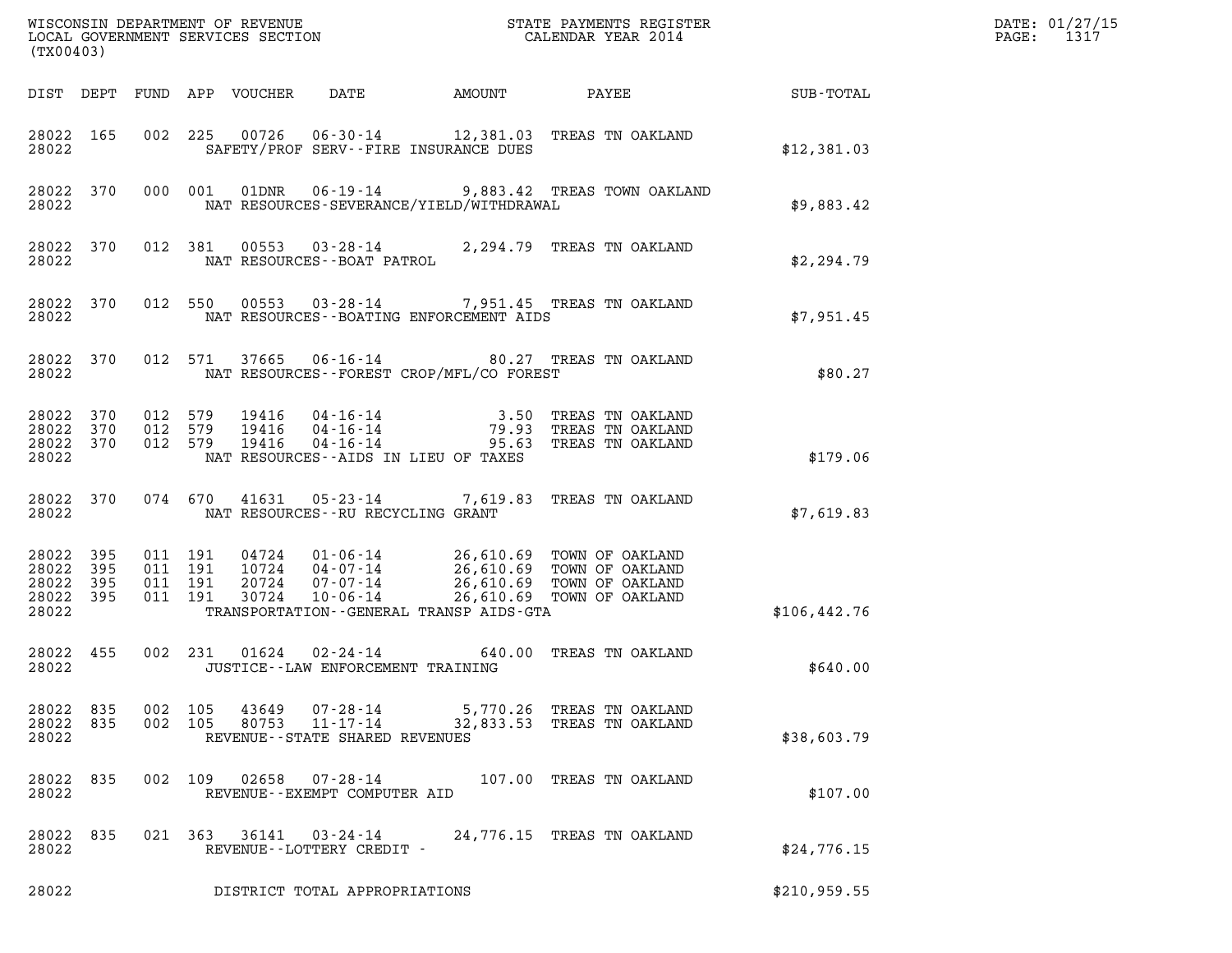| (TX00403) |           |       |  |                                         |                                                | WISCONSIN DEPARTMENT OF REVENUE<br>LOCAL GOVERNMENT SERVICES SECTION TERMS OF CALENDAR YEAR 2014                                                                                                                                                                                                                                 |              | DATE: 01/27/15<br>PAGE: 1318 |
|-----------|-----------|-------|--|-----------------------------------------|------------------------------------------------|----------------------------------------------------------------------------------------------------------------------------------------------------------------------------------------------------------------------------------------------------------------------------------------------------------------------------------|--------------|------------------------------|
|           |           |       |  |                                         |                                                | DIST DEPT FUND APP VOUCHER DATE AMOUNT PAYEE SUB-TOTAL                                                                                                                                                                                                                                                                           |              |                              |
| 28024     | 28024 165 |       |  |                                         | SAFETY/PROF SERV--FIRE INSURANCE DUES          | 002 225 00727 06-30-14 5,947.92 TREAS TN PALMYRA                                                                                                                                                                                                                                                                                 | \$5,947.92   |                              |
|           |           | 28024 |  |                                         | NAT RESOURCES-SEVERANCE/YIELD/WITHDRAWAL       | 28024 370 000 001 01DNR 06-19-14 192.83 TREAS TOWN PALMYRA                                                                                                                                                                                                                                                                       | \$192.83     |                              |
|           |           |       |  |                                         | 28024 NAT RESOURCES--FOREST CROP/MFL/CO FOREST | 28024 370 012 571 37666 06-16-14 50.40 TREAS TN PALMYRA                                                                                                                                                                                                                                                                          | \$50.40      |                              |
| 28024     |           |       |  |                                         | NAT RESOURCES--AIDS IN LIEU OF TAXES           | $\begin{array}{cccccccc} 28024 & 370 & 012 & 579 & 19417 & 04\cdot 16\cdot 14 & & 4\,,402\,.08 & \text{TREAS TN PALMYRA} \\ 28024 & 370 & 012 & 579 & 19417 & 04\cdot 16\cdot 14 & & 3\,.01 & \text{TREAS TN PALMYRA} \\ 28024 & 370 & 012 & 579 & 19417 & 04\cdot 16\cdot 14 & & 30\,.06 & \text{TREAS TN PALMYRA} \end{array}$ | \$4,435.15   |                              |
|           |           |       |  | 28024 NAT RESOURCES--RU RECYCLING GRANT |                                                | 28024 370 074 670 41632 05-23-14 4,490.92 TREAS TN PALMYRA                                                                                                                                                                                                                                                                       | \$4,490.92   |                              |
| 28024     |           |       |  |                                         | TRANSPORTATION - - GENERAL TRANSP AIDS - GTA   | 28024 395 011 191 04725 01-06-14 20,137.96 TOWN OF PALMYRA<br>28024 395 011 191 10725 04-07-14 20,137.96 TOWN OF PALMYRA<br>28024 395 011 191 20725 07-07-14 20,137.96 TOWN OF PALMYRA<br>28024 395 011 191 30725 10-06-14 20,137.97 TO                                                                                          | \$80,551.85  |                              |
| 28024     |           |       |  | REVENUE--STATE SHARED REVENUES          |                                                | $\begin{array}{cccc} 28024 & 835 & 002 & 105 & 43650 & 07\cdot 28\cdot 14 & 2,781.99 & \text{TREAS TN PALMYRA} \\ 28024 & 835 & 002 & 105 & 80754 & 11\cdot 17\cdot 14 & 15,846.88 & \text{TREAS TN PALMYRA} \end{array}$                                                                                                        | \$18,628.87  |                              |
| 28024     |           |       |  | REVENUE--EXEMPT COMPUTER AID            |                                                | 28024 835 002 109 02659 07-28-14 16.00 TREAS TN PALMYRA                                                                                                                                                                                                                                                                          | \$16.00      |                              |
|           | 28024 835 |       |  |                                         | 28024 DOA-PAYMENT FOR MUNICIPAL SERVICES AID   | 002 501 00002 02-03-14 427.99 TREAS TN PALMYRA                                                                                                                                                                                                                                                                                   | \$427.99     |                              |
| 28024     |           |       |  | DISTRICT TOTAL APPROPRIATIONS           |                                                |                                                                                                                                                                                                                                                                                                                                  | \$114,741.93 |                              |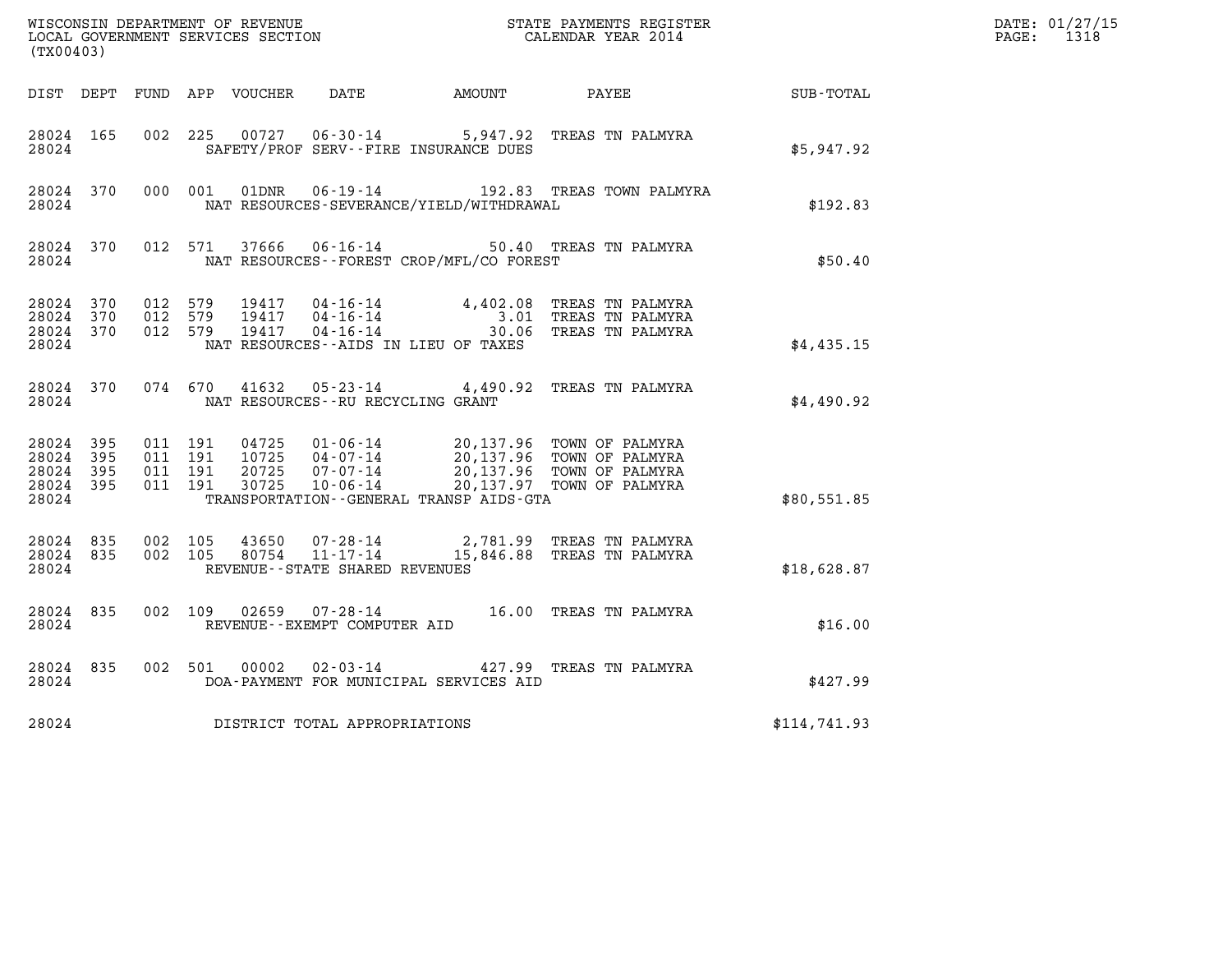| (TX00403)                                             |                        |                                          |  |                                   |                                              | WISCONSIN DEPARTMENT OF REVENUE<br>LOCAL GOVERNMENT SERVICES SECTION<br>CALENDAR YEAR 2014                                                                                               |                  | DATE: 01/27/15<br>PAGE: 1319 |
|-------------------------------------------------------|------------------------|------------------------------------------|--|-----------------------------------|----------------------------------------------|------------------------------------------------------------------------------------------------------------------------------------------------------------------------------------------|------------------|------------------------------|
|                                                       |                        |                                          |  |                                   | DIST DEPT FUND APP VOUCHER DATE AMOUNT PAYEE |                                                                                                                                                                                          | <b>SUB-TOTAL</b> |                              |
| 28026 165<br>28026                                    |                        | 002 225                                  |  |                                   | SAFETY/PROF SERV--FIRE INSURANCE DUES        | 00728  06-30-14  6,954.22  TREAS TN SULLIVAN                                                                                                                                             | \$6,954.22       |                              |
| 28026                                                 |                        |                                          |  |                                   | NAT RESOURCES-SEVERANCE/YIELD/WITHDRAWAL     | 28026 370 000 001 01DNR 06-19-14 944.31 TREAS TOWN SULLIVAN                                                                                                                              | \$944.31         |                              |
| 28026                                                 |                        |                                          |  |                                   | NAT RESOURCES--FOREST CROP/MFL/CO FOREST     | 28026 370 012 571 37667 06-16-14 126.17 TREAS TN SULLIVAN                                                                                                                                | \$126.17         |                              |
| 28026 370<br>28026 370<br>28026 370<br>28026          |                        | 012 579<br>012 579<br>012 579            |  |                                   | NAT RESOURCES--AIDS IN LIEU OF TAXES         | 19418  04-16-14   1,189.86 TREAS TN SULLIVAN<br>19418  04-16-14   135.53 TREAS TN SULLIVAN<br>19418  04-16-14   1,065.28 TREAS TN SULLIVAN                                               | \$2,390.67       |                              |
|                                                       | 28026                  |                                          |  | NAT RESOURCES--RU RECYCLING GRANT |                                              | 28026 370 074 670 41633 05-23-14 7,406.70 TREAS TN SULLIVAN                                                                                                                              | \$7,406.70       |                              |
| 28026 395<br>28026<br>28026 395<br>28026 395<br>28026 | 395                    | 011 191<br>011 191<br>011 191<br>011 191 |  |                                   | TRANSPORTATION--GENERAL TRANSP AIDS-GTA      | 04726  01-06-14  21,170.00 TOWN OF SULLIVAN<br>10726  04-07-14  21,170.00 TOWN OF SULLIVAN<br>20726  07-07-14  21,170.00 TOWN OF SULLIVAN<br>30726  10-06-14  21,170.00 TOWN OF SULLIVAN | \$84,680.00      |                              |
| 28026                                                 | 28026 835<br>28026 835 | 002 105<br>002 105                       |  | REVENUE--STATE SHARED REVENUES    |                                              | 43651  07-28-14  6,927.00 TREAS TN SULLIVAN<br>80755  11-17-14  39,298.83 TREAS TN SULLIVAN                                                                                              | \$46, 225.83     |                              |
| 28026                                                 | 28026 835              |                                          |  | REVENUE--EXEMPT COMPUTER AID      |                                              | 002 109 02660 07-28-14 103.00 TREAS TN SULLIVAN                                                                                                                                          | \$103.00         |                              |
| 28026                                                 | 28026 835              |                                          |  | REVENUE--LOTTERY CREDIT -         |                                              | 021 363 36142 03-24-14 20,983.34 TREAS TN SULLIVAN                                                                                                                                       | \$20,983.34      |                              |
| 28026                                                 |                        |                                          |  | DISTRICT TOTAL APPROPRIATIONS     |                                              |                                                                                                                                                                                          | \$169,814.24     |                              |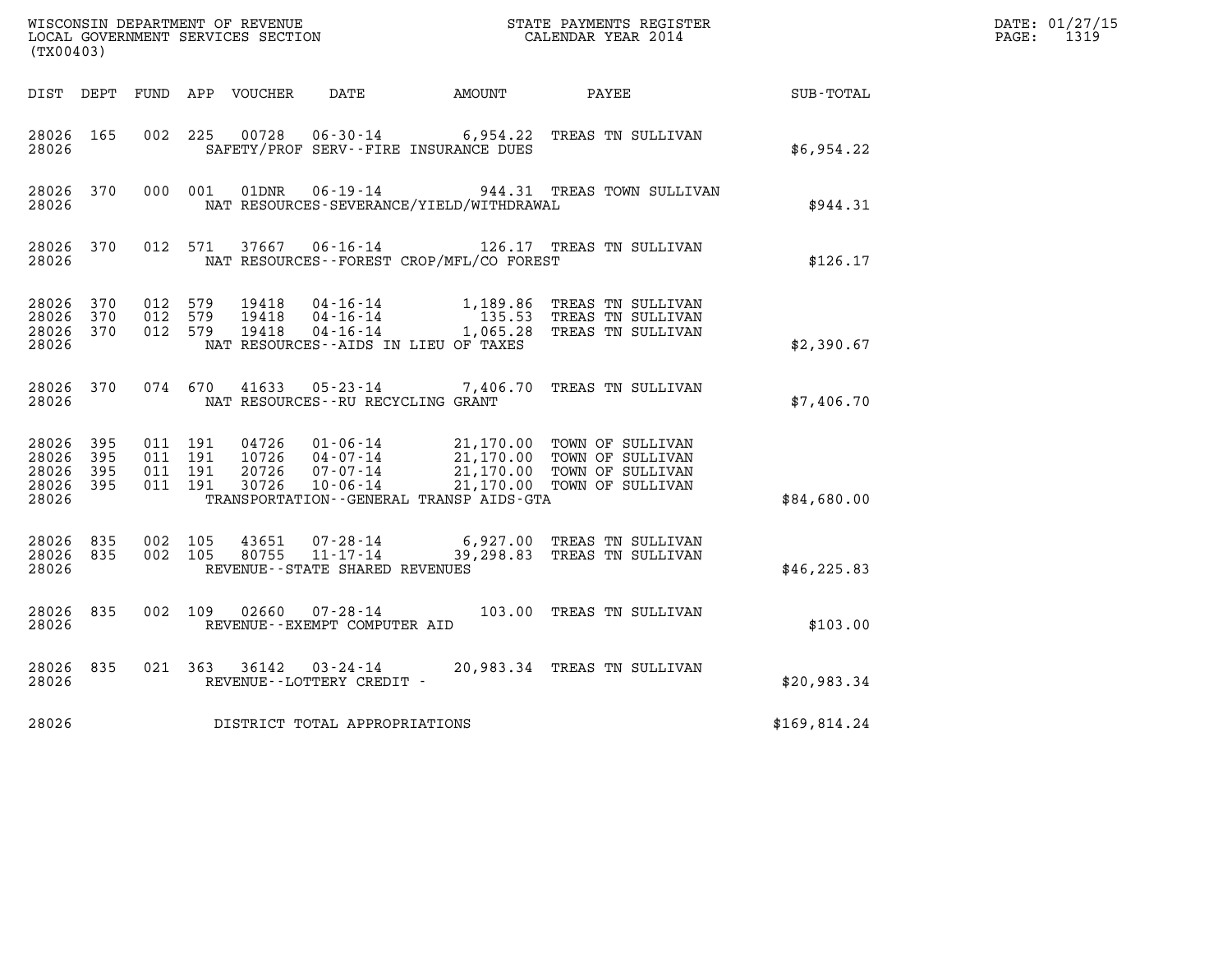| (TX00403)                                                                                                |                                                                                                                                                                                                                                 |                          |             | DATE: 01/27/15<br>$\mathtt{PAGE:}$<br>1320 |
|----------------------------------------------------------------------------------------------------------|---------------------------------------------------------------------------------------------------------------------------------------------------------------------------------------------------------------------------------|--------------------------|-------------|--------------------------------------------|
| DIST DEPT FUND APP VOUCHER DATE                                                                          |                                                                                                                                                                                                                                 | AMOUNT PAYEE SUB-TOTAL   |             |                                            |
| 28028 165<br>28028                                                                                       | 002 225 00729 06-30-14 3,414.22 TREAS TN SUMNER<br>SAFETY/PROF SERV--FIRE INSURANCE DUES                                                                                                                                        |                          | \$3,414.22  |                                            |
| 28028 370<br>28028                                                                                       | 000 001 01DNR 06-19-14 12,996.02 TREAS TOWN SUMNER<br>NAT RESOURCES-SEVERANCE/YIELD/WITHDRAWAL                                                                                                                                  |                          | \$12,996.02 |                                            |
| 28028 370<br>28028                                                                                       | 012 571 37668 06-16-14 133.72 TREAS TN SUMNER<br>NAT RESOURCES - - FOREST CROP/MFL/CO FOREST                                                                                                                                    |                          | \$133.72    |                                            |
| 28028 370 074 670 41634 05-23-14 2,926.86 TREAS TN SUMNER<br>28028                                       | NAT RESOURCES -- RU RECYCLING GRANT                                                                                                                                                                                             |                          | \$2,926.86  |                                            |
| 28028 370 074 673 41634 05-23-14 215.36 TREAS TN SUMNER<br>28028                                         | NAT RESOURCES--RU CONSOLIDATED GRANT                                                                                                                                                                                            |                          | \$215.36    |                                            |
| 28028 395<br>011 191<br>011 191<br>28028 395<br>28028<br>395<br>011 191<br>011 191<br>28028 395<br>28028 | 04727  01-06-14  13,390.02  TOWN OF SUMNER<br>10727  04-07-14  13,390.02  TOWN OF SUMNER<br>20727  07-07-14  13,390.02  TOWN OF SUMNER<br>30727  10-06-14  13,390.04  TOWN OF SUMNER<br>TRANSPORTATION--GENERAL TRANSP AIDS-GTA |                          | \$53,560.10 |                                            |
| 28028 835<br>002 105<br>28028 835<br>002 105<br>28028<br>REVENUE - - STATE SHARED REVENUES               |                                                                                                                                                                                                                                 | 8,974.87 TREAS TN SUMNER | \$9.851.61  |                                            |
| 28028 835<br>28028<br>REVENUE--EXEMPT COMPUTER AID                                                       | 002 109 02661 07-28-14 12.00 TREAS TN SUMNER                                                                                                                                                                                    |                          | \$12.00     |                                            |
| DISTRICT TOTAL APPROPRIATIONS<br>28028                                                                   |                                                                                                                                                                                                                                 |                          | \$83,109.89 |                                            |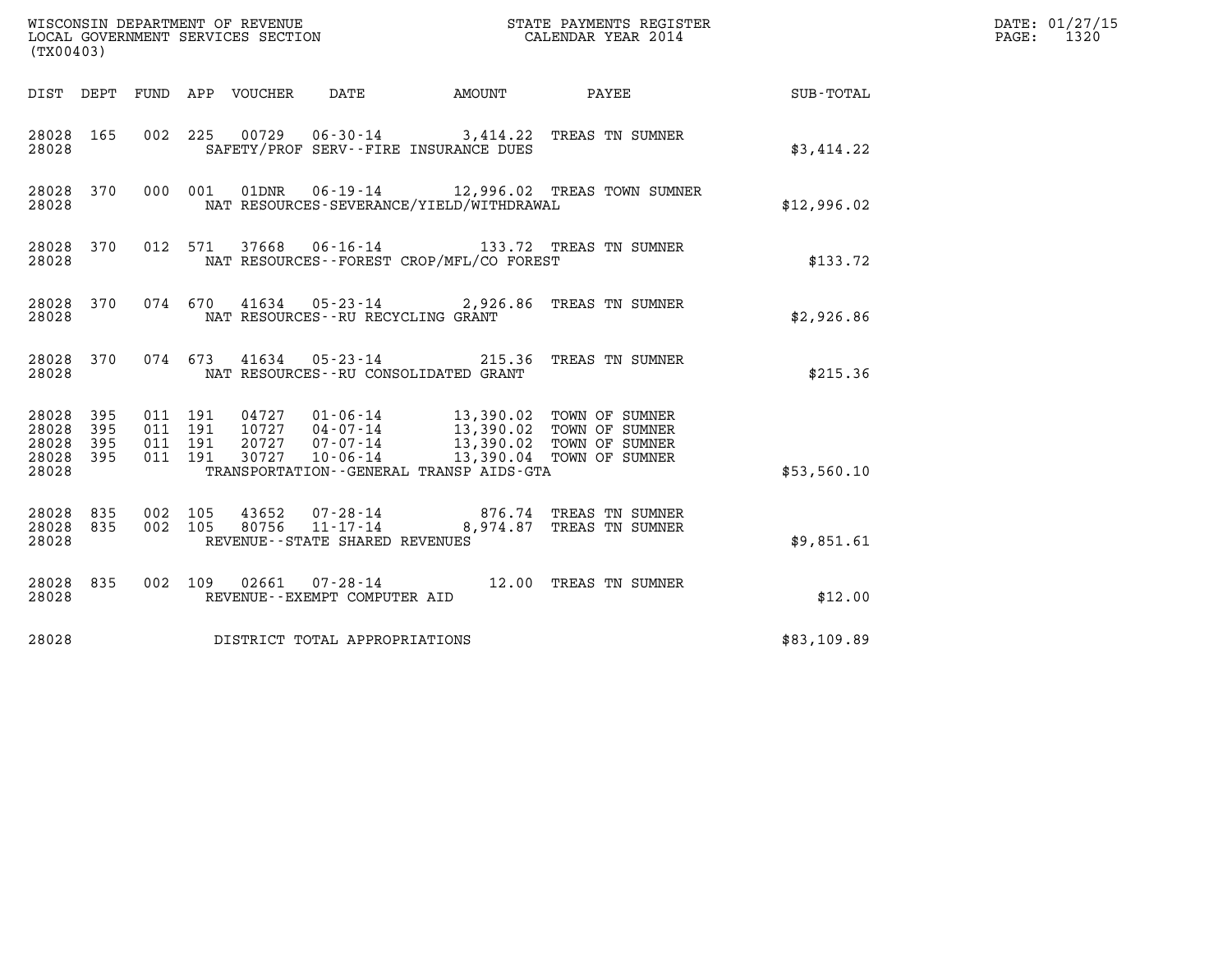|                                                           |                               |         |                                  |                                   |                                              |                                                                                                                                                          |              | DATE: 01/27/15<br>$\mathtt{PAGE:}$<br>1321 |
|-----------------------------------------------------------|-------------------------------|---------|----------------------------------|-----------------------------------|----------------------------------------------|----------------------------------------------------------------------------------------------------------------------------------------------------------|--------------|--------------------------------------------|
| (TX00403)                                                 |                               |         |                                  |                                   |                                              |                                                                                                                                                          |              |                                            |
|                                                           |                               |         |                                  |                                   |                                              |                                                                                                                                                          |              |                                            |
| 28030 165<br>28030                                        | 002 225                       |         |                                  |                                   | SAFETY/PROF SERV--FIRE INSURANCE DUES        | 00730  06-30-14  2,929.04  TREAS TN WATERLOO                                                                                                             | \$2,929.04   |                                            |
| 28030 370<br>28030                                        | 000 001                       |         | 01DNR                            |                                   | NAT RESOURCES-SEVERANCE/YIELD/WITHDRAWAL     | 06-19-14 255.15 TREAS TOWN WATERLOO                                                                                                                      | \$255.15     |                                            |
| 28030 370<br>28030 370                                    | 002 503                       | 002 503 |                                  |                                   |                                              | 16768 02-05-14 27,085.48 TREAS TN WATERLOO<br>16768  02-05-14  8,772.55  TREAS TN WATERLOO<br>TOWN SHARE 4546.73                                         |              |                                            |
| 28030                                                     |                               |         |                                  |                                   | NAT RESOURCES--AIDS IN LIEU OF TAXES         |                                                                                                                                                          | \$35,858.03  |                                            |
| 28030                                                     |                               |         |                                  |                                   | NAT RESOURCES - - FOREST CROP/MFL/CO FOREST  | 28030 370 012 571 37669 06-16-14 58.20 TREAS TN WATERLOO                                                                                                 | \$58.20      |                                            |
| 28030 370<br>28030 370<br>28030                           | 012 579<br>012 579            |         |                                  |                                   | NAT RESOURCES--AIDS IN LIEU OF TAXES         | 19419  04-16-14  508.35  TREAS TN WATERLOO<br>19419  04-16-14   1,067.60  TREAS TN WATERLOO                                                              | \$1,575.95   |                                            |
| 28030                                                     |                               |         |                                  | NAT RESOURCES--RU RECYCLING GRANT |                                              | 28030 370 074 670 41635 05-23-14 888.99 TREAS TN WATERLOO                                                                                                | \$888.99     |                                            |
| 28030 395<br>28030 395<br>28030 395<br>28030 395<br>28030 | 011 191<br>011 191<br>011 191 | 011 191 | 04728<br>10728<br>20728<br>30728 |                                   | TRANSPORTATION - - GENERAL TRANSP AIDS - GTA | 01-06-14 20,762.47 TOWN OF WATERLOO<br>04-07-14 20,762.47 TOWN OF WATERLOO<br>07-07-14 20,762.47 TOWN OF WATERLOO<br>10-06-14 20,762.50 TOWN OF WATERLOO | \$83,049.91  |                                            |
| 28030 835<br>28030 835<br>28030                           | 002 105<br>002 105            |         |                                  | REVENUE - - STATE SHARED REVENUES |                                              | 43653  07-28-14   1,928.84  TREAS TN WATERLOO<br>80757  11-17-14   10,985.70  TREAS TN WATERLOO                                                          | \$12,914.54  |                                            |
| 28030 835<br>28030                                        |                               |         |                                  | REVENUE--EXEMPT COMPUTER AID      |                                              | 002 109 02662 07-28-14 3.00 TREAS TN WATERLOO                                                                                                            | \$3.00       |                                            |
| 28030                                                     |                               |         |                                  | DISTRICT TOTAL APPROPRIATIONS     |                                              |                                                                                                                                                          | \$137,532.81 |                                            |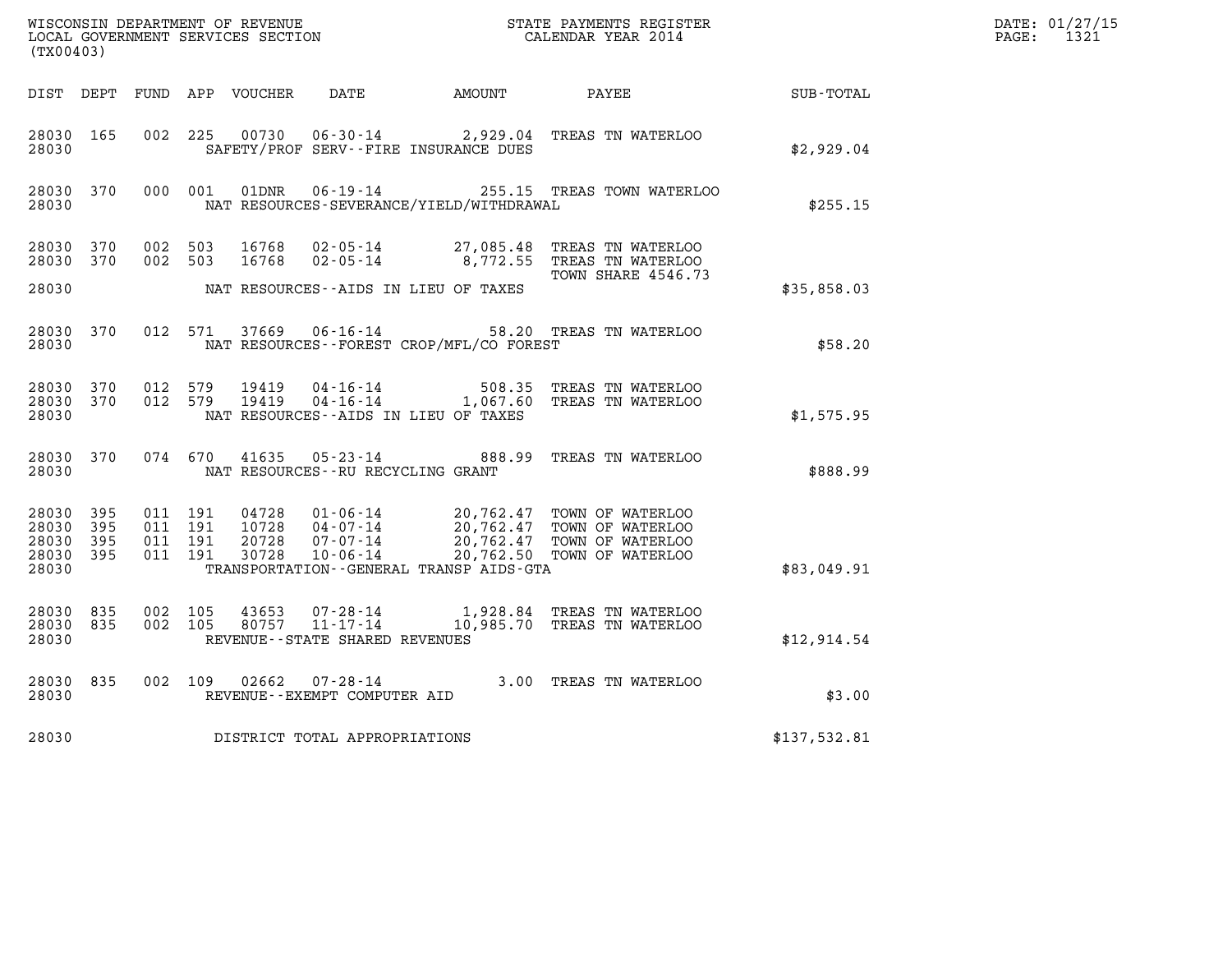| (TX00403)                                                       |                                          |                                                                                                                                                                                                                                       |                                    |              | DATE: 01/27/15<br>$\mathtt{PAGE:}$<br>1322 |
|-----------------------------------------------------------------|------------------------------------------|---------------------------------------------------------------------------------------------------------------------------------------------------------------------------------------------------------------------------------------|------------------------------------|--------------|--------------------------------------------|
|                                                                 |                                          | DIST DEPT FUND APP VOUCHER<br>DATE                                                                                                                                                                                                    | AMOUNT PAYEE SUB-TOTAL             |              |                                            |
| 28032 165<br>28032                                              | 002 225                                  | 00731  06-30-14   6,361.22  TREAS TN WATERTOWN<br>SAFETY/PROF SERV--FIRE INSURANCE DUES                                                                                                                                               |                                    | \$6,361.22   |                                            |
| 28032 370<br>28032                                              |                                          | 37670  06-16-14  44.07  TREAS TN WATERTOWN<br>012 571<br>NAT RESOURCES - - FOREST CROP/MFL/CO FOREST                                                                                                                                  |                                    | \$44.07      |                                            |
| 28032 370<br>28032                                              |                                          | 012 579<br>19420<br>NAT RESOURCES -- AIDS IN LIEU OF TAXES                                                                                                                                                                            | 04-16-14 104.87 TREAS TN WATERTOWN | \$104.87     |                                            |
| 28032 370<br>28032                                              |                                          | 074 670 41636 05-23-14 5,555.81 TREAS TN WATERTOWN<br>NAT RESOURCES -- RU RECYCLING GRANT                                                                                                                                             |                                    | \$5,555.81   |                                            |
| 28032 395<br>28032<br>395<br>28032<br>395<br>28032 395<br>28032 | 011 191<br>011 191<br>011 191<br>011 191 | 04729  01-06-14  28,007.91  TOWN OF WATERTOWN<br>10729  04-07-14  28,007.91  TOWN OF WATERTOWN<br>20729 07-07-14 28,007.91 TOWN OF WATERTOWN<br>30729 10-06-14 28,007.91 TOWN OF WATERTOWN<br>TRANSPORTATION--GENERAL TRANSP AIDS-GTA |                                    | \$112,031.64 |                                            |
| 28032 835<br>28032 835<br>28032                                 | 002 105<br>002 105                       | 43654  07-28-14  52,165.19  TREAS TN WATERTOWN<br>80758 11-17-14<br>REVENUE--STATE SHARED REVENUES                                                                                                                                    | 296,359.64 TREAS TN WATERTOWN      | \$348,524.83 |                                            |
| 28032 835<br>28032                                              |                                          | 002 109 02663 07-28-14 6.00 TREAS TN WATERTOWN<br>REVENUE--EXEMPT COMPUTER AID                                                                                                                                                        |                                    | \$6.00       |                                            |
| 28032 835<br>28032                                              |                                          | 021 363 36143 03-24-14 1,483.44 TREAS TN WATERTOWN<br>REVENUE--LOTTERY CREDIT -                                                                                                                                                       |                                    | \$1,483.44   |                                            |
| 28032                                                           |                                          | DISTRICT TOTAL APPROPRIATIONS                                                                                                                                                                                                         |                                    | \$474,111.88 |                                            |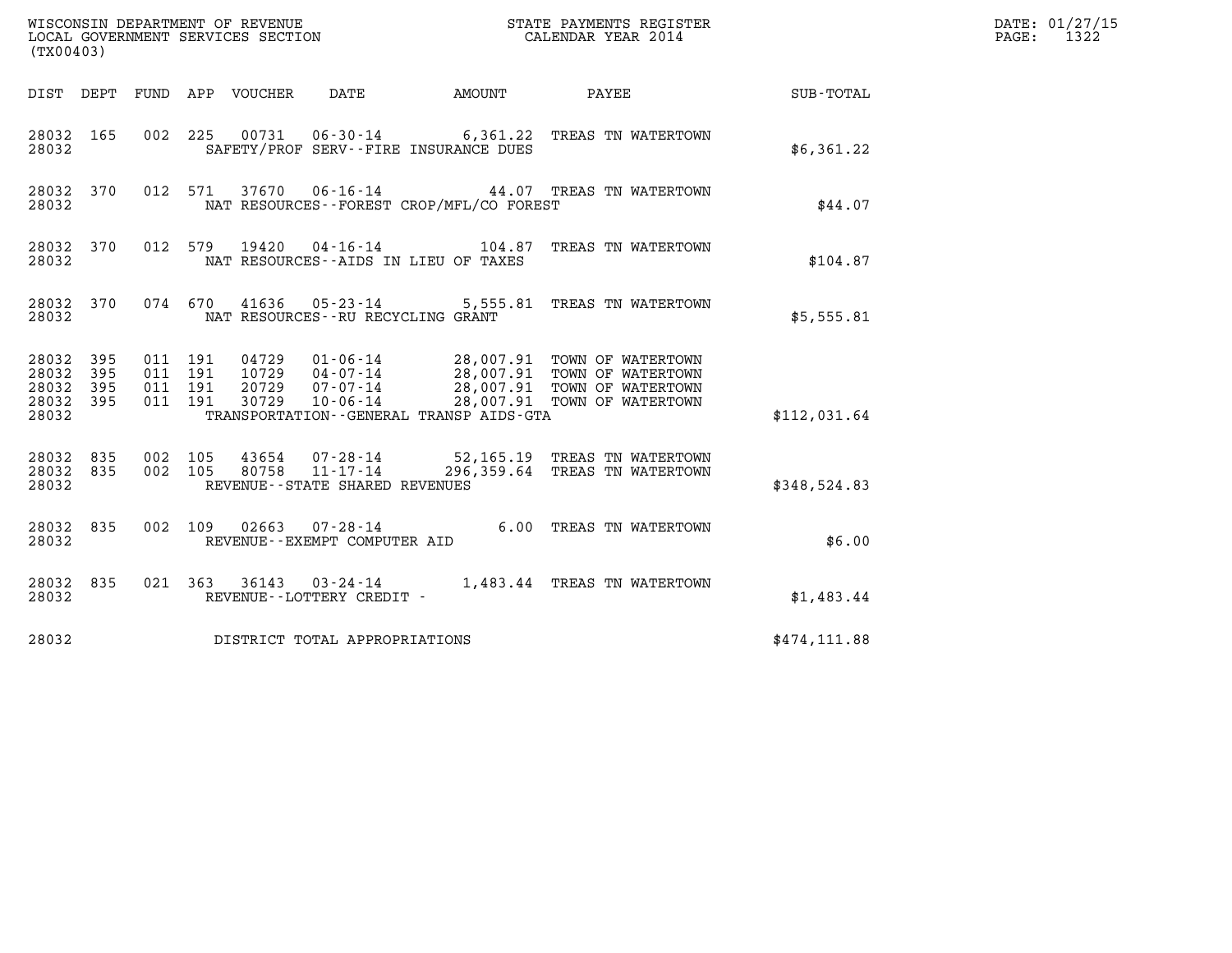| (TX00403)                                    |                                |         |                                          |               |                                                | %WISCONSIN DEPARTMENT OF REVENUE $$\tt STATE~PAYMENTS~REGISTER~LOCALSONSTR~QOVERNMENT~SERVICS~SECTION~CALENDAR~YEAR~2014$                                                                                                                                                                                                                                         |              | DATE: 01/27/15<br>PAGE: 1323 |
|----------------------------------------------|--------------------------------|---------|------------------------------------------|---------------|------------------------------------------------|-------------------------------------------------------------------------------------------------------------------------------------------------------------------------------------------------------------------------------------------------------------------------------------------------------------------------------------------------------------------|--------------|------------------------------|
|                                              |                                |         |                                          |               |                                                | DIST DEPT FUND APP VOUCHER DATE AMOUNT PAYEE PATE SUB-TOTAL                                                                                                                                                                                                                                                                                                       |              |                              |
| 28141                                        | 28141 165                      |         |                                          |               | SAFETY/PROF SERV--FIRE INSURANCE DUES          | 002 225 00732 06-30-14 10,080.92 TREAS VIL JOHNSON CREEK                                                                                                                                                                                                                                                                                                          | \$10,080.92  |                              |
| 28141                                        | 28141 370                      |         |                                          |               | NAT RESOURCES--RU RECYCLING GRANT              | 074 670 41637 05-23-14 5,640.59 TREAS VIL JOHNSON CREEK                                                                                                                                                                                                                                                                                                           | \$5,640.59   |                              |
|                                              | 28141 395<br>28141             |         |                                          |               | TRANSPORTATION - - HIGHWAY SAFETY - FEDERAL    | 011 185 02551 02-03-14 4,000.00 TREAS VIL JOHNSON CREEK                                                                                                                                                                                                                                                                                                           | \$4,000.00   |                              |
| 28141 395<br>28141 395<br>28141 395<br>28141 | 28141 395                      |         | 011 191<br>011 191<br>011 191<br>011 191 |               | TRANSPORTATION - - GENERAL TRANSP AIDS - GTA   | $\begin{array}{cccc} 04730 & 01\text{-}06\text{-}14 & 49,003.53 & \text{VILLAGE OF JOHNSON CREEK} \\ 10730 & 04\text{-}07\text{-}14 & 49,003.53 & \text{VILLAGE OF JOHNSON CREEK} \\ 20730 & 07\text{-}07\text{-}14 & 49,003.53 & \text{VILLAGE OF JOHNSON CREEK} \\ 30730 & 10\text{-}06\text{-}14 & 49,003.53 & \text{VILLAGE OF JOHNSON CREEK} \\ \end{array}$ | \$196,014.12 |                              |
| 28141 435<br>28141                           |                                |         |                                          | 005 162 01HSD | HS--AMBULANCE FUNDING ASSISTANCE GRANTS        | 09-08-14 4,330.50 TREAS VILL JOHNSON CREEK                                                                                                                                                                                                                                                                                                                        | \$4,330.50   |                              |
|                                              | 28141 435                      |         |                                          | 005 163 01LGS | 28141 MES--PREPAID MEDICAL TRANSPORT REIMBURSE | 11-17-14 3,100.00 JOHNSON CREEK FIRE & EMS                                                                                                                                                                                                                                                                                                                        | \$3,100.00   |                              |
| 28141                                        | 28141 455                      |         |                                          |               | JUSTICE - - LAW ENFORCEMENT TRAINING           | 002 231 01898 02-27-14 640.00 TREAS VIL JOHNSON CREEK                                                                                                                                                                                                                                                                                                             | \$640.00     |                              |
| 28141                                        | 28141 835 002 105<br>28141 835 |         | 002 105                                  |               | REVENUE--STATE SHARED REVENUES                 |                                                                                                                                                                                                                                                                                                                                                                   | \$284,111.01 |                              |
| 28141                                        | 28141 835<br>28141 835         | 002 109 | 002 109                                  |               | REVENUE--EXEMPT COMPUTER AID                   | 02665  07-28-14   1,250.00 TREAS VIL JOHNSON CREEK<br>05147  07-28-14   19,584.00 TREAS VIL JOHNSON CREEK                                                                                                                                                                                                                                                         | \$20,834.00  |                              |
|                                              | 28141 835                      |         |                                          |               | 28141 REVENUE--LOTTERY CREDIT -                | 021  363  36144  03-24-14  14,940.88  TREAS VIL JOHNSON CREEK                                                                                                                                                                                                                                                                                                     | \$14,940.88  |                              |
| 28141                                        |                                |         |                                          |               | DISTRICT TOTAL APPROPRIATIONS                  |                                                                                                                                                                                                                                                                                                                                                                   | \$543,692.02 |                              |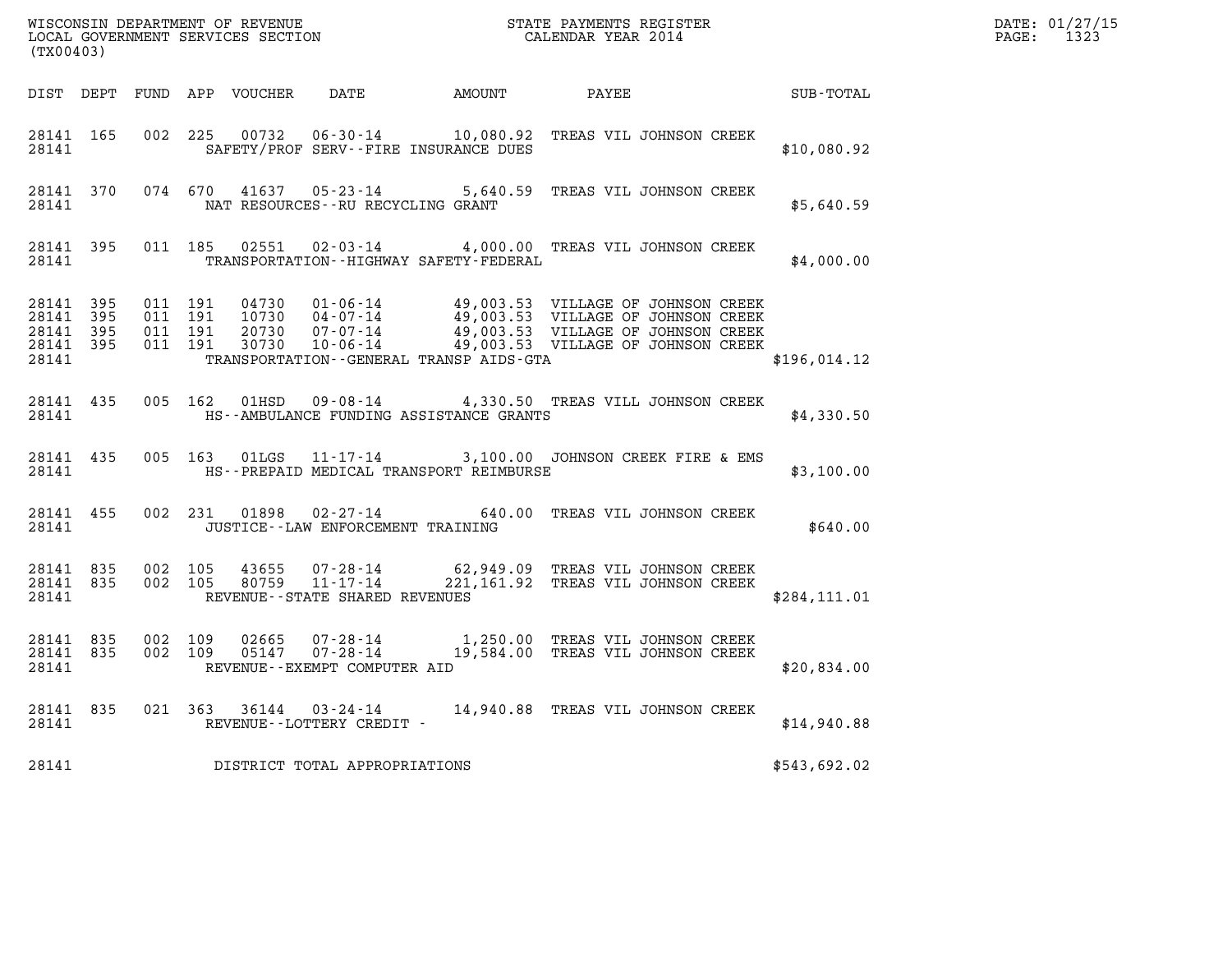| (TX00403)                       |                        |                                          |       |                                   |                                               | WISCONSIN DEPARTMENT OF REVENUE<br>LOCAL GOVERNMENT SERVICES SECTION<br>CALENDAR YEAR 2014                                                                                                                                                                |              | DATE: 01/27/15<br>PAGE: 1324 |
|---------------------------------|------------------------|------------------------------------------|-------|-----------------------------------|-----------------------------------------------|-----------------------------------------------------------------------------------------------------------------------------------------------------------------------------------------------------------------------------------------------------------|--------------|------------------------------|
|                                 |                        |                                          |       |                                   |                                               | DIST DEPT FUND APP VOUCHER DATE AMOUNT PAYEE SUB-TOTAL                                                                                                                                                                                                    |              |                              |
| 28171 165<br>28171              |                        |                                          |       |                                   | SAFETY/PROF SERV--FIRE INSURANCE DUES         | 002 225 00733 06-30-14 4,672.09 TREAS VIL PALMYRA                                                                                                                                                                                                         | \$4,672.09   |                              |
| 28171                           |                        |                                          |       | NAT RESOURCES--RU RECYCLING GRANT |                                               | 28171 370 074 670 41638 05-23-14 6,016.16 TREAS VIL PALMYRA                                                                                                                                                                                               | \$6,016.16   |                              |
|                                 | 28171                  |                                          |       |                                   | TRANSPORTATION - - HIGHWAY SAFETY - FEDERAL   | 28171 395 011 185 29388 10-31-14 9,464.00 TREAS VIL PALMYRA                                                                                                                                                                                               | \$9,464.00   |                              |
| 28171 395<br>28171 395<br>28171 | 28171 395<br>28171 395 | 011 191<br>011 191<br>011 191<br>011 191 |       |                                   | TRANSPORTATION - - GENERAL TRANSP AIDS - GTA  | $\begin{tabular}{cccc} 04731 & 01-06-14 & 16,420.59 & VILLAGE OF PALMYRA \\ 10731 & 04-07-14 & 16,420.59 & VILLAGE OF PALMYRA \\ 20731 & 07-07-14 & 16,420.59 & VILLAGE OF PALMYRA \\ 30731 & 10-06-14 & 16,420.62 & VILLAGE OF PALMYRA \\ \end{tabular}$ | \$65,682.39  |                              |
|                                 |                        |                                          |       |                                   | 28171 HS--AMBULANCE FUNDING ASSISTANCE GRANTS | 28171 435 005 162 01HSD 09-08-14 3,999.52 TREAS VILL PALMYRA                                                                                                                                                                                              | \$3,999.52   |                              |
|                                 |                        | 28171                                    |       | JUSTICE--LAW ENFORCEMENT TRAINING |                                               | 28171 455 002 231 01655 02-24-14 800.00 TREAS VIL PALMYRA                                                                                                                                                                                                 | \$800.00     |                              |
|                                 | 28171                  | 28171 835 002 105                        |       | REVENUE - - STATE SHARED REVENUES |                                               | 43656 07-28-14 63,988.21 TREAS VIL PALMYRA<br>28171 835 002 105 80760 11-17-14 178,370.65 TREAS VIL PALMYRA                                                                                                                                               | \$242,358.86 |                              |
| 28171                           | 28171 835              | 002 109<br>28171 835 002 109             | 05148 | REVENUE--EXEMPT COMPUTER AID      |                                               | 02666  07-28-14  3,611.00 TREAS VIL PALMYRA<br>05148  07-28-14  2,179.00 TREAS VIL PALMYRA                                                                                                                                                                | \$5,790.00   |                              |
| 28171                           | 28171 835              |                                          |       | REVENUE--LOTTERY CREDIT -         |                                               | 021 363 36145 03-24-14 3,381.63 TREAS VIL PALMYRA                                                                                                                                                                                                         | \$3,381.63   |                              |
| 28171                           |                        |                                          |       | DISTRICT TOTAL APPROPRIATIONS     |                                               |                                                                                                                                                                                                                                                           | \$342,164.65 |                              |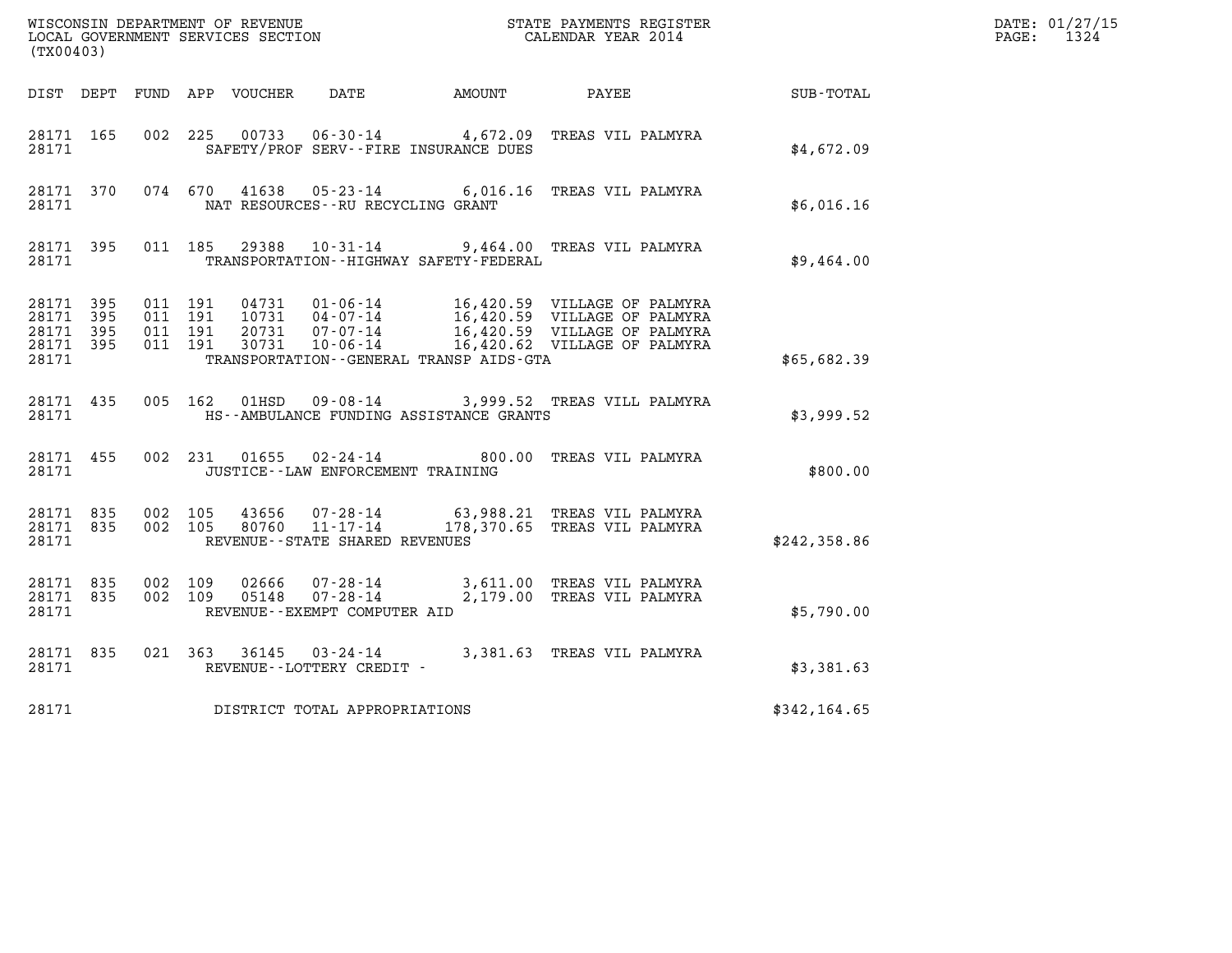| (TX00403)                                         |            |                                          |                                 |                                             | STATE PAYMENTS REGISTER                                                                                                                                                                              |                    | DATE: 01/27/15<br>$\mathtt{PAGE:}$<br>1325 |
|---------------------------------------------------|------------|------------------------------------------|---------------------------------|---------------------------------------------|------------------------------------------------------------------------------------------------------------------------------------------------------------------------------------------------------|--------------------|--------------------------------------------|
|                                                   |            |                                          | DIST DEPT FUND APP VOUCHER DATE | AMOUNT                                      | <b>PAYEE</b>                                                                                                                                                                                         | <b>SUB - TOTAL</b> |                                            |
| 28181 165<br>28181                                |            |                                          |                                 | SAFETY/PROF SERV--FIRE INSURANCE DUES       | 002 225 00734 06-30-14 1,635.23 TREAS VIL SULLIVAN                                                                                                                                                   | \$1,635.23         |                                            |
| 28181 370<br>28181                                |            |                                          |                                 | NAT RESOURCES--AIDS IN LIEU OF TAXES        | 012 579 19421 04-16-14 80.07 TREAS VIL SULLIVAN                                                                                                                                                      | \$80.07            |                                            |
| 28181 370<br>28181                                |            |                                          |                                 | NAT RESOURCES - - RECREATION RESOURCE - FED | 012 583 02901 06-10-14 3,427.72 SULLIVAN VOL FIRE DEPT.                                                                                                                                              | \$3,427.72         |                                            |
| 28181                                             |            |                                          |                                 | NAT RESOURCES -- RU RECYCLING GRANT         | 28181 370 074 670 41639 05-23-14 2,178.11 TREAS VIL SULLIVAN                                                                                                                                         | \$2,178.11         |                                            |
| 28181 395<br>28181<br>28181<br>28181 395<br>28181 | 395<br>395 | 011 191<br>011 191<br>011 191<br>011 191 |                                 | TRANSPORTATION--GENERAL TRANSP AIDS-GTA     | 04732  01-06-14  8,330.87  VILLAGE OF SULLIVAN<br>10732  04-07-14  8,330.87  VILLAGE OF SULLIVAN<br>20732  07-07-14  8,330.87  VILLAGE OF SULLIVAN<br>30732  10-06-14  8,330.88  VILLAGE OF SULLIVAN | \$33,323.49        |                                            |
| 28181 835<br>28181 835<br>28181                   |            | 002 105<br>002 105                       | 80761                           | 11-17-14<br>REVENUE--STATE SHARED REVENUES  | 43657 07-28-14 7,212.91 TREAS VIL SULLIVAN<br>40,873.15 TREAS VIL SULLIVAN                                                                                                                           | \$48,086.06        |                                            |
| 28181 835<br>28181                                |            |                                          |                                 | REVENUE--EXEMPT COMPUTER AID                | 002 109 02667 07-28-14 779.00 TREAS VIL SULLIVAN                                                                                                                                                     | \$779.00           |                                            |
| 28181                                             |            |                                          |                                 | DISTRICT TOTAL APPROPRIATIONS               |                                                                                                                                                                                                      | \$89,509.68        |                                            |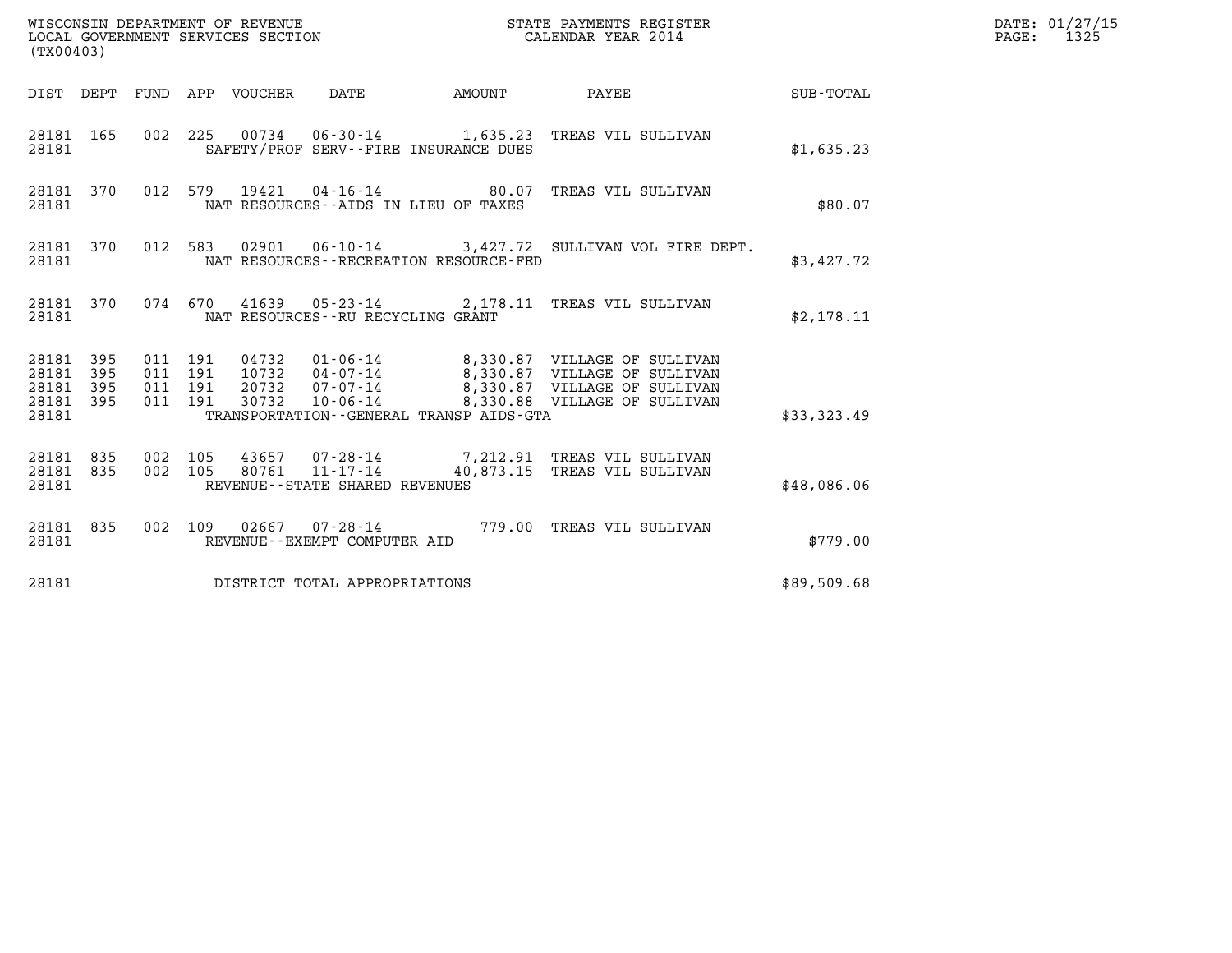| (TX00403)                                                                                                                                                                                                                                                           |                                                                                                                                                            |                | DATE: 01/27/15<br>$\mathtt{PAGE:}$<br>1326 |
|---------------------------------------------------------------------------------------------------------------------------------------------------------------------------------------------------------------------------------------------------------------------|------------------------------------------------------------------------------------------------------------------------------------------------------------|----------------|--------------------------------------------|
| DIST DEPT<br>FUND APP VOUCHER<br>DATE                                                                                                                                                                                                                               | AMOUNT<br>PAYEE                                                                                                                                            | SUB-TOTAL      |                                            |
| 00735<br>28226 165<br>002 225<br>28226<br>SAFETY/PROF SERV--FIRE INSURANCE DUES                                                                                                                                                                                     | 06-30-14 35,849.27 TREAS CITY FT ATKINSON                                                                                                                  | \$35,849.27    |                                            |
| 28226 370<br>074 670<br>41640<br>28226<br>NAT RESOURCES--RU RECYCLING GRANT                                                                                                                                                                                         | 05-23-14 35,177.05 TREAS CITY FT ATKINSON                                                                                                                  | \$35,177.05    |                                            |
| 28226 395<br>011 162<br>06035<br>28226<br>395<br>011 162<br>12035<br>04-07-14<br>28226<br>395<br>011 162<br>22035<br>07-07-14<br>28226<br>- 395<br>011 162<br>32035<br>$10 - 06 - 14$<br>28226<br>TRANSPORTATION--CONNECTING HIGHWAY AIDS                           | 01-06-14 24,576.33 CITY OF FORT ATKINSON<br>24,576.33 CITY OF FORT ATKINSON<br>24,576.33 CITY OF FORT ATKINSON<br>24,576.36 CITY OF FORT ATKINSON          | \$98,305.35    |                                            |
| 28226<br>395<br>011 177<br>16025<br>28226<br>395<br>011 177<br>24025<br>28226<br>011 177<br>26025<br>09-30-14<br>-395<br>28226 395<br>011 177<br>42025<br>$12 - 30 - 14$<br>28226<br>TRANSPORTATION - - TRANSIT AID                                                 | 06-04-14 25,520.00 CITY OF FORT ATKINSON<br>07-07-14 25,520.00 CITY OF FORT ATKINSON<br>25,519.00 CITY OF FORT ATKINSON<br>15,312.00 CITY OF FORT ATKINSON | \$91,871.00    |                                            |
| 28226 395<br>011 182<br>04728<br>28226<br>395<br>011 182<br>26786<br>10-09-14<br>28226 395<br>011 182<br>30169<br>$11 - 07 - 14$<br>28226<br>TRANSPORTATION - - TRANSIT AIDS - FEDERAL                                                                              | 02-24-14 28,908.00 TREAS CITY FORT ATKINSON<br>60,823.00 TREAS CITY FORT ATKINSON<br>29,916.00 TREAS CITY FORT ATKINSON                                    | \$119,647.00   |                                            |
| 28226<br>395<br>011 191<br>04733<br>$01 - 06 - 14$<br>28226<br>395<br>011 191<br>10733<br>04-07-14<br>28226<br>395<br>011 191<br>20733<br>$07 - 07 - 14$<br>28226<br>-395<br>011 191<br>30733<br>$10 - 06 - 14$<br>28226<br>TRANSPORTATION--GENERAL TRANSP AIDS-GTA | 107,332.57 CITY OF FORT ATKINSON<br>107,332.57 CITY OF FORT ATKINSON<br>107,332.57 CITY OF FORT ATKINSON<br>107,332.57 CITY OF FORT ATKINSON               | \$429,330.28   |                                            |
| 28226<br>435<br>005 162<br>01HSD<br>28226<br>HS--AMBULANCE FUNDING ASSISTANCE GRANTS                                                                                                                                                                                | 09-08-14 4,137.90 TREAS CITY FORT ATKINSON                                                                                                                 | \$4,137.90     |                                            |
| 002 231<br>28226 455<br>28226<br>JUSTICE - - LAW ENFORCEMENT TRAINING                                                                                                                                                                                               | 01387  02-19-14  3,040.00  TREAS CITY FT ATKINSON                                                                                                          | \$3,040.00     |                                            |
| 28226 835<br>002 105<br>43658<br>07-28-14<br>28226 835<br>002 105<br>80762<br>11-17-14<br>28226<br>REVENUE--STATE SHARED REVENUES                                                                                                                                   | 316,754.80 TREAS CITY FT ATKINSON<br>813, 121.80 TREAS CITY FT ATKINSON                                                                                    | \$1,129,876.60 |                                            |
| 28226 835<br>002 109<br>02668<br>07-28-14<br>28226 835<br>002 109<br>05149<br>07-28-14<br>28226<br>REVENUE--EXEMPT COMPUTER AID                                                                                                                                     | 64,792.00 TREAS CITY FT ATKINSON<br>10,302.00 TREAS CITY FT ATKINSON                                                                                       | \$75,094.00    |                                            |
| 28226 835 002 501 00002 02-03-14                                                                                                                                                                                                                                    | 2,915.26 TREAS CITY FT ATKINSON                                                                                                                            |                |                                            |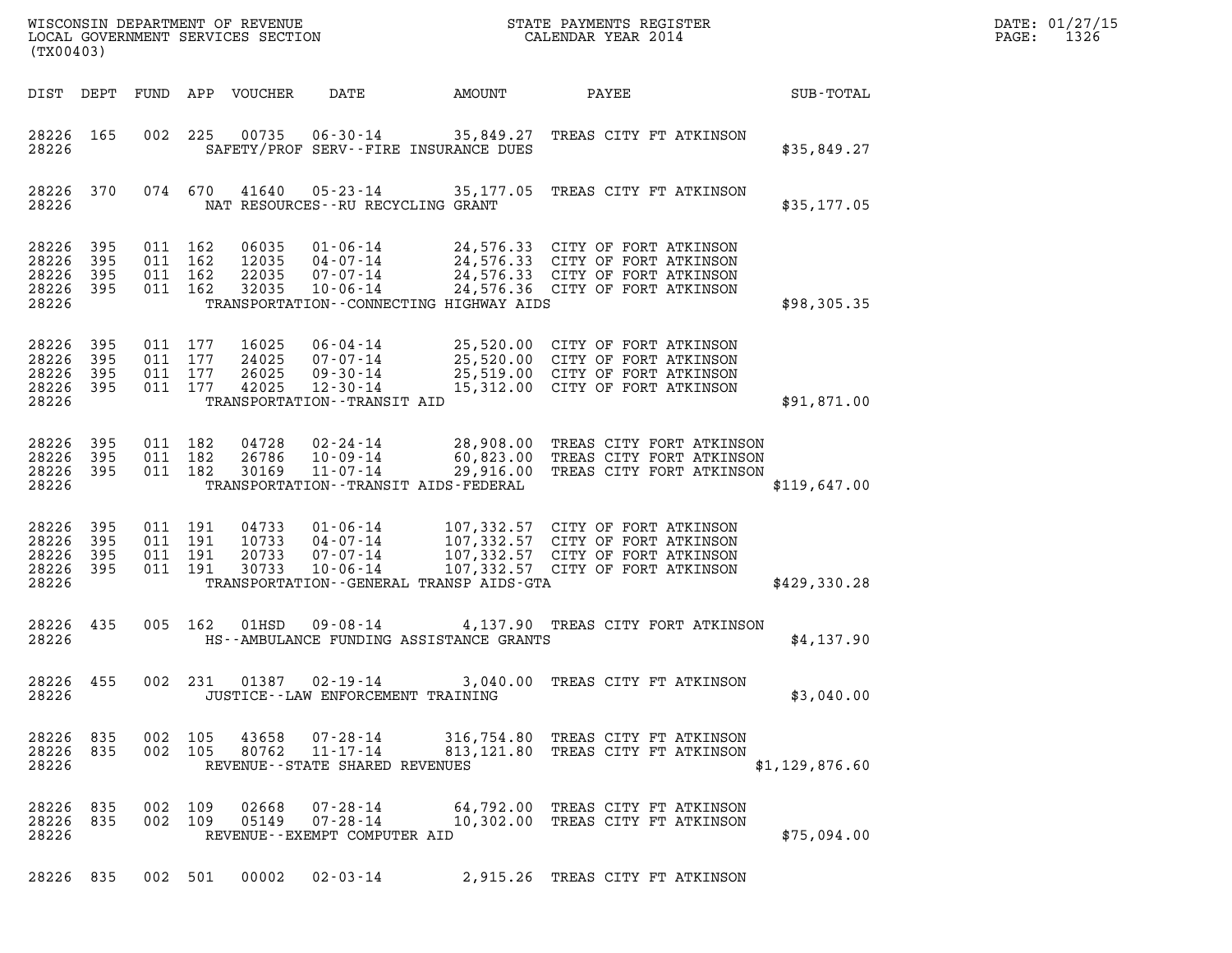| (TX00403) |                                                      |      |     | WISCONSIN DEPARTMENT OF REVENUE<br>LOCAL GOVERNMENT SERVICES SECTION |                               | STATE PAYMENTS REGISTER<br>CALENDAR YEAR 2014 |       | $\mathtt{PAGE}$ : | DATE: 01/27/15<br>1327 |  |
|-----------|------------------------------------------------------|------|-----|----------------------------------------------------------------------|-------------------------------|-----------------------------------------------|-------|-------------------|------------------------|--|
| DIST      | DEPT                                                 | FUND | APP | <b>VOUCHER</b>                                                       | DATE                          | AMOUNT                                        | PAYEE | SUB-TOTAL         |                        |  |
| 28226     | \$2,915.26<br>DOA-PAYMENT FOR MUNICIPAL SERVICES AID |      |     |                                                                      |                               |                                               |       |                   |                        |  |
| 28226     |                                                      |      |     |                                                                      | DISTRICT TOTAL APPROPRIATIONS |                                               |       | \$2,025,243.71    |                        |  |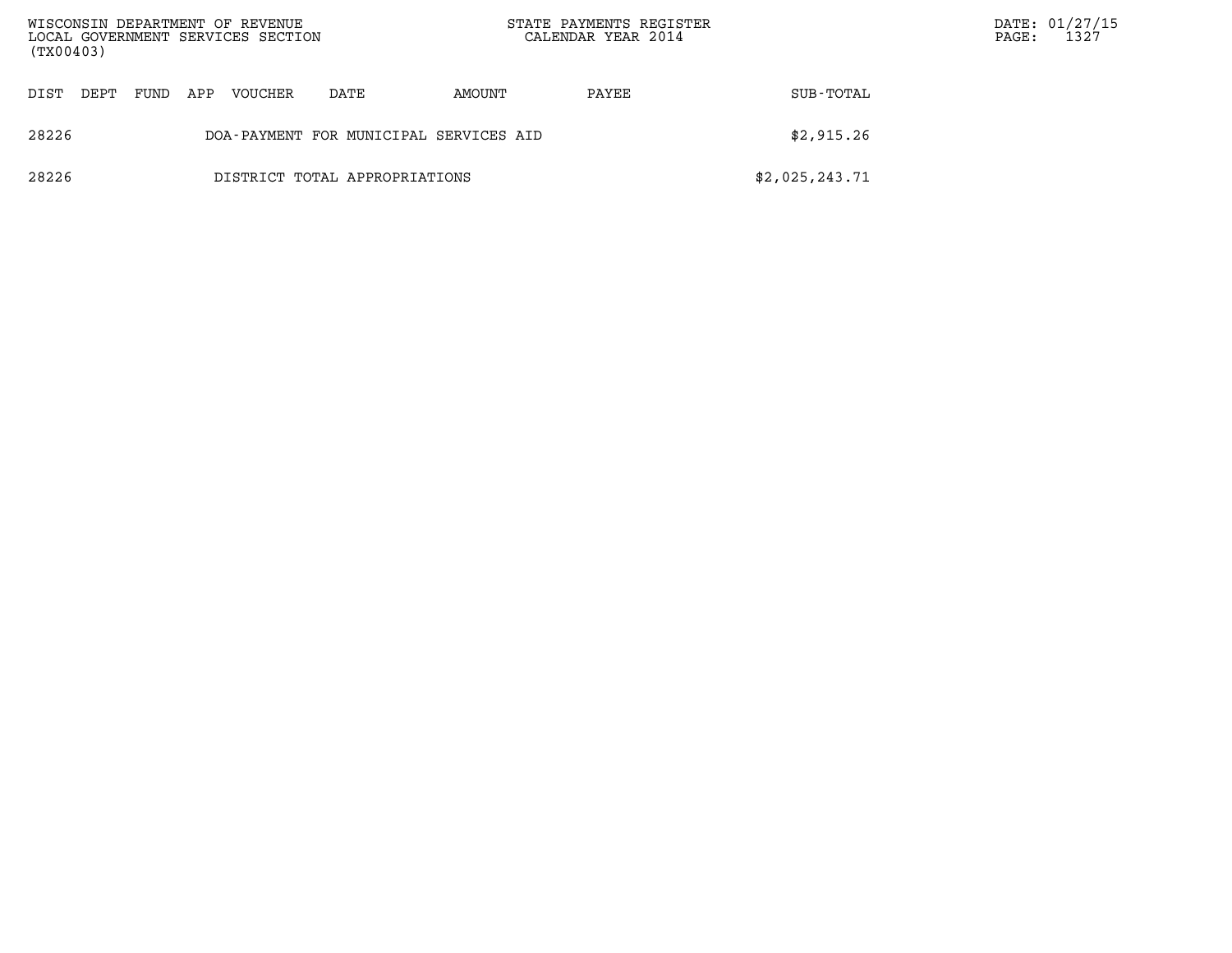| DATE: | 01/27/15 |
|-------|----------|
| PAGE: | 1328     |

| (TX00403)                                 |                          |                                          |         | WISCONSIN DEPARTMENT OF REVENUE<br>LOCAL GOVERNMENT SERVICES SECTION |                                                                                | STATE PAYMENTS REGISTER<br>CALENDAR YEAR 2014                                               |                                                                                                                          | DATE: 01/27/15<br>$\mathtt{PAGE:}$<br>1328 |  |
|-------------------------------------------|--------------------------|------------------------------------------|---------|----------------------------------------------------------------------|--------------------------------------------------------------------------------|---------------------------------------------------------------------------------------------|--------------------------------------------------------------------------------------------------------------------------|--------------------------------------------|--|
| DIST DEPT                                 |                          |                                          |         | FUND APP VOUCHER                                                     | DATE                                                                           | AMOUNT                                                                                      | PAYEE                                                                                                                    | SUB-TOTAL                                  |  |
| 28241 165<br>28241                        |                          | 002                                      | 225     |                                                                      |                                                                                | SAFETY/PROF SERV--FIRE INSURANCE DUES                                                       | 00736  06-30-14  20,808.75  TREAS CITY JEFFERSON                                                                         | \$20,808.75                                |  |
| 28241 370<br>28241                        |                          |                                          | 074 670 | 41641                                                                | NAT RESOURCES--RU RECYCLING GRANT                                              |                                                                                             | 05-23-14 23,894.28 TREAS CITY JEFFERSON                                                                                  | \$23,894.28                                |  |
| 28241<br>28241<br>28241<br>28241<br>28241 | 395<br>395<br>395<br>395 | 011 162<br>011 162<br>011 162<br>011 162 |         | 06036<br>12036<br>22036<br>32036                                     | $01 - 06 - 14$<br>04-07-14<br>07-07-14<br>$10 - 06 - 14$                       | TRANSPORTATION - - CONNECTING HIGHWAY AIDS                                                  | 6,109.80 CITY OF JEFFERSON<br>6,109.80 CITY OF JEFFERSON<br>6,109.80 CITY OF JEFFERSON<br>6,109.80 CITY OF JEFFERSON     | \$24,439.20                                |  |
| 28241<br>28241<br>28241<br>28241<br>28241 | 395<br>395<br>395<br>395 | 011 177<br>011 177<br>011 177            | 011 177 | 16026<br>24026<br>26026<br>42026                                     | 06-04-14<br>07-07-14<br>09-30-14<br>12-30-14<br>TRANSPORTATION - - TRANSIT AID |                                                                                             | 8,116.00 CITY OF JEFFERSON<br>8,116.00 CITY OF JEFFERSON<br>8,116.00 CITY OF JEFFERSON<br>4,870.00 CITY OF JEFFERSON     | \$29, 218.00                               |  |
| 28241<br>28241<br>28241<br>28241          | - 395<br>395<br>395      | 011 182<br>011 182<br>011 182            |         | 03243<br>26787<br>30170                                              | $02 - 10 - 14$<br>10-09-14<br>11-07-14                                         | TRANSPORTATION - - TRANSIT AIDS - FEDERAL                                                   | 17,401.00 TREAS CITY JEFFERSON<br>34,789.00 TREAS CITY JEFFERSON<br>17,453.00 TREAS CITY JEFFERSON                       | \$69,643.00                                |  |
| 28241 395<br>28241                        |                          |                                          |         | 011 185 10538                                                        | 04-28-14                                                                       | TRANSPORTATION - - HIGHWAY SAFETY - FEDERAL                                                 | 3,968.81 TREAS CITY JEFFERSON                                                                                            | \$3,968.81                                 |  |
| 28241<br>28241<br>28241<br>28241<br>28241 | 395<br>395<br>395<br>395 | 011 191<br>011 191<br>011 191<br>011 191 |         | 04734<br>10734<br>20734<br>30734                                     | $01 - 06 - 14$<br>04-07-14<br>07-07-14<br>$10 - 06 - 14$                       | TRANSPORTATION - - GENERAL TRANSP AIDS - GTA                                                | 74,730.17 CITY OF JEFFERSON<br>74,730.17 CITY OF JEFFERSON<br>74,730.17 CITY OF JEFFERSON<br>74,730.19 CITY OF JEFFERSON | \$298,920.70                               |  |
| 28241                                     |                          |                                          |         |                                                                      |                                                                                | HS--AMBULANCE FUNDING ASSISTANCE GRANTS                                                     | 28241 435 005 162 01HSD 09-08-14 5,737.49 TREAS CITY JEFFERSON                                                           | \$5,737.49                                 |  |
| 28241 435<br>28241                        |                          |                                          |         |                                                                      |                                                                                | 005 163 01LGS  11-17-14  20,900.00 JEFFERSON EMS<br>HS--PREPAID MEDICAL TRANSPORT REIMBURSE |                                                                                                                          | \$20,900.00                                |  |
| 28241 455<br>28241 455<br>28241           |                          |                                          | 002 231 |                                                                      | JUSTICE -- LAW ENFORCEMENT TRAINING                                            |                                                                                             | 00970 09-04-14 160.00 TREAS CITY JEFFERSON<br>002 231 01465 02-19-14 2,400.00 TREAS CITY JEFFERSON                       | \$2,560.00                                 |  |
| 28241 505                                 |                          |                                          |         |                                                                      | 002 745 05302 01-31-14                                                         |                                                                                             | 10,276.00 TREAS CITY JEFFERSON                                                                                           |                                            |  |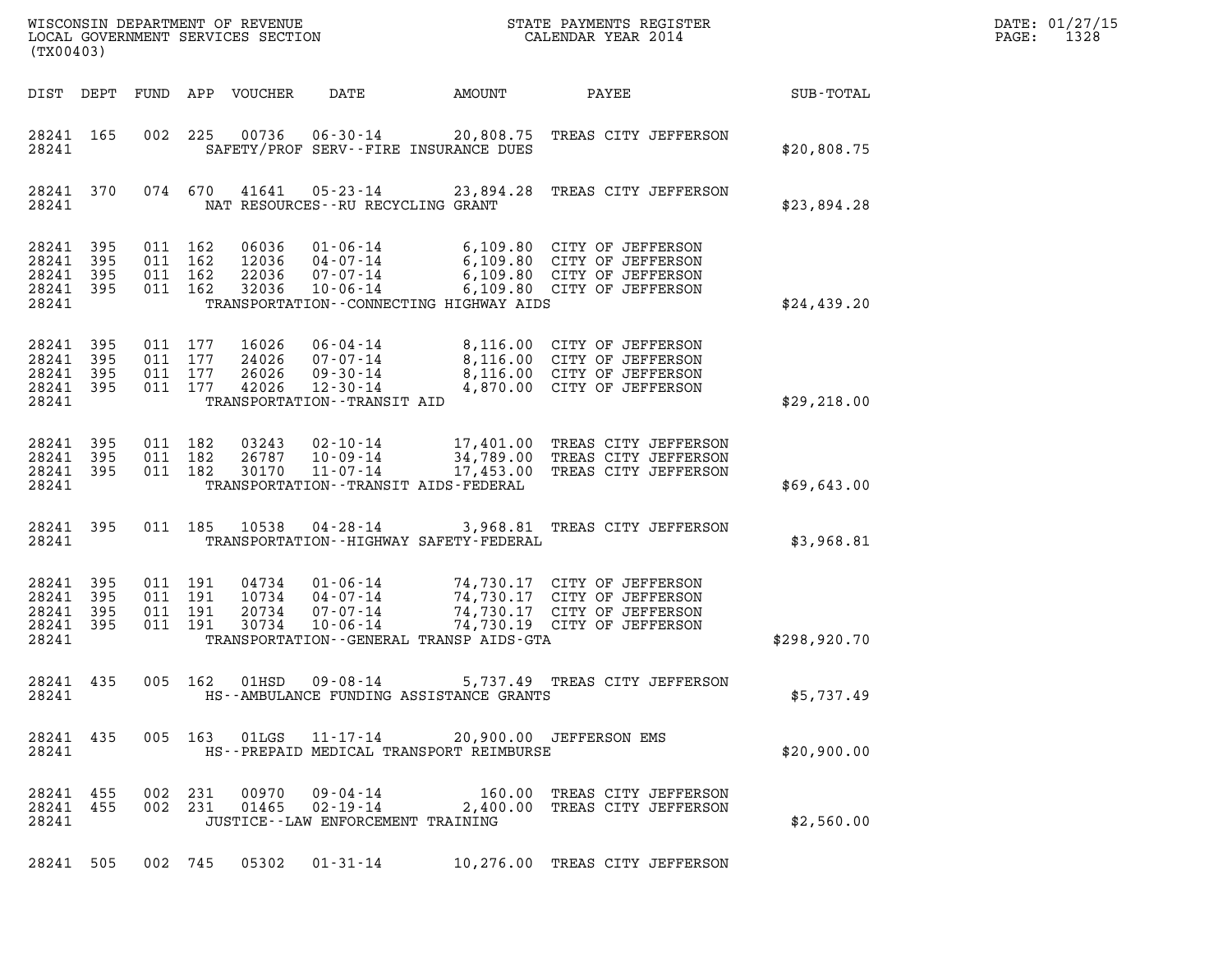| STATE PAYMENTS REGISTER<br>CALENDAR YEAR 2014 | DATE: 01/27/15<br>1329<br>PAGE: |
|-----------------------------------------------|---------------------------------|
|                                               |                                 |

| WISCONSIN DEPARTMENT OF REVENUE<br>LOCAL GOVERNMENT SERVICES SECTION<br>(TX00403) |            |            |            |                |                                                                    | STATE PAYMENTS REGISTER<br>CALENDAR YEAR 2014 |       |                                              |                | DATE: 01/27/15<br>1329<br>PAGE: |
|-----------------------------------------------------------------------------------|------------|------------|------------|----------------|--------------------------------------------------------------------|-----------------------------------------------|-------|----------------------------------------------|----------------|---------------------------------|
| DIST                                                                              | DEPT       | FUND       | APP        | VOUCHER        | DATE                                                               | AMOUNT                                        | PAYEE |                                              | SUB-TOTAL      |                                 |
| 28241<br>28241<br>28241                                                           | 505<br>505 | 002<br>002 | 745<br>745 | 05302<br>05302 | 01-31-14<br>$01 - 31 - 14$<br>DOA--HOUSING ASSISTANCE GRANTS       | 1,480.00<br>44,640.00                         |       | TREAS CITY JEFFERSON<br>TREAS CITY JEFFERSON | \$56,396.00    |                                 |
| 28241<br>28241<br>28241                                                           | 835<br>835 | 002<br>002 | 105<br>105 | 43659<br>80763 | $07 - 28 - 14$<br>$11 - 17 - 14$<br>REVENUE--STATE SHARED REVENUES | 214,046.53<br>533, 279. 23                    |       | TREAS CITY JEFFERSON<br>TREAS CITY JEFFERSON | \$747,325.76   |                                 |
| 28241<br>28241<br>28241                                                           | 835<br>835 | 002<br>002 | 109<br>109 | 02669<br>05150 | 07-28-14<br>$07 - 28 - 14$<br>REVENUE--EXEMPT COMPUTER AID         | 12,040.00<br>7,047.00                         |       | TREAS CITY JEFFERSON<br>TREAS CITY JEFFERSON | \$19,087.00    |                                 |
| 28241<br>28241                                                                    | 835        | 021        | 363        | 36146          | 03-24-14<br>REVENUE--LOTTERY CREDIT -                              | 16,614.60                                     |       | TREAS CITY JEFFERSON                         | \$16,614.60    |                                 |
| 28241                                                                             |            |            |            |                | DISTRICT TOTAL APPROPRIATIONS                                      |                                               |       |                                              | \$1,339,513.59 |                                 |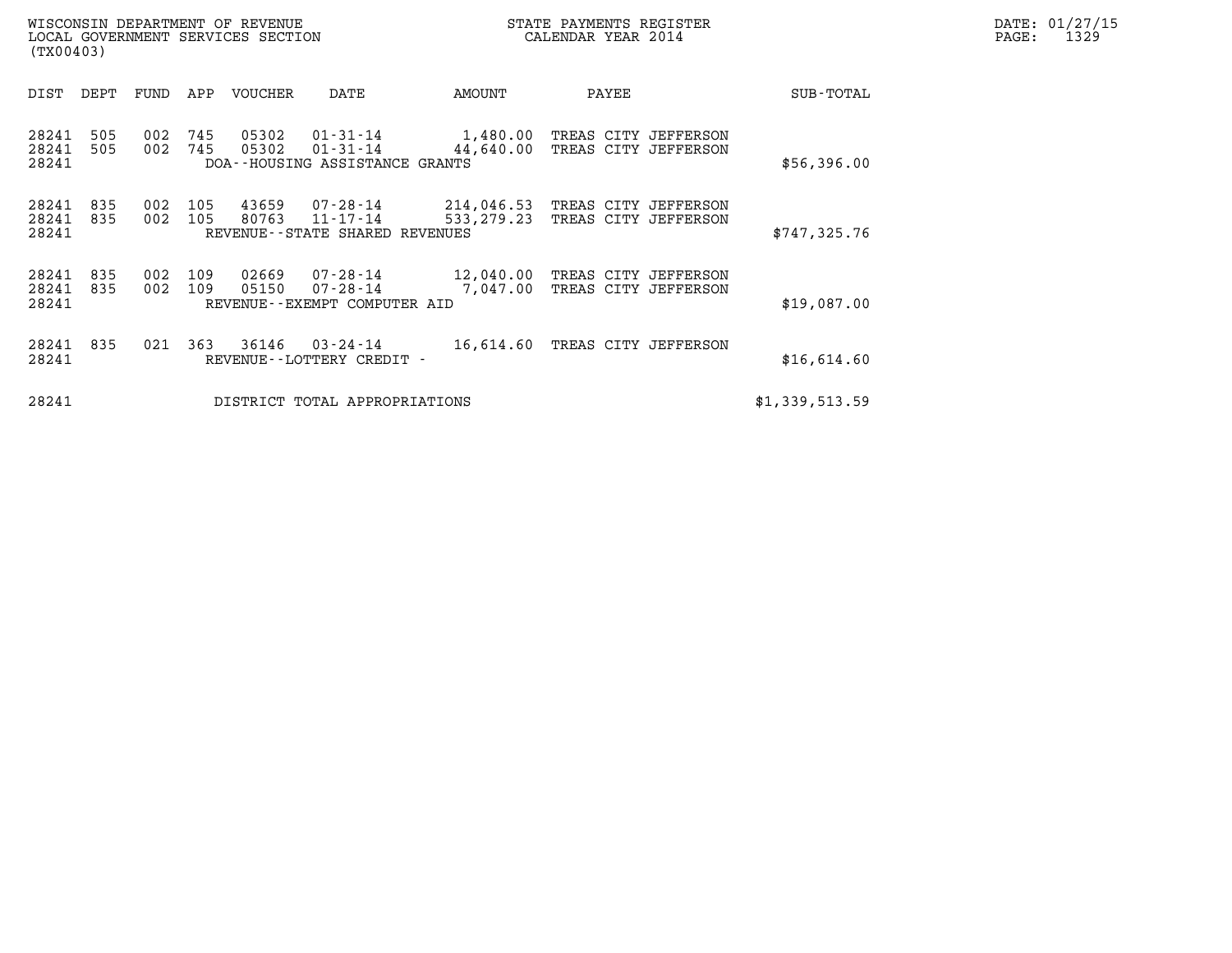| (TX00403)                                          |                                 |                                                     | WISCONSIN DEPARTMENT OF REVENUE<br>LOCAL GOVERNMENT SERVICES SECTION |                                                                                            |                                              | STATE PAYMENTS REGISTER<br>CALENDAR YEAR 2014                                                                                                              |              | DATE: 01/27/15<br>$\mathtt{PAGE:}$<br>1330 |
|----------------------------------------------------|---------------------------------|-----------------------------------------------------|----------------------------------------------------------------------|--------------------------------------------------------------------------------------------|----------------------------------------------|------------------------------------------------------------------------------------------------------------------------------------------------------------|--------------|--------------------------------------------|
|                                                    |                                 |                                                     | DIST DEPT FUND APP VOUCHER                                           | DATE                                                                                       | AMOUNT                                       | PAYEE                                                                                                                                                      | SUB-TOTAL    |                                            |
| 28246 165<br>28246                                 |                                 |                                                     |                                                                      |                                                                                            | SAFETY/PROF SERV--FIRE INSURANCE DUES        | 002 225 00737 06-30-14 17,376.57 TREAS CITY LAKE MILLS                                                                                                     | \$17,376.57  |                                            |
| 28246                                              | 370                             | 002 503                                             | 16579                                                                |                                                                                            |                                              | 01-30-14 10,753.45 TREAS CITY LAKE MILLS<br>TOWN SHARE 3459.37                                                                                             |              |                                            |
| 28246                                              |                                 |                                                     |                                                                      | NAT RESOURCES--AIDS IN LIEU OF TAXES                                                       |                                              |                                                                                                                                                            | \$10,753.45  |                                            |
| 28246<br>28246<br>28246                            | 370<br>370                      | 012 579<br>012 579                                  | 19422<br>19422                                                       | $04 - 16 - 14$<br>$04 - 16 - 14$<br>NAT RESOURCES--AIDS IN LIEU OF TAXES                   |                                              | 59.76 TREAS CITY LAKE MILLS<br>237.75 TREAS CITY LAKE MILLS                                                                                                | \$297.51     |                                            |
| 28246 370<br>28246                                 |                                 |                                                     |                                                                      | NAT RESOURCES - - RU RECYCLING GRANT                                                       |                                              | 074 670 41642 05-23-14 19,750.40 TREAS CITY LAKE MILLS                                                                                                     | \$19,750.40  |                                            |
| 28246<br>28246<br>28246<br>28246<br>28246          | 395<br>395<br>395<br>395        | 011 162<br>011 162<br>011 162<br>011 162            | 06037<br>12037<br>22037<br>32037                                     | $01 - 06 - 14$<br>04-07-14<br>07-07-14<br>10-06-14                                         | TRANSPORTATION - CONNECTING HIGHWAY AIDS     | 5,350.03 CITY OF LAKE MILLS<br>5,350.03 CITY OF LAKE MILLS<br>5,350.03 CITY OF LAKE MILLS<br>5,350.03 CITY OF LAKE MILLS                                   | \$21,400.12  |                                            |
| 28246<br>28246<br>28246<br>28246<br>28246<br>28246 | 395<br>395<br>395<br>395<br>395 | 011 177<br>011 177<br>011 177<br>011 177<br>011 177 | 16027<br>24027<br>26027<br>42027<br>98445                            | 06-04-14<br>07-07-14<br>09-30-14<br>12-30-14<br>01-06-14<br>TRANSPORTATION - - TRANSIT AID |                                              | 3,990.00 CITY OF LAKE MILLS<br>3,990.00 CITY OF LAKE MILLS<br>3,990.00 CITY OF LAKE MILLS<br>2,394.00 CITY OF LAKE MILLS<br>2,401.00 TREAS CITY LAKE MILLS | \$16,765.00  |                                            |
| 28246<br>28246<br>28246<br>28246<br>28246          | 395<br>395<br>395<br>395        | 011 182<br>011 182<br>011 182<br>011 182            | 03611<br>26788<br>26789<br>31116                                     | 02-12-14<br>$11 - 17 - 14$<br>TRANSPORTATION - - TRANSIT AIDS - FEDERAL                    | 10-09-14<br>10-09-14<br>7,974.00<br>8,357.00 | 8,133.00 TREAS CITY LAKE MILLS<br>TREAS CITY LAKE MILLS<br>TREAS CITY LAKE MILLS<br>TREAS CITY LAKE MILLS                                                  | \$31,860.00  |                                            |
| 28246 395<br>28246                                 |                                 |                                                     | 011 185 04109                                                        |                                                                                            | TRANSPORTATION - - HIGHWAY SAFETY - FEDERAL  | 02-18-14 4,000.00 TREAS CITY LAKE MILLS                                                                                                                    | \$4,000.00   |                                            |
| 28246<br>28246<br>28246<br>28246<br>28246          | 395<br>395<br>395<br>395        | 011 191<br>011 191<br>011 191<br>011 191            | 04735<br>10735<br>20735<br>30735                                     | 01-06-14<br>04-07-14<br>07-07-14                                                           | TRANSPORTATION--GENERAL TRANSP AIDS-GTA      | 65,432.78 CITY OF LAKE MILLS<br>65,432.78 CITY OF LAKE MILLS<br>65,432.78 CITY OF LAKE MILLS<br>10-06-14 65,432.78 CITY OF LAKE MILLS                      | \$261,731.12 |                                            |
| 28246 455<br>28246                                 |                                 |                                                     |                                                                      | JUSTICE - - LAW ENFORCEMENT TRAINING                                                       |                                              | 002 231 01504 02-20-14 1,760.00 TREAS CITY LAKE MILLS                                                                                                      | \$1,760.00   |                                            |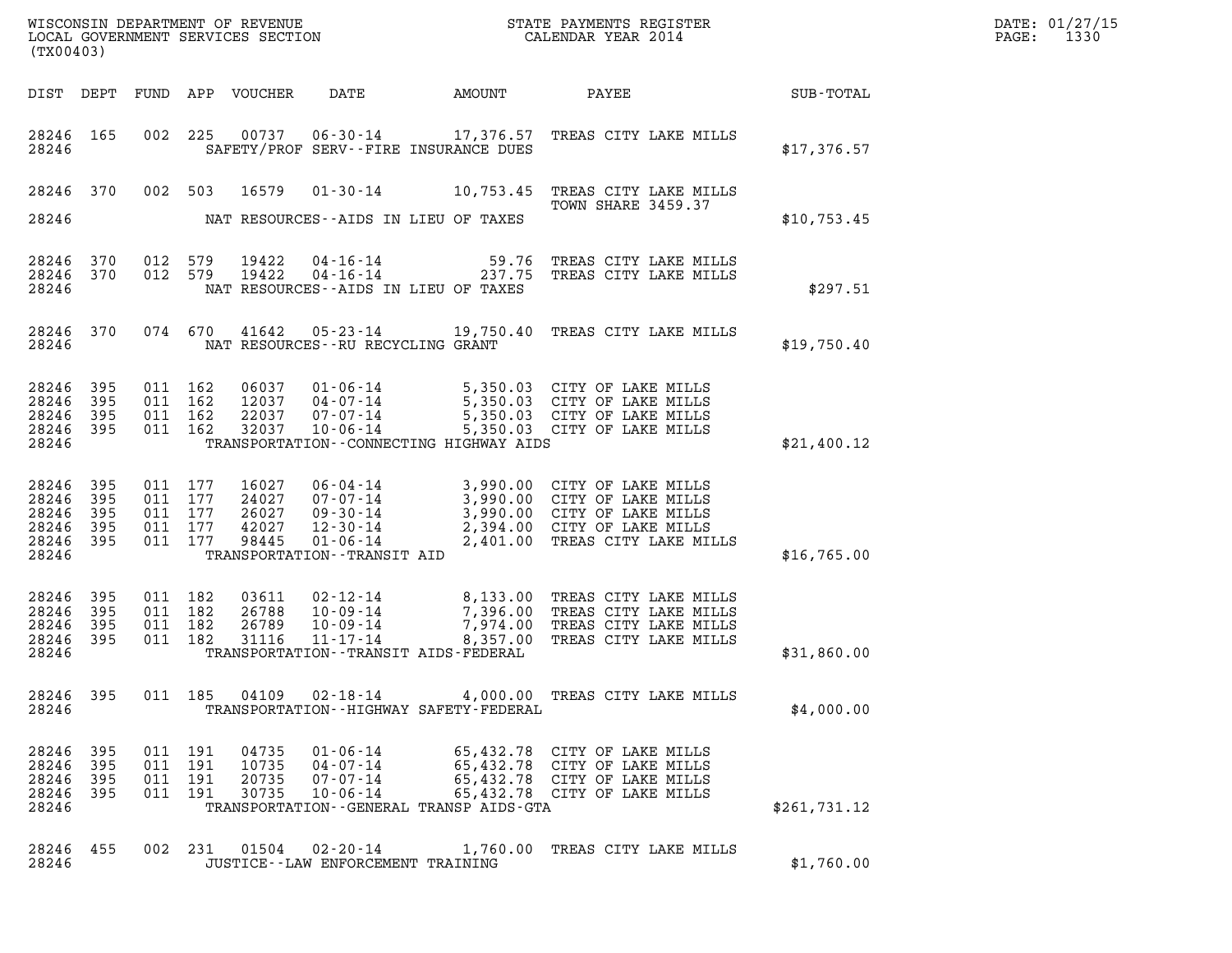| WISCONSIN DEPARTMENT OF REVENUE<br>LOCAL GOVERNMENT SERVICES SECTION<br>(TX00403) |            |            |            |                |                                                                                            |            | STATE PAYMENTS REGISTER<br>CALENDAR YEAR 2014 | DATE: 01/27/15<br>PAGE:<br>1331                         |              |  |
|-----------------------------------------------------------------------------------|------------|------------|------------|----------------|--------------------------------------------------------------------------------------------|------------|-----------------------------------------------|---------------------------------------------------------|--------------|--|
|                                                                                   | DIST DEPT  | FUND       | APP        | VOUCHER        | DATE                                                                                       | AMOUNT     | PAYEE                                         |                                                         | SUB-TOTAL    |  |
| 28246<br>28246<br>28246                                                           | 835<br>835 | 002<br>002 | 105<br>105 | 43660<br>80764 | 07-28-14 147,903.74 TREAS CITY LAKE MILLS<br>11-17-14<br>REVENUE - - STATE SHARED REVENUES | 296,299.32 |                                               | TREAS CITY LAKE MILLS                                   | \$444,203.06 |  |
| 28246<br>28246<br>28246                                                           | 835<br>835 | 002<br>002 | 109<br>109 | 02670<br>05151 | 07-28-14<br>$07 - 28 - 14$ 15,419.00<br>REVENUE--EXEMPT COMPUTER AID                       |            |                                               | 5,744.00 TREAS CITY LAKE MILLS<br>TREAS CITY LAKE MILLS | \$21,163.00  |  |
| 28246<br>28246                                                                    | 835        | 002        | 501        | 00002          | 02-03-14 2,592.11 TREAS CITY LAKE MILLS<br>DOA-PAYMENT FOR MUNICIPAL SERVICES AID          |            |                                               |                                                         | \$2,592.11   |  |
| 28246<br>28246                                                                    | 835        | 021        | 363        |                | 36147 03-24-14<br>REVENUE - - LOTTERY CREDIT -                                             |            |                                               | 10,904.52 TREAS CITY LAKE MILLS                         | \$10,904.52  |  |
| 28246                                                                             |            |            |            |                | DISTRICT TOTAL APPROPRIATIONS                                                              |            |                                               |                                                         | \$864,556.86 |  |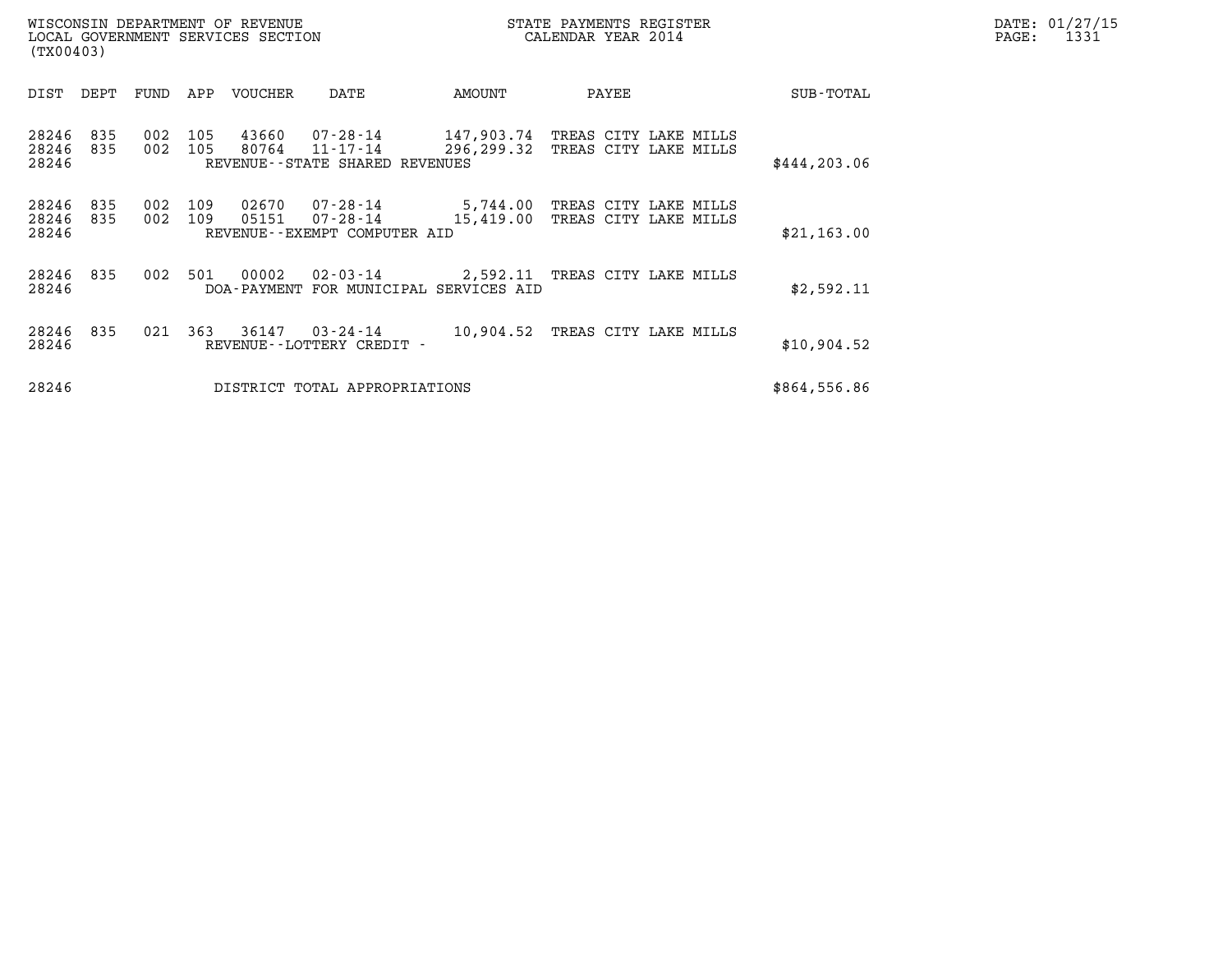| (TX00403)                                             |                   |                                          |            |                            |                                                                                      |                        |                                                                                                                                                                                  |              | DATE: 01/27/15<br>$\mathtt{PAGE:}$<br>1332 |
|-------------------------------------------------------|-------------------|------------------------------------------|------------|----------------------------|--------------------------------------------------------------------------------------|------------------------|----------------------------------------------------------------------------------------------------------------------------------------------------------------------------------|--------------|--------------------------------------------|
|                                                       |                   |                                          |            | DIST DEPT FUND APP VOUCHER | DATE                                                                                 | AMOUNT                 | PAYEE                                                                                                                                                                            | SUB-TOTAL    |                                            |
| 28290                                                 | 28290 165         |                                          |            |                            | SAFETY/PROF SERV--FIRE INSURANCE DUES                                                |                        | 002 225 00738 06-30-14 7,942.55 TREAS CITY WATERLOO                                                                                                                              | \$7.942.55   |                                            |
| 28290                                                 | 28290 370         |                                          | 002 941    |                            | NAT RESOURCES-GENERAL OPERATIONS-FEDERAL                                             |                        | 01192  12-02-14  32, 293.44  TREAS CITY WATERLOO                                                                                                                                 | \$32, 293.44 |                                            |
| 28290                                                 | 28290 370         |                                          |            |                            | NAT RESOURCES--PECFA AIDS                                                            |                        | 072 667 00428 02-07-14 9,898.52 TREAS CITY WATERLOO                                                                                                                              | \$9,898.52   |                                            |
| 28290                                                 | 28290 370         |                                          |            |                            | NAT RESOURCES--RU RECYCLING GRANT                                                    |                        | 074 670 41643 05-23-14 12,407.09 TREAS CITY WATERLOO                                                                                                                             | \$12,407.09  |                                            |
| 28290 370<br>28290 370<br>28290                       | 28290 370         | 095 512<br>095 512<br>095 512            |            |                            | NAT RESOURCES - - STEWARDSHIP 2000                                                   |                        | 00652  09-24-14  3,112.08 TREAS CITY WATERLOO<br>00652  09-24-14  198,207.15 TREAS CITY WATERLOO<br>00653  09-26-14  52,000.00 TREAS CITY WATERLOO                               | \$253,319.23 |                                            |
| 28290 395<br>28290                                    |                   |                                          |            |                            | TRANSPORTATION - - HIGHWAY SAFETY - FEDERAL                                          |                        | 011 185 13182 05-27-14 4,000.00 TREAS CITY WATERLOO                                                                                                                              | \$4,000.00   |                                            |
| 28290 395<br>28290<br>28290 395<br>28290 395<br>28290 | 395               | 011 191<br>011 191<br>011 191<br>011 191 |            |                            | TRANSPORTATION--GENERAL TRANSP AIDS-GTA                                              |                        | 04736 01-06-14 59,133.74 CITY OF WATERLOO<br>10736 04-07-14 59,133.74 CITY OF WATERLOO<br>20736 07-07-14 59,133.74 CITY OF WATERLOO<br>30736 10-06-14 59,133.76 CITY OF WATERLOO | \$236,534.98 |                                            |
| 28290 435<br>28290                                    |                   |                                          |            |                            | HS--AMBULANCE FUNDING ASSISTANCE GRANTS                                              |                        | 005 162 01HSD 09-08-14 4,429.88 TREAS CITY WATERLOO                                                                                                                              | \$4,429.88   |                                            |
| 28290 435<br>28290                                    |                   |                                          |            |                            | 005 163 01LGS 11-17-14<br>HS--PREPAID MEDICAL TRANSPORT REIMBURSE                    |                        | 2,700.00 WATERLOO FIRE DEPT                                                                                                                                                      | \$2,700.00   |                                            |
| 28290 455<br>28290                                    |                   |                                          | 002 231    | 01816                      | 02-26-14<br>JUSTICE - - LAW ENFORCEMENT TRAINING                                     |                        | 1,280.00 TREAS CITY WATERLOO                                                                                                                                                     | \$1,280.00   |                                            |
| 28290<br>28290<br>28290<br>28290                      | 505<br>505<br>505 | 002<br>002<br>002 745                    | 745<br>745 | 05419<br>05419<br>05419    | $01 - 31 - 14$<br>$01 - 31 - 14$<br>$01 - 31 - 14$<br>DOA--HOUSING ASSISTANCE GRANTS | 6,000.00<br>272,258.00 | 105,165.00 TREAS CITY WATERLOO<br>TREAS CITY WATERLOO<br>TREAS CITY WATERLOO                                                                                                     | \$383,423.00 |                                            |
| 28290<br>28290 835                                    | 835               | 002 105<br>002 105                       |            | 43661<br>80765             | $07 - 28 - 14$<br>$11 - 17 - 14$                                                     |                        | 129,631.87 TREAS CITY WATERLOO<br>334,985.47 TREAS CITY WATERLOO                                                                                                                 |              |                                            |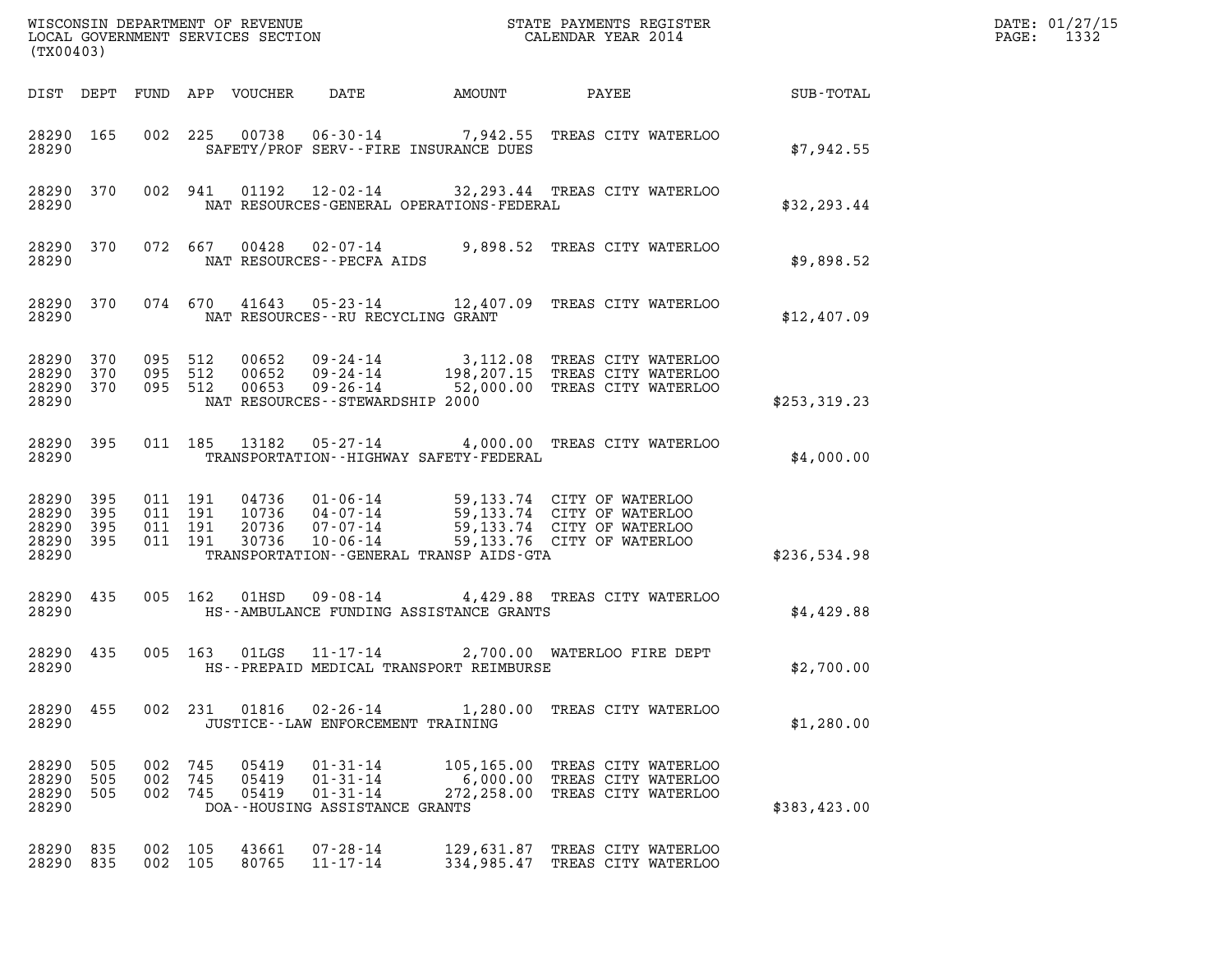| (TX00403)               |                                   |            |            | WISCONSIN DEPARTMENT OF REVENUE<br>LOCAL GOVERNMENT SERVICES SECTION |                                                      |                        | STATE PAYMENTS REGISTER<br>CALENDAR YEAR 2014 | DATE: 01/27/15<br>PAGE:<br>1333 |  |
|-------------------------|-----------------------------------|------------|------------|----------------------------------------------------------------------|------------------------------------------------------|------------------------|-----------------------------------------------|---------------------------------|--|
| DIST                    | DEPT                              | FUND       | APP        | <b>VOUCHER</b>                                                       | DATE                                                 | AMOUNT                 | PAYEE                                         | SUB-TOTAL                       |  |
| 28290                   | REVENUE - - STATE SHARED REVENUES |            |            |                                                                      |                                                      |                        |                                               |                                 |  |
| 28290<br>28290<br>28290 | 835<br>835                        | 002<br>002 | 109<br>109 | 02671<br>05152                                                       | 07-28-14<br>07-28-14<br>REVENUE--EXEMPT COMPUTER AID | 3,717.00<br>244,375.00 | TREAS CITY WATERLOO<br>TREAS CITY WATERLOO    | \$248,092.00                    |  |
| 28290<br>28290          | 835                               | 021        | 363        | 36148                                                                | 03-24-14<br>REVENUE--LOTTERY CREDIT -                | 7,821.45               | TREAS CITY WATERLOO                           | \$7,821.45                      |  |
| 28290                   |                                   |            |            |                                                                      | DISTRICT TOTAL APPROPRIATIONS                        | \$1,668,759.48         |                                               |                                 |  |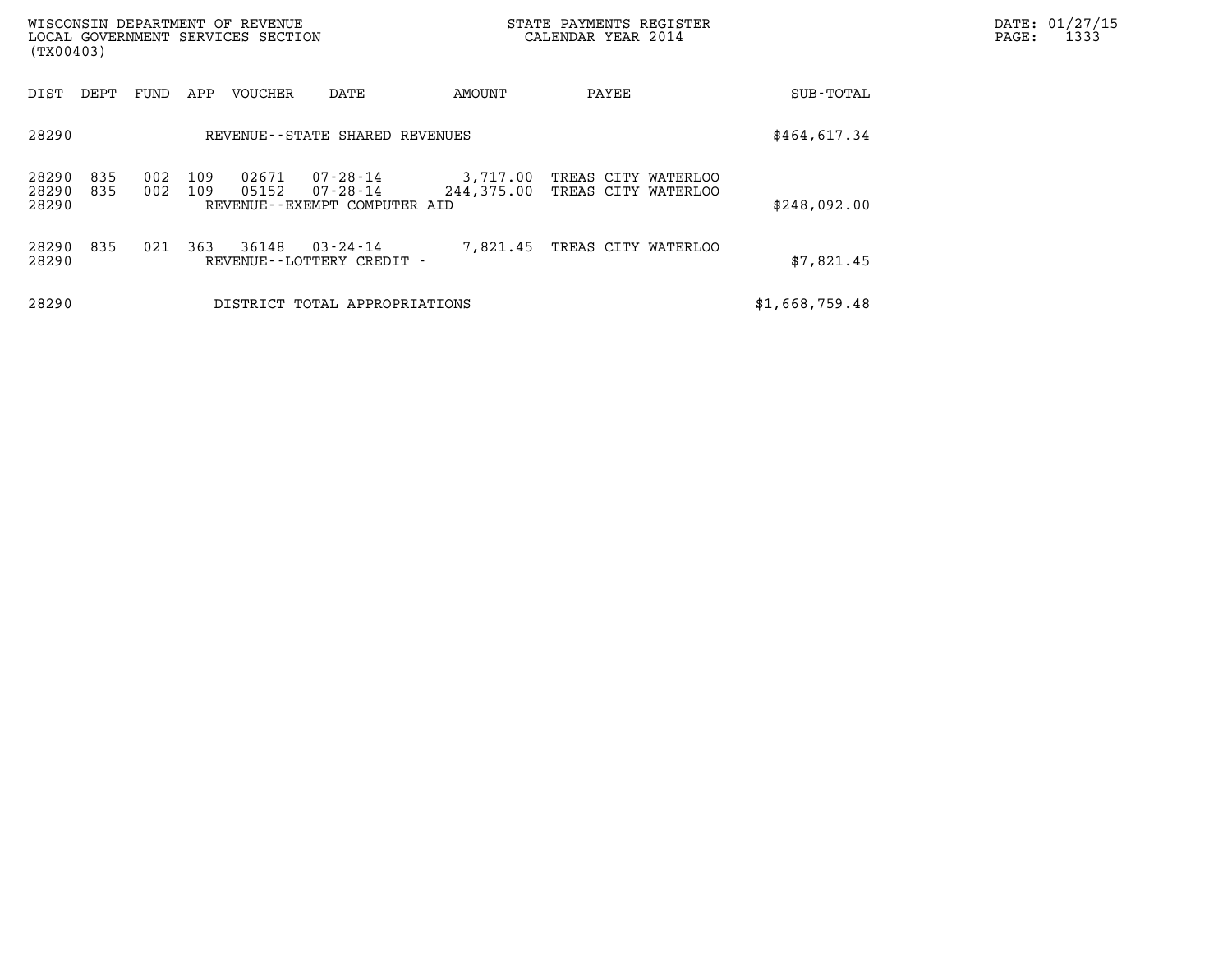| DATE:             | 01/27/15 |
|-------------------|----------|
| $\mathtt{PAGE}$ : | 1334     |

| %WISCONSIN DEPARTMENT OF REVENUE $$\tt STATE~PAYMENTS~REGISTER~LOCALSONSTR~QOVERNMENT~SERVICES~SECTION~CALENDAR~YEAR~2014$<br>(TX00403)                                                                                                                                                                                       |                                                                                                                                                                                                                       |                 | DATE: 01/27/15<br>1334<br>$\mathtt{PAGE:}$ |
|-------------------------------------------------------------------------------------------------------------------------------------------------------------------------------------------------------------------------------------------------------------------------------------------------------------------------------|-----------------------------------------------------------------------------------------------------------------------------------------------------------------------------------------------------------------------|-----------------|--------------------------------------------|
| DIST DEPT FUND APP VOUCHER                                                                                                                                                                                                                                                                                                    | DATE AMOUNT                                                                                                                                                                                                           | PAYEE SUB-TOTAL |                                            |
| 28291 165<br>002 225<br>28291<br>SAFETY/PROF SERV--FIRE INSURANCE DUES                                                                                                                                                                                                                                                        | 00739  06-30-14  50,314.77  TREAS CITY WATERTOWN                                                                                                                                                                      | \$50,314.77     |                                            |
| 28291 370<br>072 667<br>28291<br>370<br>072<br>28291 370<br>072 667<br>28291 370<br>072<br>28291 370<br>072 667<br>28291 370<br>072<br>28291 370<br>072 667<br>28291 370<br>072<br>28291 370<br>072 667<br>28291 370<br>072<br>28291 370<br>072 667<br>28291                                                                  |                                                                                                                                                                                                                       | \$33,316.00     |                                            |
| 28291 370 074 670 41644 05-23-14 99,564.12 TREAS CITY WATERTOWN<br>28291<br>NAT RESOURCES--RU RECYCLING GRANT                                                                                                                                                                                                                 |                                                                                                                                                                                                                       | \$99,564.12     |                                            |
| 28291 370 074 673 41644 05-23-14 6,214.85 TREAS CITY WATERTOWN<br>28291<br>NAT RESOURCES--RU CONSOLIDATED GRANT                                                                                                                                                                                                               |                                                                                                                                                                                                                       | \$6,214.85      |                                            |
| 28291 370 095 519<br>28291<br>NAT RESOURCES - - URBAN NON - POINT GRANTS                                                                                                                                                                                                                                                      | 01015  10-30-14  120,255.09  TREAS CITY WATERTOWN                                                                                                                                                                     | \$120, 255.09   |                                            |
| 28291 395<br>011 162<br>06038<br>28291<br>395<br>011 162<br>12038<br>28291 395<br>011 162<br>22038<br>28291 395<br>011 162<br>32038<br>28291<br>TRANSPORTATION--CONNECTING HIGHWAY AIDS                                                                                                                                       | 01-06-14<br>04-07-14<br>07-07-14<br>07-07-14<br>12,198.60<br>07-07-14<br>12,198.60<br>07-07-14<br>12,198.63<br>07-07-14<br>12,198.60<br>07-07-14<br>12,198.60<br>07-07-14<br>07-06-14<br>12,198.60<br>07-07 MATERTOWN | \$48,794.43     |                                            |
| 395<br>011 177<br>16028<br>06-04-14<br>28291<br>28291 395<br>011 177<br>24028<br>07-07-14<br>28291 395<br>011<br>177<br>26028<br>$09 - 30 - 14$<br>28291 395<br>011 177<br>42028<br>$12 - 30 - 14$<br>28291<br>TRANSPORTATION - - TRANSIT AID                                                                                 | 49,222.00 CITY OF WATERTOWN<br>49,222.00 CITY OF WATERTOWN<br>49,221.00 CITY OF WATERTOWN<br>29,533.00 CITY OF WATERTOWN                                                                                              | \$177,198.00    |                                            |
| $02 - 04 - 14$<br>28291 395<br>011 182<br>02679<br>$06 - 11 - 14$<br>28291<br>395<br>011<br>182<br>14529<br>28291 395<br>011 182<br>26770<br>$10 - 09 - 14$<br>28291<br>395<br>011<br>182<br>26771<br>$10 - 09 - 14$<br>28291 395<br>011 182<br>31113<br>$11 - 17 - 14$<br>28291<br>TRANSPORTATION - - TRANSIT AIDS - FEDERAL | 59,734.00<br>TREAS CITY WATERTOWN<br>16,921.60<br>TREAS CITY WATERTOWN<br>56,704.00<br>TREAS CITY WATERTOWN<br>58,261.00<br>TREAS CITY WATERTOWN<br>57,295.00<br>TREAS CITY WATERTOWN                                 | \$248,915.60    |                                            |
| 28291 395<br>011 185<br>09943<br>$04 - 21 - 14$                                                                                                                                                                                                                                                                               | 499.90 TREAS CITY WATERTOWN                                                                                                                                                                                           |                 |                                            |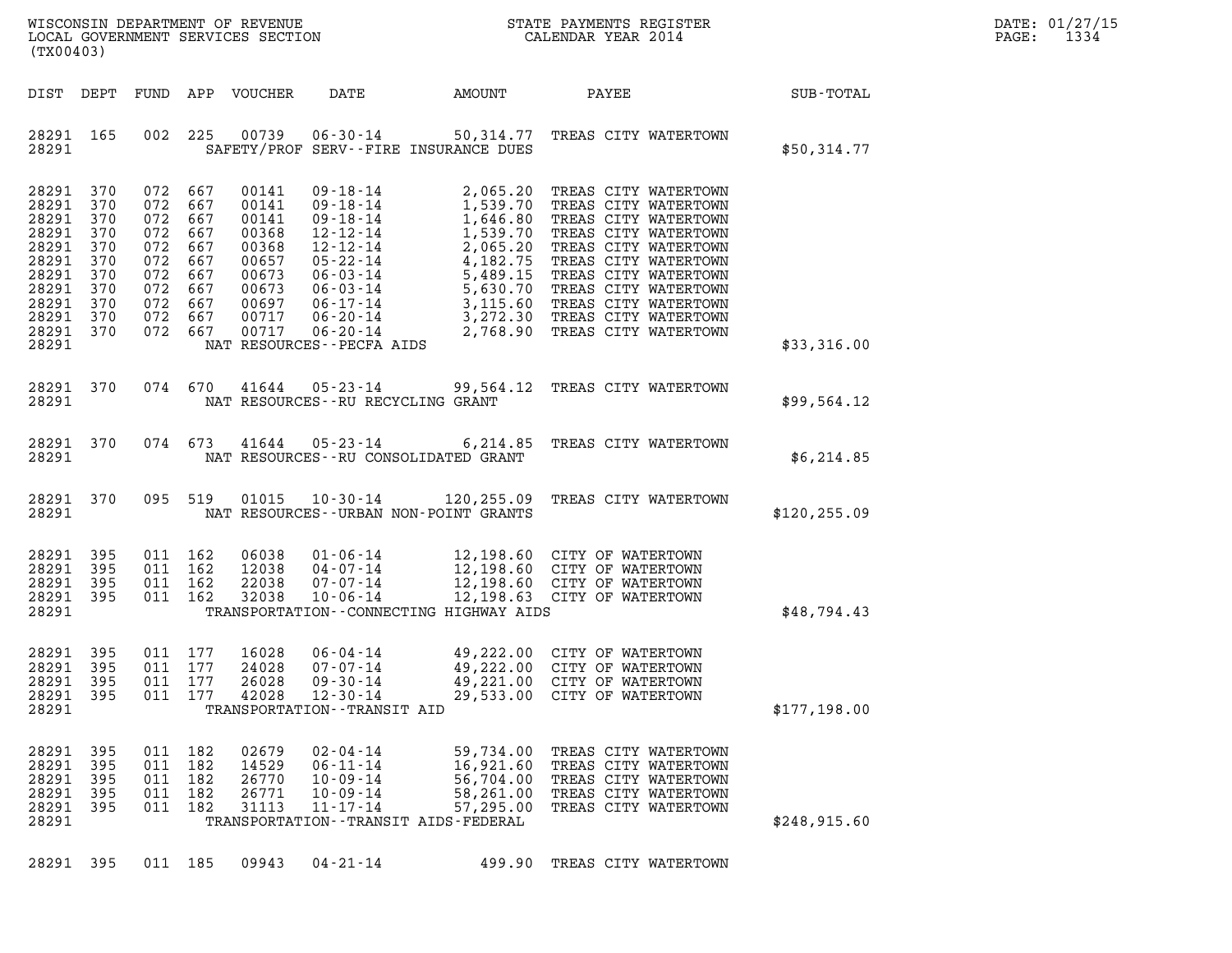| (TX00403)                                                                                                |                                                                           |                                                                           |                                                                           |                                                                                                 |                                                                                                                                                                                                                       |                                                                                                                                                                                                                           |                                                                                                                                                                                                                                                                                           |                |  |
|----------------------------------------------------------------------------------------------------------|---------------------------------------------------------------------------|---------------------------------------------------------------------------|---------------------------------------------------------------------------|-------------------------------------------------------------------------------------------------|-----------------------------------------------------------------------------------------------------------------------------------------------------------------------------------------------------------------------|---------------------------------------------------------------------------------------------------------------------------------------------------------------------------------------------------------------------------|-------------------------------------------------------------------------------------------------------------------------------------------------------------------------------------------------------------------------------------------------------------------------------------------|----------------|--|
| DIST                                                                                                     | DEPT                                                                      | FUND                                                                      | APP                                                                       | VOUCHER                                                                                         | DATE                                                                                                                                                                                                                  | AMOUNT                                                                                                                                                                                                                    | PAYEE                                                                                                                                                                                                                                                                                     | SUB-TOTAL      |  |
| 28291<br>28291<br>28291<br>28291<br>28291<br>28291<br>28291<br>28291<br>28291<br>28291<br>28291<br>28291 | 395<br>395<br>395<br>395<br>395<br>395<br>395<br>395<br>395<br>395<br>395 | 011<br>011<br>011<br>011<br>011<br>011<br>011<br>011<br>011<br>011<br>011 | 185<br>185<br>185<br>185<br>185<br>185<br>185<br>185<br>185<br>185<br>185 | 14578<br>17396<br>17396<br>18826<br>24341<br>25632<br>26663<br>27752<br>31179<br>98492<br>98492 | $06 - 11 - 14$<br>$07 - 10 - 14$<br>$07 - 10 - 14$<br>$07 - 23 - 14$<br>$09 - 17 - 14$<br>09-29-14<br>$10 - 08 - 14$<br>$10 - 16 - 14$<br>$11 - 17 - 14$<br>$01 - 06 - 14$<br>$01 - 06 - 14$                          | 599.88<br>$599.88$<br>$733.85$<br>$1,377.55$<br>$487.90$<br>$622.18$<br>$4,758.90$<br>$4,000.00$<br>622.18<br>4,758.90<br>4,000.00<br>587.88<br>609.48<br>291.06<br>582.12<br>TRANSPORTATION - - HIGHWAY SAFETY - FEDERAL | TREAS CITY WATERTOWN<br>TREAS CITY WATERTOWN<br>TREAS CITY WATERTOWN<br>TREAS CITY WATERTOWN<br>TREAS CITY WATERTOWN<br>TREAS CITY WATERTOWN<br>TREAS CITY WATERTOWN<br>TREAS CITY WATERTOWN<br>TREAS CITY WATERTOWN<br>TREAS CITY WATERTOWN<br>TREAS CITY WATERTOWN                      | \$15, 150.70   |  |
| 28291<br>28291<br>28291<br>28291<br>28291                                                                | 395<br>395<br>395<br>395                                                  | 011<br>011<br>011<br>011                                                  | 191<br>191<br>191<br>191                                                  | 04737<br>10737<br>20737<br>30737                                                                | $01 - 06 - 14$<br>04-07-14<br>$07 - 07 - 14$<br>$10 - 06 - 14$                                                                                                                                                        | 275,705.27<br>TRANSPORTATION--GENERAL TRANSP AIDS-GTA                                                                                                                                                                     | CITY OF WATERTOWN<br>275,705.27 CITY OF WATERTOWN<br>275,705.27 CITY OF WATERTOWN<br>275,705.30 CITY OF WATERTOWN                                                                                                                                                                         | \$1,102,821.11 |  |
| 28291<br>28291<br>28291<br>28291<br>28291<br>28291<br>28291<br>28291<br>28291<br>28291<br>28291<br>28291 | 435<br>435<br>435<br>435<br>435<br>435<br>435<br>435<br>435<br>435<br>435 | 005<br>005<br>005<br>005<br>005<br>005<br>005<br>005<br>005<br>005<br>005 | 000<br>000<br>000<br>000<br>000<br>000<br>000<br>000<br>000<br>000<br>000 | 90412<br>90415<br>90416<br>90417<br>90419<br>90420<br>90500<br>90502<br>90506<br>90508<br>90509 | $01 - 01 - 14$<br>$02 - 01 - 14$<br>$03 - 01 - 14$<br>$04 - 01 - 14$<br>$05 - 01 - 14$<br>$06 - 01 - 14$<br>07-01-14<br>08-01-14<br>09-01-14<br>$10 - 01 - 14$<br>$11 - 01 - 14$<br>HEALTH SERVICES -- STATE/FED AIDS | 3,043.00<br>3,046.00<br>16,581.00<br>10,983.00<br>8,284.00                                                                                                                                                                | CITY OF WATERTOWN<br>CITY OF WATERTOWN<br>CITY OF WATERTOWN<br>CITY OF WATERTOWN<br>4,109.00 CITY OF WATERTOWN<br>4,554.00 CITY OF WATERTOWN<br>8,448.00 CITY OF WATERTOWN<br>1,074.00 CITY OF WATERTOWN<br>6,870.00 CITY OF WATERTOWN<br>8,663.00 CITY OF WATERTOWN<br>CITY OF WATERTOWN | \$75,655.00    |  |
| 28291<br>28291                                                                                           | 435                                                                       | 005                                                                       | 162                                                                       | 01HSD                                                                                           | 09-08-14                                                                                                                                                                                                              | HS--AMBULANCE FUNDING ASSISTANCE GRANTS                                                                                                                                                                                   | 6,721.85 TREAS CITY WATERTOWN                                                                                                                                                                                                                                                             | \$6,721.85     |  |
| 28291<br>28291                                                                                           | 435                                                                       | 005                                                                       | 163                                                                       | 01LGS                                                                                           |                                                                                                                                                                                                                       | HS--PREPAID MEDICAL TRANSPORT REIMBURSE                                                                                                                                                                                   | 11-17-14 26,100.00 WATERTOWN FIRE DEPT                                                                                                                                                                                                                                                    | \$26,100.00    |  |
| 28291<br>28291<br>28291                                                                                  | 455<br>455                                                                | 002<br>002                                                                | 231<br>231                                                                | 00986<br>01817                                                                                  | JUSTICE - - LAW ENFORCEMENT TRAINING                                                                                                                                                                                  | 09 - 04 - 14<br>02 - 26 - 14<br>5 . 600 - 00<br>5,600.00                                                                                                                                                                  | TREAS CITY WATERTOWN<br>TREAS CITY WATERTOWN                                                                                                                                                                                                                                              | \$5,760.00     |  |
| 28291<br>28291<br>28291                                                                                  | 835<br>835                                                                | 002<br>002                                                                | 105<br>105                                                                | 43662<br>80766                                                                                  | 07-28-14<br>$11 - 17 - 14$<br>REVENUE - - STATE SHARED REVENUES                                                                                                                                                       |                                                                                                                                                                                                                           | 769,096.42 TREAS CITY WATERTOWN<br>2,200,075.67 TREAS CITY WATERTOWN                                                                                                                                                                                                                      | \$2,969,172.09 |  |
|                                                                                                          |                                                                           |                                                                           |                                                                           |                                                                                                 |                                                                                                                                                                                                                       |                                                                                                                                                                                                                           |                                                                                                                                                                                                                                                                                           |                |  |

28291 835 002 109 02388 07-28-14 16,365.00 TREAS CITY WATERTOWN